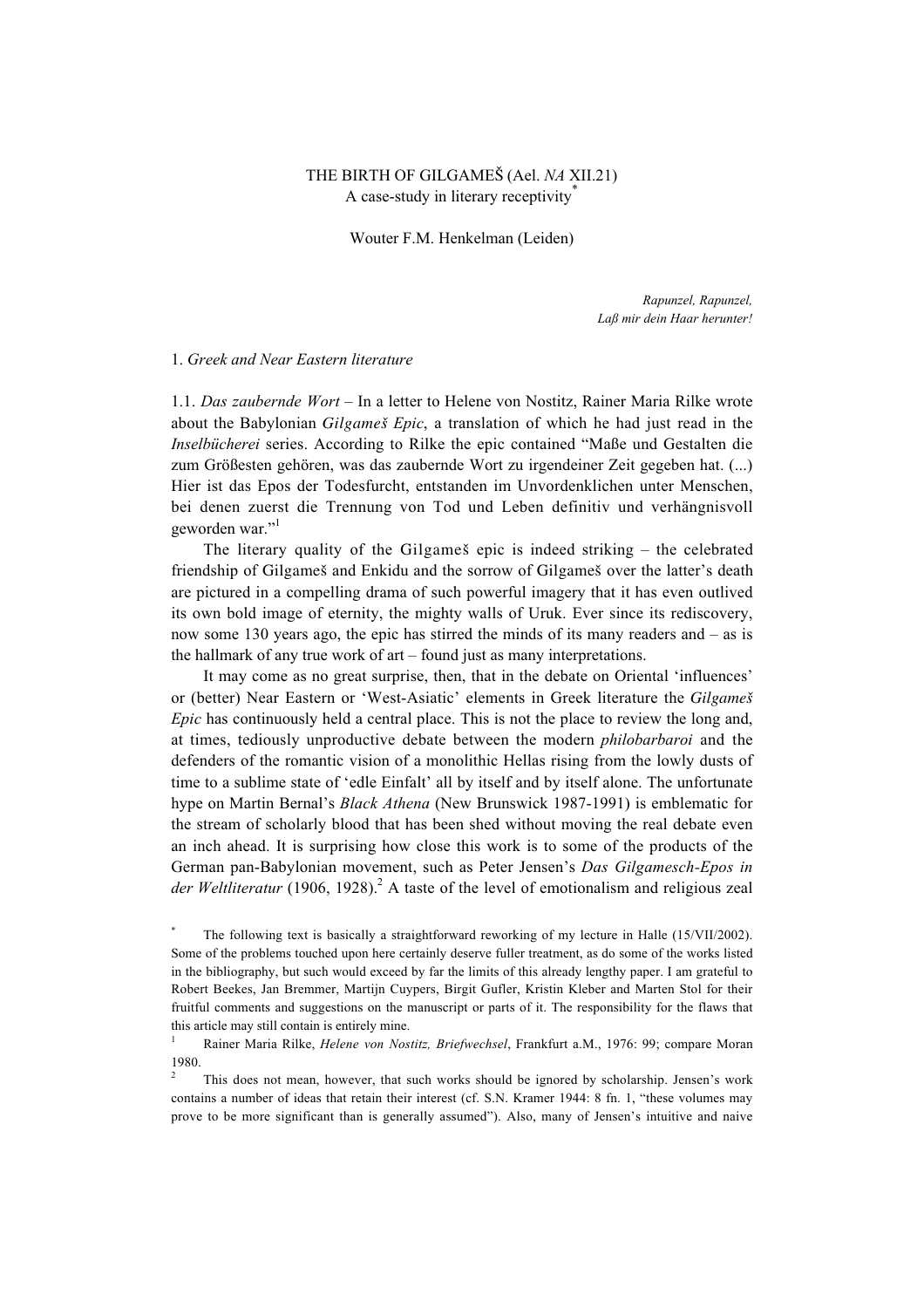that could be reached in the debate of those days is found in another work by Jensen, a pamphlet entitled *Moses, Jesus, Paulus. Drei Sagenvarianten des babylonischen Gottmenschen Gilgamesch: Eine Anklage wider Theologen und Sophisten und ein Appell an die Laien* (Frankfurt a.M. 1910).

1.2. *Oriens & Occidens* – Fortunately, the last two decades have also witnessed the foundation of a more objective and stable discussion of East-West contacts and cultural receptivity.<sup>3</sup> Again, this is not the place for an extensive review of this development. I merely wish to underscore that the works of Walther Burkert  $(1984/1992^2)$ ; see also *idem* 2003) and Martin West (1997) really have been groundbreaking in terms of perspective and effect. Whereas individual aspects of these studies may not be immune to criticism, not in the last place the relatively modest attention given to issues of theory and method, the enduring intellectual gain is undeniable. Here we have two thought-provoking and non-absolutist collections of parallels given by scholars who both actually 'crossed the border' by familiarising themselves with Akkadian, following Eduard Meyer's footsteps and gaining real access to a world that has been the prime manifestation of the 'Other' ever since the Persian wars. This 'small' step in practical terms indeed turns out to be a giant leap when seen as the first towards the establishment of a new mental framework in which Orient and Occident are no longer eternally juxtaposed, but seen, fundamentally, as an Aegean-Asian cultural continuum.<sup>4</sup> From the latter perspective the value of a beautifully-phrased and oftenquoted statement from West's edition of the *Theogony* (1966: 31) can hardly be underestimated: "As it was, the great civilisations lay in the East, and from the first, Greece's face was turned towards the Sun. Greece is part of Asia; Greek literature is a Near Eastern literature." This mental outlook, at least as I understand it, is what future research in this discipline should definitely aspire to. Nobody would seriously claim that classical or archaic Greece had no identity of its own, nor would anyone do so for the Neo-Assyrian empire, the kingdom of the Arsacids, the Sumerian city-states, etc. Yet, the various species of 'orientalists' seem to have little trouble in recognising the reality and importance of an overarching unity to which the cultures of their interest, for all their uniqueness and distinctiveness, ultimately belonged (at the highest level of abstraction we call this unity 'the ancient Near East'). The *possibility* of intercultural contacts (ranging from elite borrowings to large-scale integration) is considered as axiomatic in these fields, geographic, linguistic and other divides notwithstanding. When it comes to Greece, however, one can, though there is a growing awareness of

comparisons (i.a. Jensen 1902, 1906, 1928) may not be extremely valuable when it comes to establishing actual literary links, but their wide scope makes his works useful as a Fundgrube for comparative folktale analysis (cf. §1.3.1. below). The same holds true for M. Astour's *Hellenosemitica* (1965), which, although over-optimistic and lacking a sufficiently critical attitude, contains a myriad of provocative ideas.

<sup>3</sup> Compare the principles on which the work of the Arbeitsgruppe 'Orient und Okzident' is based (Schuol, Hartmann & Luther 2002: esp. pp. 7-10).

This model has, of course worthy predecessors in those scholars or movements that aimed to stress the importance and consequence of 'Oriental' culture, be it that of antiquity or of later periods. As an example relating to the Islamic period, von Hammer-Purgstall's *Fundgruben des Orients* (with Goethe's jubilant "Gottes is der Orient, Gottes ist der Okzident!" on the title-pages) should not remain unmentioned.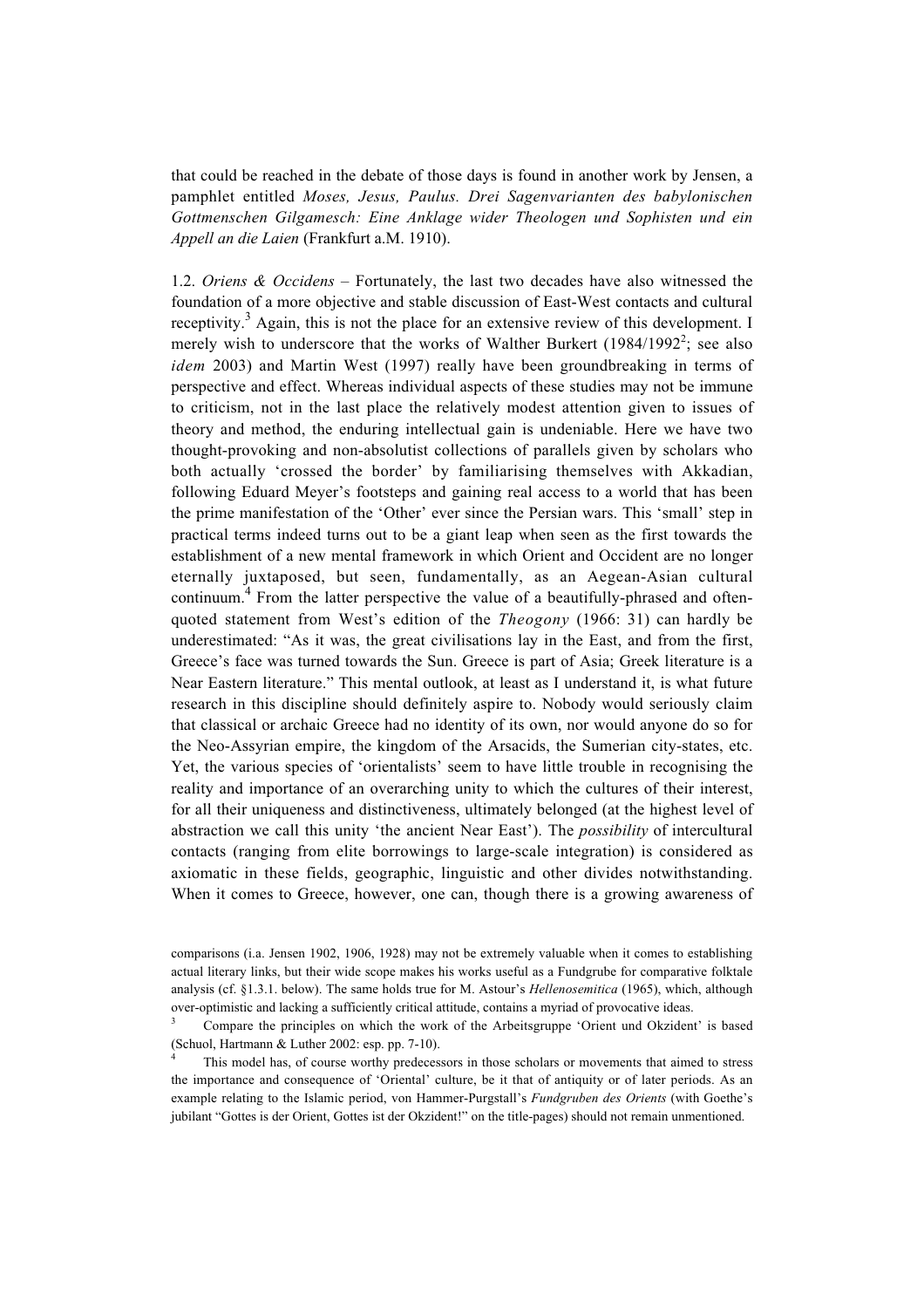other, related cultures, still discern the tacit notion of a world apart: Greece is in contact with, but still separate from its neighbours. With the ever-increasing archaeological, philological and historical evidence of international contacts and acculturation the question arises whether this antiquated dichotomic model, even when reformed and stripped from its ideological aspects, is really fit to carry the debate along new generations of scholarship.<sup>5</sup> "Greece is part of Asia," it should be remembered, is not a conclusion, but an outlook.

1.3. *Theory* & *method* – As stated above, a systematic treatment of the theory and method involved in establishing and contextualising contacts and explaining forms of cultural receptivity still remains a desideratum.<sup>6</sup> The following paragraphs aim to be a preliminary contribution to such a treatment.

1.3.1. *The importance of oral traditions* – There is a grave theoretical problem in the commonly applied approach of comparing Greek (or Roman) texts with their supposed Near-Eastern predecessors.<sup>7</sup> This approach is inevitable, as texts is all we have. Yet, these texts and the parallels they may display are, in most cases, just a surface phenomenon. A direct relationship between *texts* is a rarity. The Aramaic *Ahiqar Romance* and the Greek *Life of Aesop* are indeed so closely related that at some points one may speak of an actual translation. The work of Berossus, too, is partly a direct reflection of Mesopotamian texts. A rare echo of the *Gilgameß Epic* (as opposed to the oral Gilgameß tradition) may perhaps be found in the *Epistola de Mirabilibus* at the end of the second book of the Greek *Alexander Romance*, possibly based on an Aramaic intermediary.<sup>8</sup> These are exceptions, however, and it is essential to realise that

<sup>5</sup> An example that may not be very well known is the fact that much of the Greek lexicon consists of non-Indo-European material. There are loanwords from Semitic languages, but as far as attributable, the 'foreign' words mostly belong to the pre-Greek/Anatolian substratum that was spoken in western Anatolia (probably as far as Cilicia) and spread from there to pre-Indo-European Greece (see Beekes 2003, proceeding from earlier work by Furnée 1972). There are at least 1250 (out of 6600) etyma in the Greek language that go back to pre-Greek, including the names of most of the principal gods and cities. The processes of acculturation and integration that inevitably lie at the basis of this situation suggest an early receptiveness of Greek culture and pose fundamental questions as to the nature of that very 'Greek' culture.

The term 'influence' is better avoided as it projects a sense of one-sided linearity on such contacts and creates a distorted and too narrow view of the processes of transmission and the dynamics of creative reception. Although most scholars using the word certainly have no such intentions, the word 'influence' voices the notion of a cultural expansionism that crosses an imagined border (see below), as if it were destined to leave its traces in Greek soil – the local response in fact being of little interest. Yet, it is actually precisely the latter point, the cultural *receptivity* that makes these matters interesting. In the case of literary traditions, what matters is why certain stories were carried along various cultures, why people were interested in them, in what context they were received, and, most and for all, how this material, after it had landed on those doorsteps in Askra and Smyrna, was eventually incorporated and reworked into new masterpieces. For all this, the terminology and models developed within the discipline of intertextuality may prove to be useful tools in the debate on cultural receptivity.

Cf. the discussion, with a number of similar views, in George 2003: 55-7.

<sup>8</sup> For the *Life of Aesop* see Pfister 1923 and Holzberg (ed.) 1992. For the *Epistola de Mirabilibus* see Henkelman 2004 (with prev. literature). For Berossos see Kuhrt 1987: esp. 46.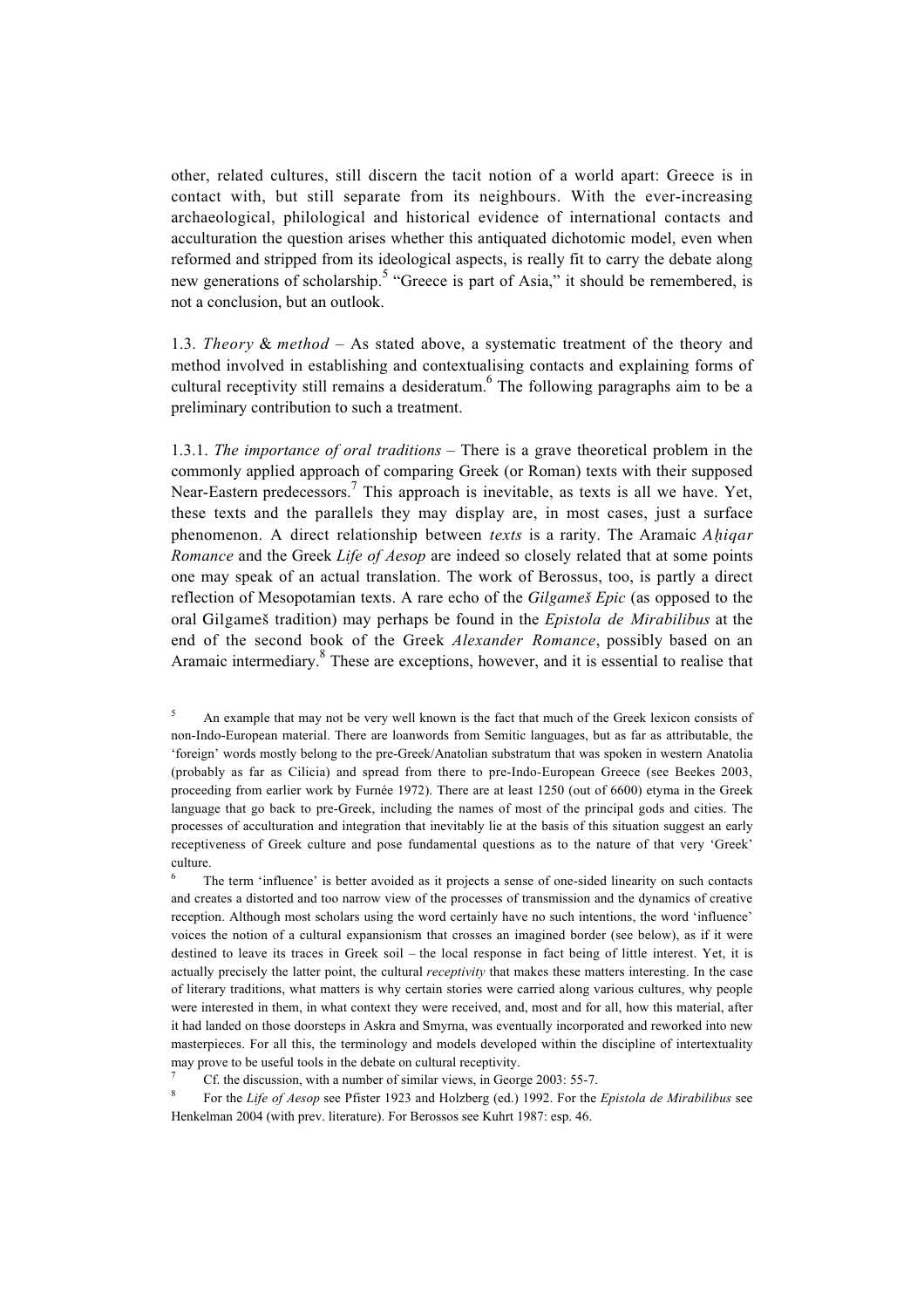the actual intercultural connection is in most cases that between an oral tradition in the Near East and an oral tradition in Greece. The text used for the Near Eastern side, say the Standard-Babylonian version of the *Gilgameß Epic*, is in fact the written pendant of a popular, oral tradition surrounding the hero Gilgameß. The Greek text in which one may discover Gilgameß 'Nachleben,' say the *Odyssey*, in turn is also the product and the reworking of oral traditions. It is not between the texts themselves, but between the oral traditions, from which just the tip of the iceberg is revealed, that a direct relation may be assumed.<sup>9</sup> In fact, one needs to take one further step, for the plural 'oral traditions' is not entirely correct. When we assume that stories spread, like an oil-stain on the ocean surface, slowly from village to village and between people that were in close and daily contact, it would be better to speak of a single, encompassing 'stream of oral tradition.'10 'Homer' surely did not read *Gilgameß*, but he (i.e. Greek epic singers) could tap into the great and continuous reservoir of stories told, retold and transformed throughout the ancient world.<sup>11</sup> This is the background of, e.g., the parallel between Circe and Ißtar (catalogue of unfortunate lovers turned to animals), Circe/Calypso and Siduri (paradisiacal garden at the end of the world), Menelaus and  $\bar{U}$ ta-napišti ('entrückt' by he gods, without dying, to a remote paradisiacal island). It is well possible that even the occasional match on the level of words, names, imagery or other significant details, such as the celebrated lion (or lioness) simile in the *Gilgameß Epic* and the *Iliad*, has to be explained by oral rather than textual transmission.<sup>12</sup>

<sup>9</sup> Unfortunately, such rather obvious notions are still not generally accepted. Tzvi Abusch' study (2001) on parallels between the Homeric poems and the *Gilgameß Epic*, completely ignores the role of the oral tradition and speaks of 'influence' (cf. fn. 6 above) of the Mesopotamian on the Greek *texts* (notably on p. 6). Apart from that, it casts an over-simplified interpretation on the figures of Gilgameß, Achilles and Odysseus, whose Werdegang is reduced to 'identification with the human family' (Achilles) 'finding selfcontrol' (Gilgameß) and 'resuming the social responsibilities of a king' (Odysseus). Yet, perhaps the most disturbing aspect of the article is that it was published in a volume on '*methodological* approaches to intercultural influences' [my italics, WH].

<sup>10</sup> This is not to say that this single stream would look the same in every period and every culture, nor do I at any point want to deny the creative reception of literary themes in written as well as oral compositions, but I do want to stress that, both on a conceptual and on a practical level, it makes little sense to imagine *distinct* oral traditions: a Near Eastern one, that stops at a certain border, followed by a separate Greek one. Compare West (1997: 401), "a broad stream of international tradition, the present evidence for which is somewhat fragmented."

<sup>11</sup> That 'the ancient world' is not a hollow and meaningless model is easily shown by the fact that this entity (roughly the Near East including parts of India, Central Asia, Africa north of the Sahara, and Europe) does have tangible limits. Folktale motifs in this 'ancient world' are not commonly found outside its borders. This means that we are dealing with a distinctive cultural entity.

For the lion(ess) simile see  $\Sigma$  316-322 and *Gilg.* SBV VIII.50-64 (text and translation George 2003: 654-7; see also *ibid.* 57 and Streck 1999: 89, 173). Note that West (1997: 401) takes the episode as an indication of literary borrowing from the *Gilgameß Epic* itself. As compelling as his treatment of the *Iliad* (on Achilles and Gilgameß) is, I am not sure whether "some sort of 'hot line' from Assyrian court literature of the first quarter of the seventh century" (*ibid.* 627) really existed. Circe, Calypso and Ißtar: Germain 1954: *passim*; Abusch 1986; Crane 1988; West 1997: 405ff. (on Circe see also Arans & Shea 1994, who underline the wider Eurasian network of folktales to which the Circe episode belongs). Menelaus and Ūta-napišti: Astour 1998; West 1997: 166-7.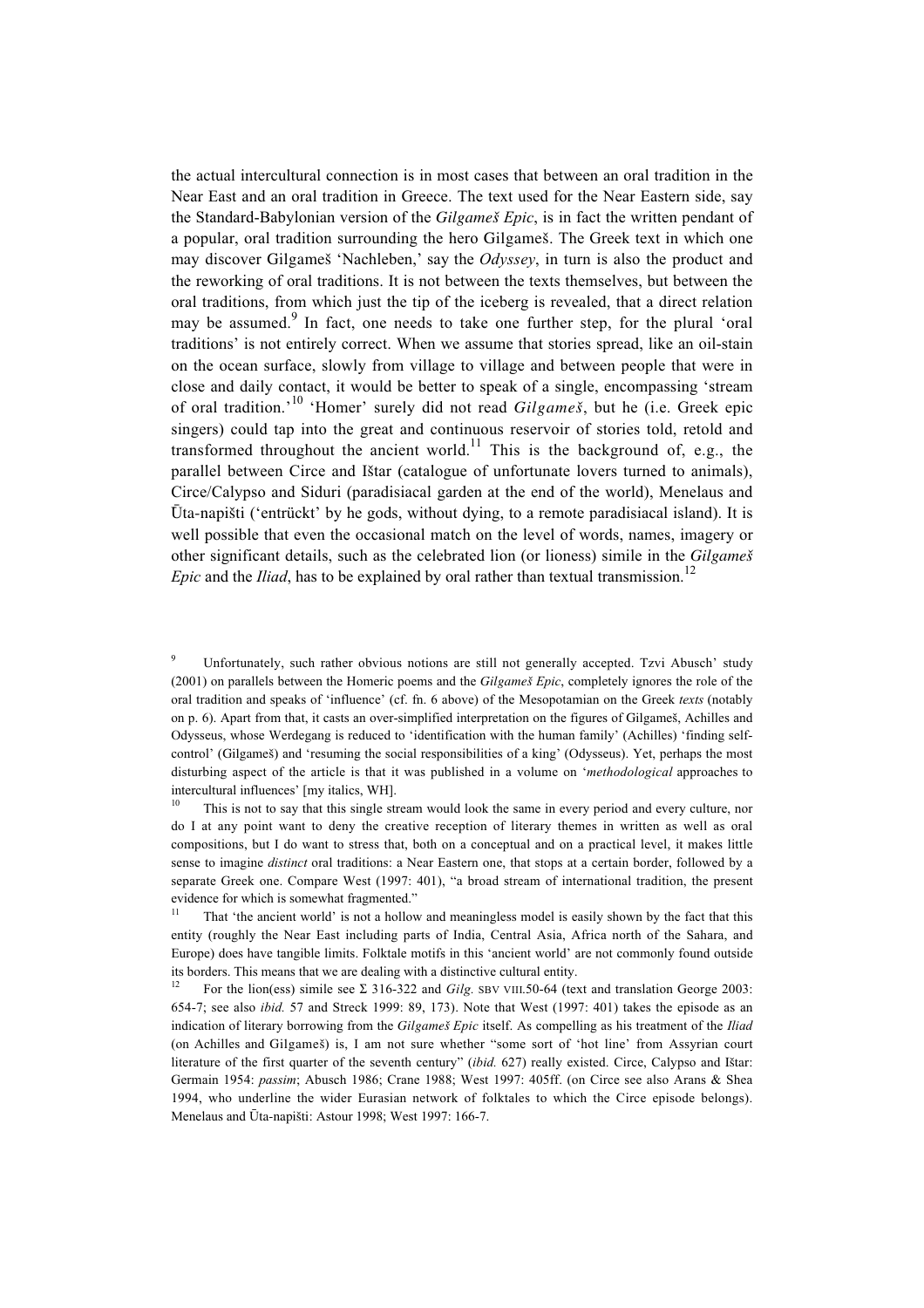1.3.2. *Oral tradition and literary receptivity* – The preponderance of oral traditions in literary receptivity has two major consequences. One is that many of the motifs that may, ultimately, have come from, or via, Mesopotamia, will have been remodelled, adapted to local taste, furnished with new names, combined with other stories, etc., to such a degree that they have become unrecognisable. This complicates matters considerably but this (to quote Finley) is a pity, not an argument. Thus, one may, in certain cases, have to deal with the difficult problem of thematic contamination: a single Greek text may continue themes or motifs originating from two or more originally distinct Mesopotamian stories (as in the case that will presently be reviewed). Incidentally, it should be noted that this phenomenon can hardly be explained by assuming direct links between *texts*.

A second consequence is that literary transmission has possibly, or even probably, been of much greater extent and importance than is usually assumed. In this respect, the mere comparison of texts as such (without the above theoretical framework) may be considered as misleading, since it necessarily results in an underestimation of the level and depth of literary receptivity.

1.3.3. *Oral tradition and iconography* – A point of considerable importance is the possible role of iconography as a means of transmission of literary themes, or as a factor influencing such borrowings. The iconographic theme of Perseus slaying the Gorgo, as argued by Birgit Gufler in a previous volume of this series (2002), presents clear and eloquent resonances of a group of images from Mesopotamia and its periphery that are generally believed to depict Gilgameš, Enkidu and Humbaba. These images do not necessarily reflect the *Gilgameß Epic* (or the Sumerian *Bilgames and Huwawa*) in a direct way; they are certainly not 'illustrations.<sup>13</sup> Similarly, the Greek images, especially those from the archaic period, differ markedly from the Perseus story as it became known in its literary reverberations (Hesiod, Pherecydes, Apollodorus). This places the iconography of the theme in between its written

<sup>13</sup> The occurrence of only this theme and that of the Bull of Heaven in images, suggests to me that Gilgameß's persona in art mainly is that of the brave and adventurous king. This image is not alien to the epic, but it hardly gives extensive coverage of its message. Lambert, whose study identifies the two iconographic themes as belonging to the Gilgameß tradition (1987), insists that they should refer to the epic, because they do not show major discrepancies (but what about the Humbaba with "feline paws and a bird's talons for feet"?) and because other scenes would either be "too difficult to depict" or not "specially memorable in themselves" (1987: 51-2). This line of reasoning seems (a) to imply an unsubstantiated underestimation of Mesopotamian artists and/or (b) an unargued reduction of major themes that could have been depicted (Gilgameß and Enkidu wrestling, Gilgameß mourning for Enkidu) to less interesting episodes. My impression is that the occurrence of the Humbaba and Bull of Heaven episodes in art at least reflects a *selection* based on preferences that are not entirely in line with the general spirit of the epic. It seems that in oral tradition Gilgameß (as his thematic successors) was primarily a king of great powers, who transgressed the boundaries of ordinary human existence, travelled to exotic places and killed fabulous monsters (cf. §3.1 below). The same is true for the Gilgameß of the epic, but here the emphasis is wholly different: the subject is the *limits* set to man's existence and his absolute inability to reach the blessed life of the distant gods and their favourites. I would suggest that the Gilgameß iconography belongs to the popular stream of tradition, not to the sphere of the epic. This would explain why the Gilgameß of the images sometimes appears wearing a dress or crown indicating divinity (Lambert 1987: 44, 49); the popular tradition seems to have had no problem in identifying Gilgameß as a god (cf. §3.1).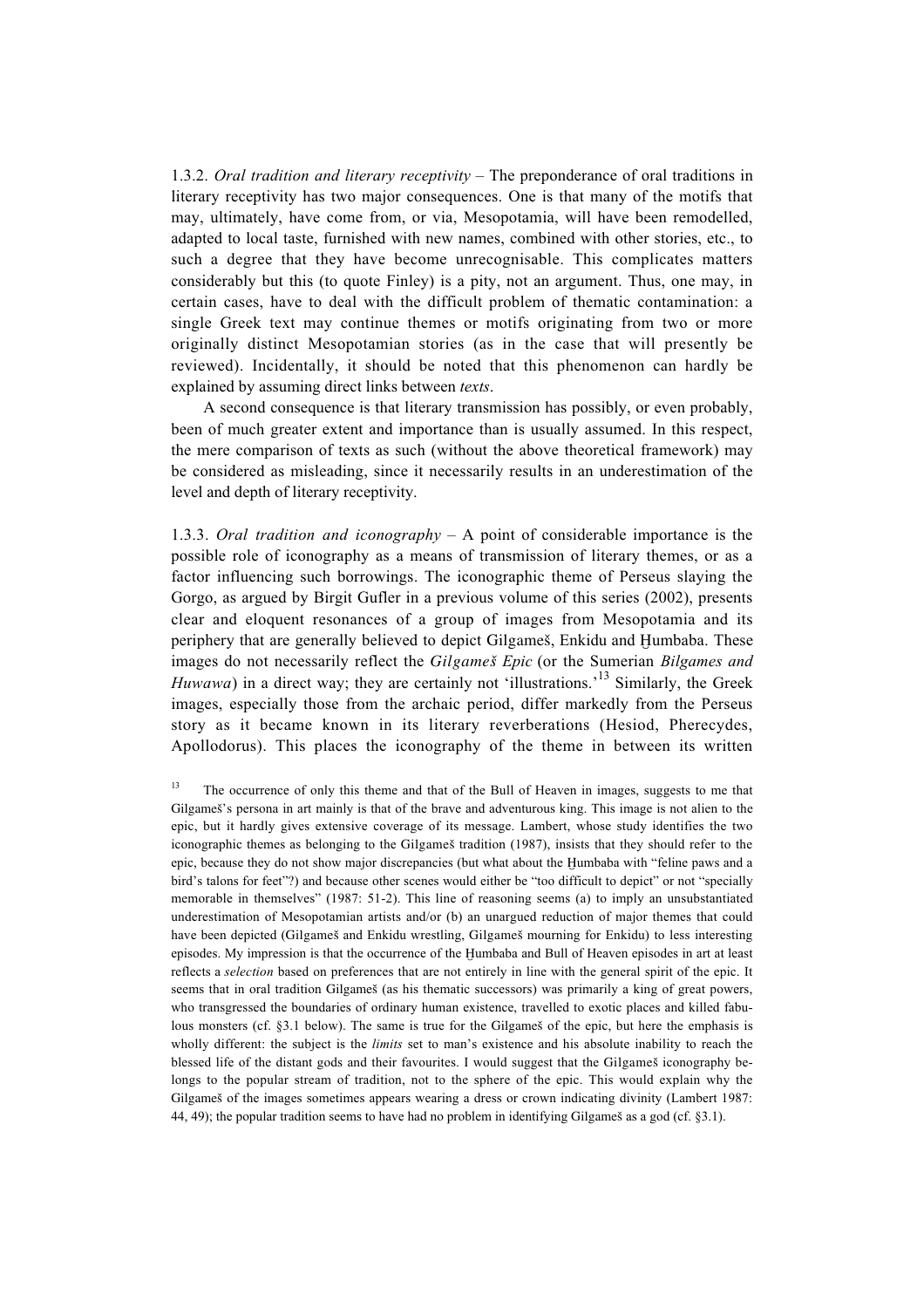manifestations in Greece and Mesopotamia, i.e. in a position that is quite similar to that of the oral tradition between, say, the *Odyssey* and the *Gilgameß Epic* (cf. above). The difference is that the iconographic tradition is extant and traceable, whereas the oral usually is not. The iconography is therefore, at least in some cases, 'illuminating' in more than one way. Thus, in the case discussed by Gufler, there are a number of consequential parallels between the slaying of Humbaba and that of the Gorgo in the written tradition (2002: 69-72). In addition, as Gufler points out, the similarity of Perseus and Gilgameß in popular, oral tradition is confirmed by a story documented by Aelian in *De Natura Animalium* XII.21 (on which see below), where the author himself (or his source) plays with the similarity between the two heroes, Gilgamos (Gilgameß) and Perseus, who were both exposed at birth. Yet, the similarities within the iconographic tradition are much greater. A sixth century Greek vase, for instance, shows Perseus, Gorgo and Hermes in a composition that is similar to the Mesopotamian images, and, in addition, has the striking detail of a *bearded* Gorgo (cf. some depictions of Humbaba). Gufler discusses another remarkable image of an 'Athena' slaying the Gorgo. This figure appears in the same position, in the same posture and wearing the same long garment as Gilgameß does in the Mesopotamian images. The suggestion is that this or similar images prompted the variant story according to which the Gorgo was indeed killed by Athena (*ibid.* 75-8). The story undoubtedly first occurred in popular tales before it was recorded in the form that has come down to us. What we see, then, is an iconographic tradition that has not only retained details (position and number of figures, bearded Gorgo) that are absent from or invisible in the Greek texts, but that also has developed new variations and was at interplay with the oral and ultimately with the written tradition. As a whole, such cases of iconographic reception offer a tantalising glimpse of the amount of detail and variation that might have occurred in the stream of the oral tradition.<sup>14</sup>

1.3.4. *Written and oral traditions in Mesopotamia* – The question of oral traditions in the Near East, specifically Mesopotamia, deserves some further clarification. The cultures of ancient Mesopotamia have often been celebrated for their literacy. Here, people first invented scripture, developed bureaucracies to an astonishing level of control and complexity, and composed great works of literature. Yet, though hard to grasp, the simultaneous existence of a lively, popular and oral tradition is nowadays commonly excepted. First, it is important to realise that in Mesopotamia, as in any preindustrial society, a major part of the population was illiterate or semi-illiterate and had no direct access to the written tradition. Secondly, as in every other culture, people surely enjoyed telling and listening to popular stories, or attending a professional recital or staging with specialist performers. The latter could involve music and

<sup>14</sup> A few other cases may be mentioned, such as the apotropaic watchdogs in Mesopotamian art and Greek myth (Faraone 1987) the statues of Reßep/Apollo (Burkert 1975) or the surprising parallel of the city of Babylon surrounded by snakes in Mesopotamian reliefs and medieval manuscript illuminations (Bord & Skubiszewski 2000). The latter is a reminder that the classical world is not always represented in the chain of transmission, at least not in the existing material. The same is sometimes true for literary motifs, such as the 'Tale of the Fox,' discussed by Vanstiphout (1988), that reached medieval Europe via an Indian and Arabian detour.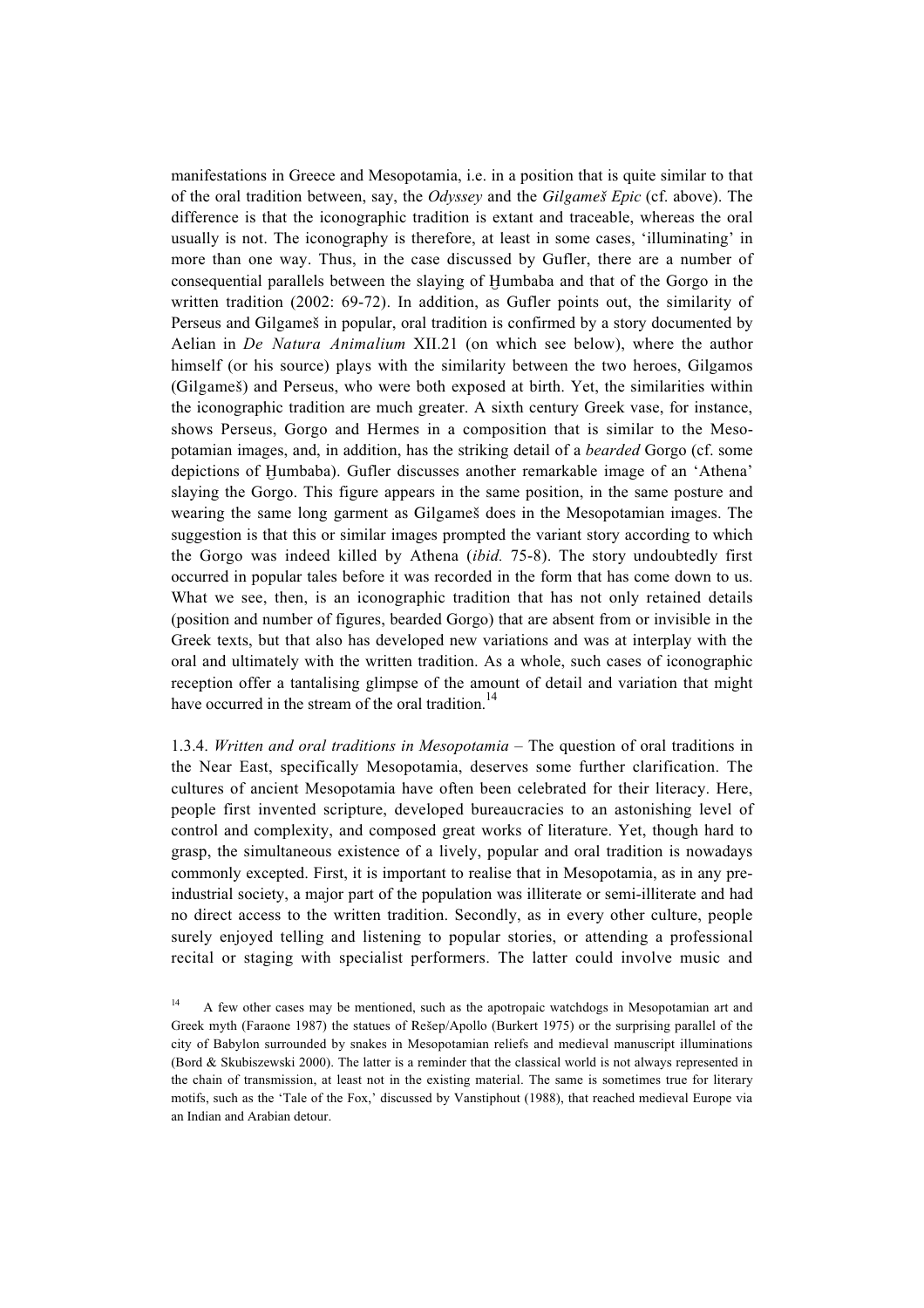singing: there is evidence of written texts being used as performance poetry.<sup>15</sup> The practice was not confined to Mesopotamia, but, as Monika Schuol has demonstrated (2002: 336-40), is also attested in the Hurrian and Hittite world.

Public recitations and stagings of literature must have been a major crossroads of written and oral traditions: the story heard during such a performance would have been retold, would affect existing oral stories or would itself become subject of reworking. On the other hand, the performer surely knew how to adapt his story to the tastes and expectations of a particular audience. This does not necessarily imply ad hoc improvisation – in certain cases it simply may have meant a tailor-made reworking of the text. This may seem surprising, but even 'classical' compositions were not as canonically fixed as they are today. The variation and number of local versions of the Old- and Middle-Babylonian *Gilgameß Epic* shows that the tastes of the audience must indeed have been a factor of great influence. It is noteworthy in this respect that the texts on Gilgameß in Hittite and Hurrian are local reworkings of episodes from the *Gilgameß Epic* rather than faithful translations (cf. §3.1 below).

1.3.5. *The Iron Curtain has yet to fall* – I return to the question of contacts and literary receptivity. An additional problem, in terms of the theory on literary borrowings, is the context of transmission. In the past, many possibilities have been explored, such as priests, craftsmen, mercenaries, diplomats, doctors, etc. Such special individuals, who travelled to or from Greece, may certainly have been responsible, sometimes singlehandedly, for certain cultural transmissions.<sup>16</sup> Yet, the weak point of this kind of approach is, again, the thought of a fundamental divide between East and West, an Iron Curtain that needed to be breached in some dramatic way for cultural contacts to be possible at all.<sup>17</sup> In most respects (except in ideology) such a barrier never existed. It did not, for example, exist in trade: goods were transported over shorter and larger distances, in the Mediterranean and Black Sea regions or via various overland routes. This not only brought Greeks into contact with the outside world, but also made its existence tangible and, in the case of images, its stories visible (cf. §1.3.3 above). Nor can it seriously be assumed that people were not in touch with their direct neighbours, even if they spoke a different language.<sup>18</sup> In case one would (imprudently) assume that the notion of the 'enemy' really had much effect outside the centres of this ideology (such as fifth-century Athens), the 'enemy' would have been perceived as a distant entity, not as the people from the next village.<sup>19</sup> In short, local, day-to-day contacts

<sup>&</sup>lt;sup>15</sup> Compare the various contributions to Vogelzang & Vanstiphout (eds.) 1992, e.g. that of J.S. Cooper (1992: 115, "when we think 'literature' in ancient Mesopotamia, we must hear constant […] melody").

<sup>16</sup> An example of an individual whose presence in Greece (i.c. in Athens) may have been of some impact is the Persian Zopyrus (see Henkelman 1999).

<sup>&</sup>lt;sup>17</sup> On the thought of an 'Iron Curtain' see Schuol, Hartmann & Luther 2002: 7; D. Lewis 1985: 108.<br><sup>18</sup> In this geometry Apptelia was probably a more important bridge than the Layent simply because

<sup>18</sup> In this respect Anatolia was probably a more important bridge than the Levant, simply because here Greek and other populations lived side by side from at least the 15th century onwards (see Schuol 2002: 345-51, with bibliography), whereas an Anatolian-Aegean *Sprachbund* has to be assumed for the pre-Indo-European period (cf. fn. 6 above).

<sup>19</sup> It should be stressed that even between Achaemenid Persia and fifth-century Athens cultural links are amply attested, as has been shown by Margaret Miller (1997). Despite the seemingly preponderant ideology of despised barbaroi "claims of contempt are disproved by the evidence of archaeology,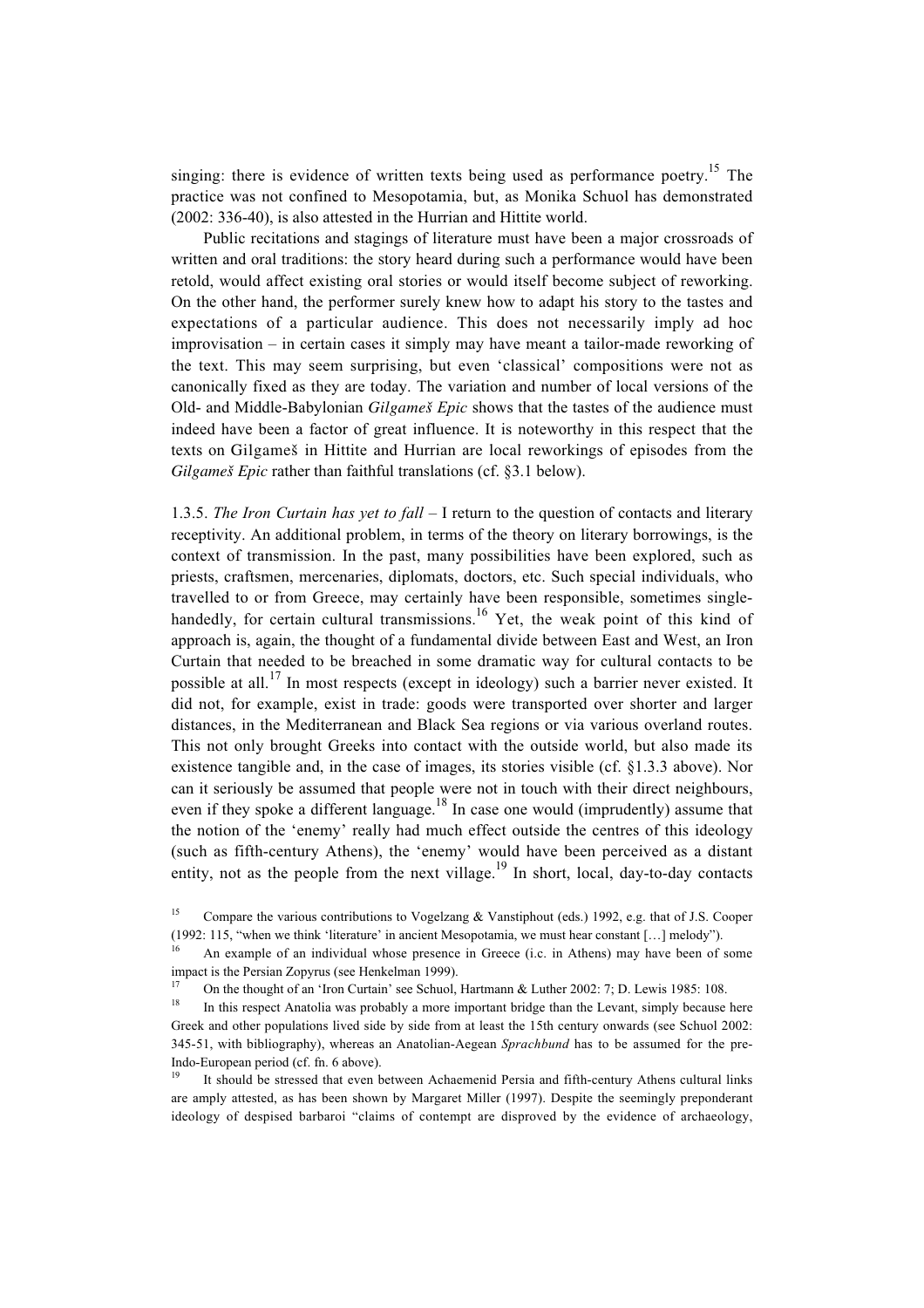were probably responsible for a larger part of cultural exchanges, and this holds especially true for the transmission of oral traditions.

1.3.6. *Method* – A few words on the method of establishing and evaluating literary borrowings may be useful too, although it is hard to formulate general rules when dealing with such diverse material.<sup>20</sup> I name just a few criteria (partly taken from the useful studies of Tigay 1993 and Bernabé 1995), without pretension of completeness:

- *series* of parallels in a single story
- original story line or part of it
- number and character of secondary figures
- unusual narrative elements such as unexpected turns
- 'blind' motives (redundant in the new story, but relevant in the original).
- significant details (names, loanwords, special objects, rare combinations, similes)
- popularity and spread of the original tradition (story, theme or motif)
- occurrence of literary borrowings of the same motif in other receptive traditions

– occurrence of other literary borrowings in same work, oeuvre, genre, period or culture

There are also a number of contextual criteria that come into play especially when a tradition shows a certain variation (extra elements, syncope of motifs, contamination with other stories) *vis-à-vis* the supposed original tradition. The point is that the variation has to be explicable in terms of narrative and of literary context (or, where applicable, of intertextuality). An attempt at explanation may involve the following questions:

- Does variation (or various kinds of variation) exist in the original cultural contexts or is it likely to have existed (e.g., because the story or the hero was popular).
- Does the same variation occur elsewhere in the donor culture or receptive culture(s)?
- In the case of contamination of one of more traditions: is there a convincing explanation within the donor culture (thematic similarity, links between main characters)?
- If not: is there such an explanation possible from within the receptive culture?
- In the case of additions: are they explicable from the receptive culture in which the original tradition is embedded?
- In the case of syncope or reduction of elements: is it explicable why specifically these elements should have dropped out?

epigraphy, iconography, and literature, all of which reveal some facet of Athenian receptivity to Achaemenid Persian culture" (Miller 1997: 1).

<sup>20</sup> That the development of critical tools is much needed is clear from the literature on supposed literary borrowings, especially when it comes to perceived echo's of the *Gilgameß Epic*. See, for example, the cases discussed and criticised by Andrew George (2003: 62-9).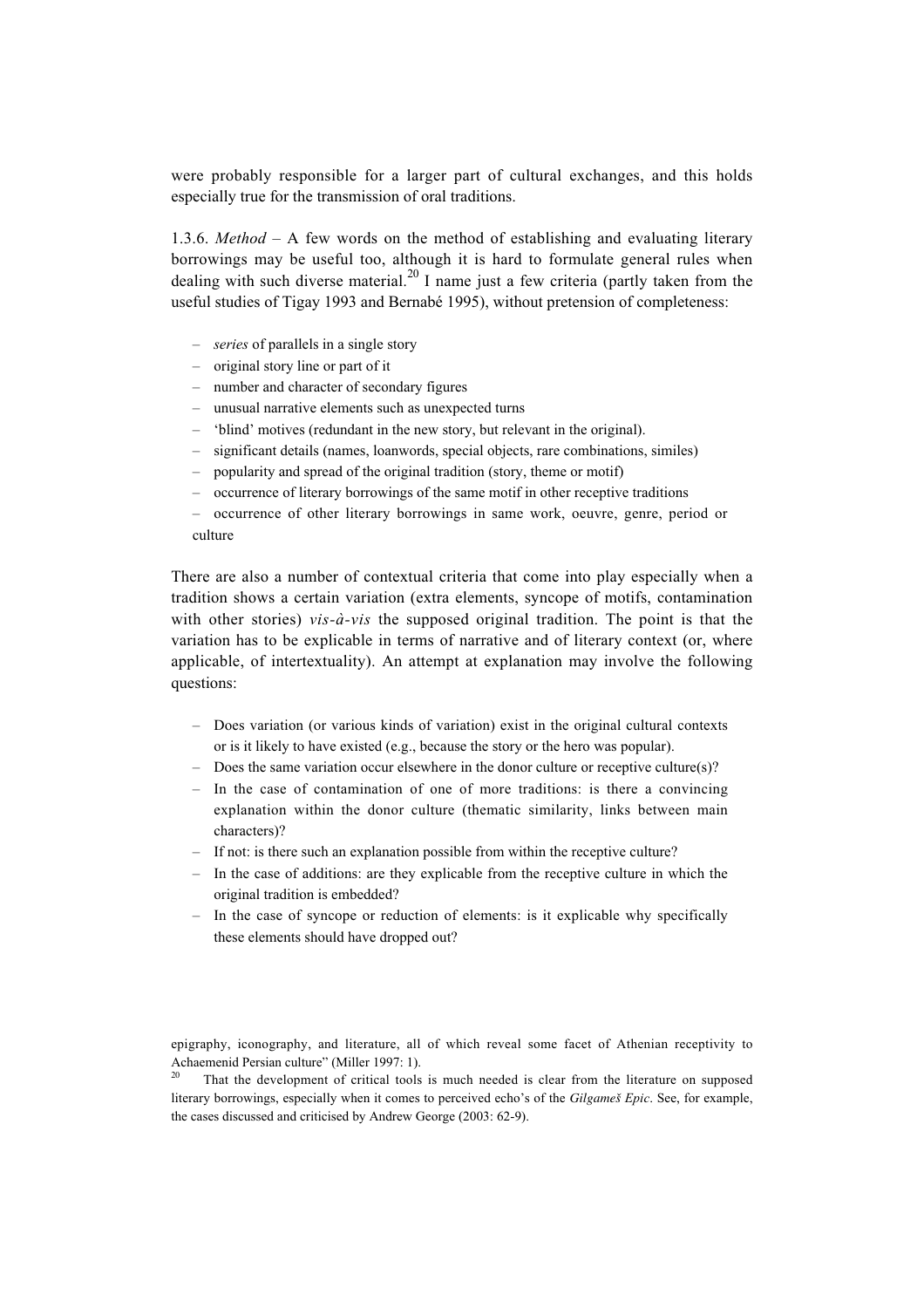Obviously none of these criteria can serve as a magical wand and all of them should be applied with caution. Additional sets of genre-specific criteria will be necessary in the case of fables, wisdom-literature, magical lore, fairy-tales, cosmology, epic, etc.

### 2. *Aelian on Gilgamos: text and attribution*

I will now turn to a case that may serve to illustrate some of the principles outlined above: the birth of a certain  $\Gamma(\lambda \gamma \alpha \mu \alpha \varsigma)$  in the work *De Natura Animalium* ('On the Characteristics of Animals') by the roman author Claudius Aelianus (165/175 – 222/238 AD). This story, in my opinion, clearly demonstrates the importance of oral tradition in the transmission of literary motives and themes from the ancient Near East $^{21}$ 

2.1. *Selection* – My choice for a 'late' text is deliberate. Normally, the debate on Near Eastern elements in receptive cultures concentrates on the earlier periods of Greek literature and typically discusses parallels between Gilgameß on the one hand and Achilles, Odysseus, and Heracles on the other. This focus is not primarily related to a particularly high level of contact with neighbouring cultures in these early periods. It is, apart from a relative disinterest in later periods, in fact a remnant of an old apologetic attitude that strives to prove that 'Hellas' was indeed affected by Near Eastern 'influence.' The best way to do so would obviously be to show Near-Eastern elements in Homer and Hesiod, those founding stones of Greek literature. But from a purely cultural-historical point of view borrowings attested in the Hellenistic or Roman periods are just as interesting for the present debate. Quite often such 'late' texts provide more secure and more elaborate parallels. Apart from that, there is also simply more material that is fit for discussion. The strongest echoes of the *Gilgameß Epic* are, for example, to be found in the aforementioned *Epistola de Mirabilibus* in the Greek *Alexander Romance*. The story recorded by Aelian presents another striking case of a late borrowing that is of considerable consequence for our understanding of the Gilgameß reception and even for the figure of Gilgameß in Mesopotamian context.

2.2. *Earlier scholarship on Gilgamos* – In 1890 Theophilus Goldridge Pinches was the first to read the name of Gilgameß correctly (rejecting the old reading of the name as 'Izdubar'). This discovery provoked immediate reaction by Henry Archibald Sayce, who published a small note in *The Academy* of November 8<sup>th</sup> 1890 in which he compared the name of Gilgames with that of  $\Gamma \hat{i} \lambda \gamma \alpha \mu o \varsigma$ , a name occurring in *De Natura Animalium* (XII.21) by Claudius Aelianus. Sayce himself already acknowledged that, although the name was identical, the story told by Aelian had nothing to do with the *Gilgameß Epic*. He proposed to connect it to the so-called *Sargon Birth Legend*, a suggestion that was followed by many Assyriologists. Others, such as Edward Harper (1891), saw elements of the story of *Etana* in the text by Aelian, or even a combination

<sup>&</sup>lt;sup>21</sup> For a useful survey, with bibliography, on Aelian and his works Kindstrand 1998. See also Henkelman [forthcoming].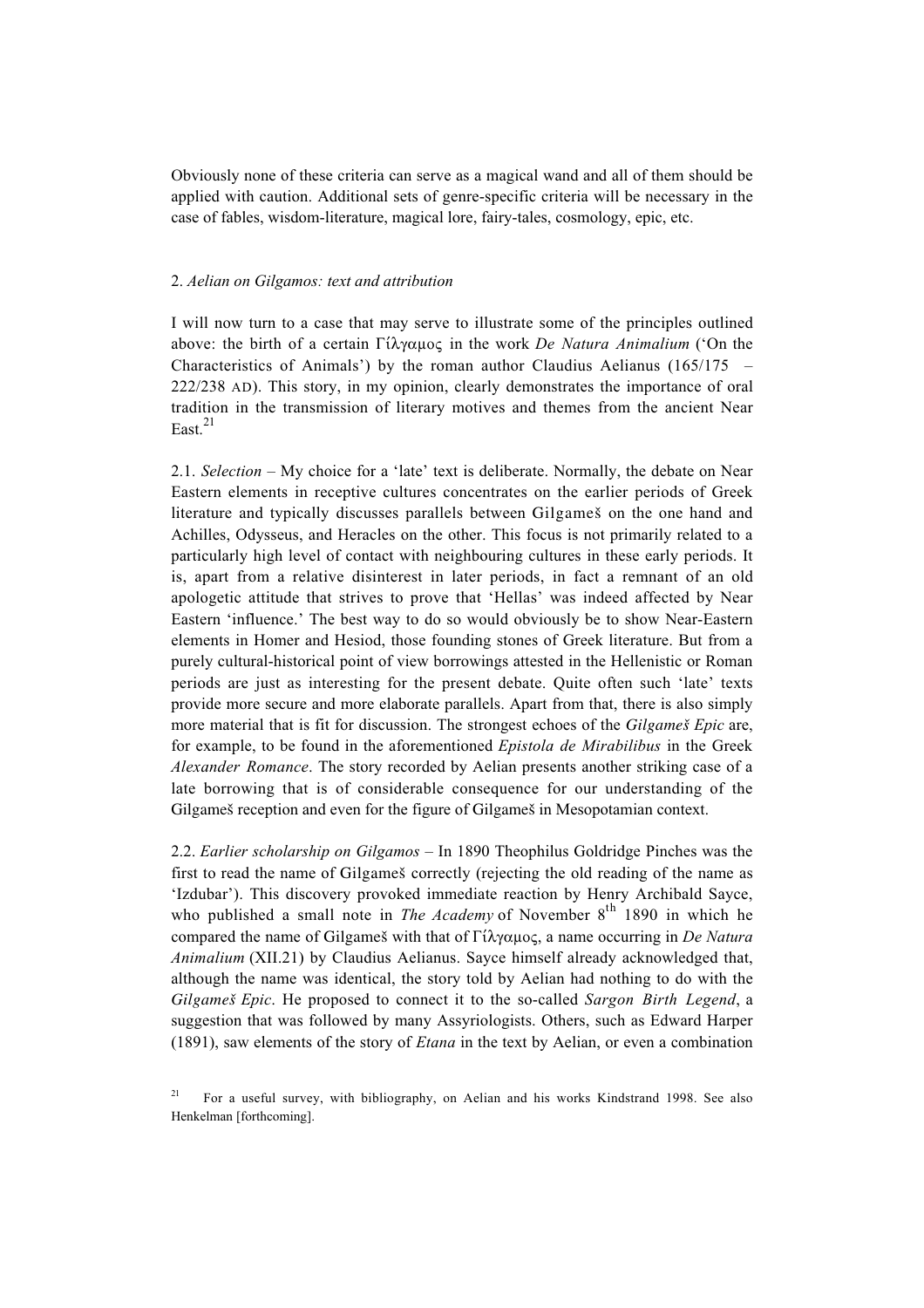of Sargon and Etana. But whatever the position taken, there is general agreement that the story has little in common with the Mesopotamian Gilgames.<sup>22</sup> To my knowledge no attempt has thus far been made to reconcile the story of the birth of  $\Gamma \hat{i} \lambda$  austency with the *Mesopotamian* Gilgameß tradition and to present it as a genuine part of that tradition.

2.3. *Gilgamos: text* – The text of *De Natura Animalium* is in desperate need of a new critical edition. The latest edition is in fact the one by Hercher from 1858 (largely retaken, but with reduced critical apparatus in the 1864 Teubner edition). For a fully annotated text (also with continuous commentary) one has to go back to Jacobs' 1832 edition. The text presented here is taken, with some changes, from Hercher; the translation is adapted from Scholfield's Loeb edition (1958-9).

"Ίδιον δε τῶν ζώων καὶ ἡ φιλανθρωπία, ἀετὸς γοῦν ἔθρεψε βρέφος, καὶ εἰπεῖν τὸν πάντα λόγον έθέλω, ως ἄν γένηται μάρτυς ὧν προεθέμην. Βαβυλωνίων βασιλεύοντος Εύηχόρου Χαλδαΐοι λέγουσι τον γενόμενον έκ της έκείνου θυγατρὸς την βασιλείαν άφαιρήσεσθαι τον πάππον (Χαλδαίων μεν ήν το είρημένον θέσπισμα). τούτο έκείνος πέφρικε, και (ΐνα εἴπω τι και υποπαίσας) Άκρίσιος  $\gamma$ ίνεται ές την παΐδα· έφρούρει γάρ πικρότατα. λάθρα δὲ η παΐς (ἦν γάρ τοῦ Bαβυλωνίου σοφώτερον τὸ χρεών) τίκτει ὑποπλησθεῖσα ἔκ τινος ἀνδρὸς ἀφανοῦς. τοῦτο οὖν οἱ φυλάττοντες δέει τοῦ βασιλέως ἔρριψαν ἐκ τῆς ἀκροπόλεως· ἦν γὰρ ενταύθα άφειργμένη ή προειρημένη. ούκούν ο άετος την έτι τού παιδος καταφοραν όξύτατα ίδών, πρὶν ἢ τῆ γῆ προσαραγθῆναι τὸ βρέφος, ὑπῆλθεν αὐτὸ καὶ τὰ νῶτα υπέβαλε, και κομίζει ές κῆπόν τινα, και τίθησι πεφεισμένως εὖ μάλα. ο τοίνυν του χώρου μελεδωνὸς τὸ καλὸν παιδίον θεασάμενος ἐρῷ αὐτοῦ, καὶ τρέφει· καὶ καλείται Γίλγαμος, και βασιλεύει Βαβυλωνίων. εί δέ τω δοκει μύθος τούτο, <oύ) σύμφημι πειρώμενος ές ίσχὺν κατεγνωκέναι αὐτόν· 'Αχαιμένη μεν τὸν Πέρσην, ἀφ' ού και κάτεισιν ή των Περσων ευγένεια, άετου τρόφιμον άκούω γενέσθαι.

selected critical notes (for sigla see Hercher 1858):

<sup>3</sup> εύηχόρου codd. σευηχόρου **M m** Jacobs Hercher I-II σευκχόρου sive σακχόρου lect.inc. **a** Σωσάρου prop. Forster  $4$  Χαλδαίων ... θέσπισμα codd., del. Hercher I-II, Scholfield et al.; recte def. Jacobs ("sunt enim ineptissime interposita") ήν codd. οὖν prop. Jacobs εἰρημένον codd. προειρημένον **a** <sup>9</sup> ο άετος codd., Jacobs άετος **a** Hercher I-II <sup>13</sup> γίλγαμος codd. γίγλαμος **r Ap** τίλγαμος **a** τεύταμον prop. Forster <0υ<sup>2</sup> add. Henkelman ου μέν φημί susp. Jacobs <sup>14</sup> άγαιμένη μεν codd. άγαιμένη  $\lt$ γε μην Hercher I-II.

"The love of man is another characteristic of animals. At any rate an eagle nursed a baby. And I intend to tell the whole story so that it may be evidence of what I stated. When Euechoros was king of the Babylonians, the Chaldaeans foretold that the son

<sup>22</sup> Connection with *Sargon*: Sayce 1890; Jensen 1906: 156-8; Weißbach 1912: 1363; Greßmann 1913: 11-3; Edzard 1965: 73; B. Lewis 1980: 169; Tigay 1982: 252-5. Connection with *Etana*: Harper 1891; Jeremias 1891: 56; *idem* 1890-4: 811; Kohler 1891; Lidzbarski 1893: 267; Meißner 1894: 18; Zimmern 1903: 565 fn. 3; Jastrow & Clay 1920: 26; Hubaux & Leroy 1939: 166-8; Virolleaud 1951: 131; Kinnier Wilson 1985: 15-6; George 2003: 61. Connection with both *Sargon* and *Etana*: West 1997: 478.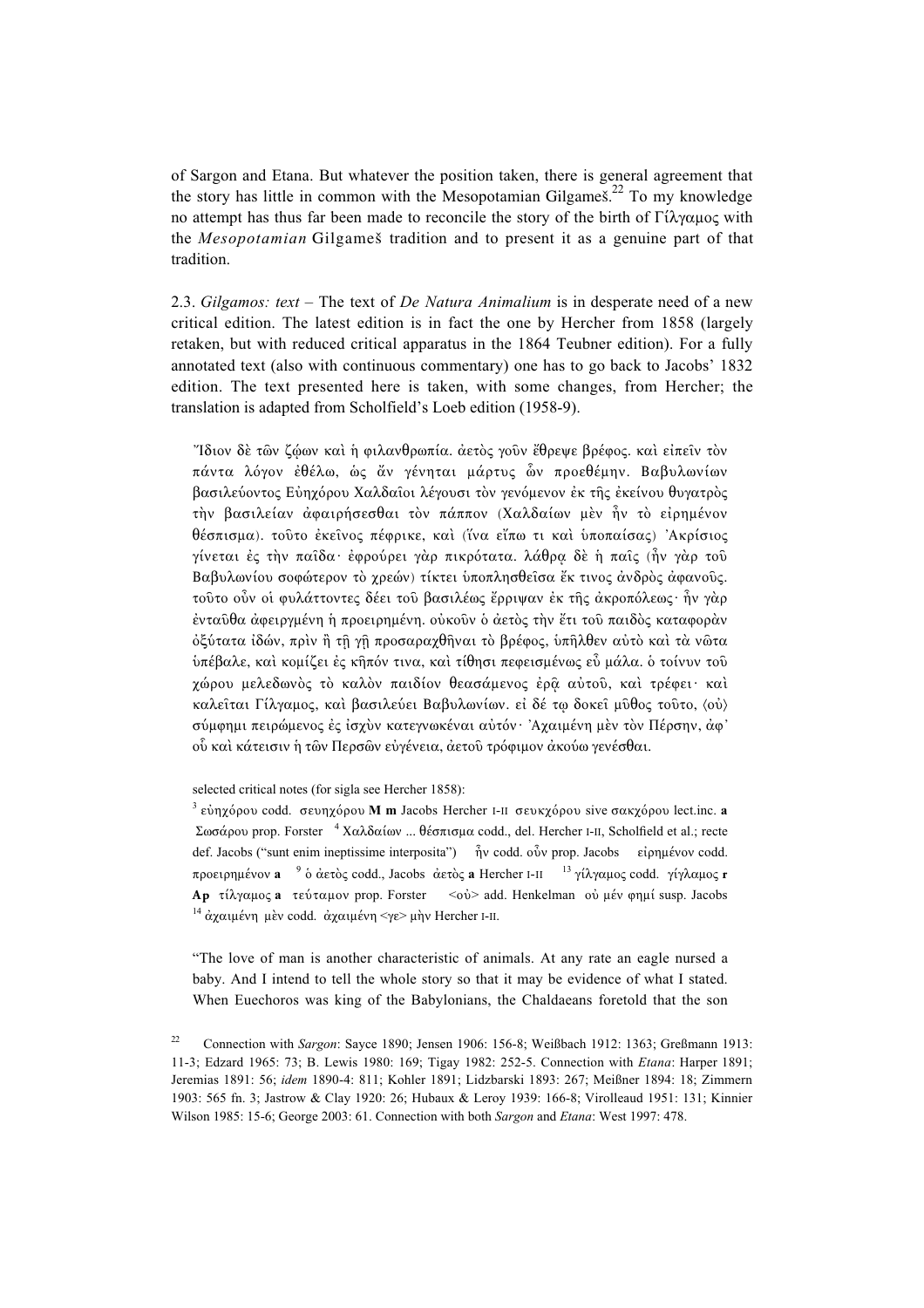born of his daughter would wrest the kingdom from his grandfather (note: what was said by the Chaldaeans had the status of a *prophecy*). This made him shiver with fear and (if I may be allowed the small jest) he played Acrisius to his daughter: he put the strictest of watches upon her. Yet, the daughter gave birth to a child (for fate outwitted the Babylonian), being pregnant by some obscure man. So the guards, from fear of the king, hurled the infant from the citadel, for that was where the aforesaid daughter was imprisoned. Now the eagle which saw with its piercing eye the child while still falling, before the baby would be dashed to the earth, flew beneath it and flung its back under it, and conveyed it to some garden and set it down with the utmost care. Well, the caretaker of the place, when seeing the pretty baby, fell in love with it and nursed it; and it was called Gilgamos and was king of the Babylonians. If anyone regards this as a mere story, I, after testing it to the best of my ability, do  $\leq$  not agree with the verdict. Indeed I hear that Achaemenes the Persian, from whom the Persian nobility are descended, was the nurseling of an eagle."

2.4. *Additional notes on the text* – There are a few textcritical points that need to be addressed here as they are relevant for the attribution and analysis of the text. First, the precise form of the name of the grandfather of Gilgamos (l. 3) is disputed. Five manuscripts have Eυηγόρου (see Jacobs 1832 ad loc.), but both Hercher and Jacobs chose to print the variant  $\Sigma \in \mathbb{R}^n$  euechoros may be preferred, however, on the basis of the similarity with Euexios/Evēokhos/'Evn  $\chi$ otog, the name of a 'king of Chaldaea' in the epitomes of Berossus' *Babyloniaca* (FGH 680 F5).<sup>23</sup> The supposed communal form, Εὐήγορος (preserved in the Aelian mss., but not elsewhere), has tentatively been identified with Enme(r)kar, name of the grandfather or prepredecessor of Gilgameß according to Mesopotamian tradition (i.a. the *Sumerian Kinglist*).<sup>24</sup> The same tradition has Lugalbanda as  $E$ nme(r)kar's successor and as Gilgameß's father or stepfather. In the epitomes of Berossus, the son of Euechoros is called Chomasbelos, which Jacobsen speculatively restored as Logalbandos.<sup>25</sup> In short, what Jacobsen proposes is:

| Sumerian Kinglist | $Emme(r)$ kar – Lugalbanda |               |                             | - Gilgameš   |
|-------------------|----------------------------|---------------|-----------------------------|--------------|
| <b>Berossus</b>   |                            |               | *Euechoros $-$ *Logalbandos | - [Gilgamos] |
| Aelian            | Euechoros                  | $\sim$ $\sim$ | $\sqrt{2}$                  | - Gilgamos   |

For Jacobsen the above reconstruction made it clear that Aelian's Gilgamos story should be attributed to Berossus and this view has been repeated by various other scholars. There are, however, also arguments that point in a different direction (see

<sup>23</sup> See Zimmern 1903: 565 fn. 3 and Jacobsen 1939: 86-7 fn. 115 with more literature.

<sup>24</sup> Jacobsen *ibid.*, Burstein 1978: 21 (fn. 61), 29 (fn. 121).<br>25 **16 J** we denote all local terms approaching (1920, 99 fn.

If I understand Jacobsen's suggestion (1939: 88 fn. 122) correctly, \* $\Lambda\Omega\Gamma\Lambda\Lambda B\Lambda N\Delta O\Sigma$  is taken to have been corrupted to \*X $\Omega$ MA $\Sigma$ BANAO $\Sigma$ , which was partly illegible in a certain manuscript (\*X $\Omega$ MA $\Sigma$ B...N $\Lambda$ O $\Sigma$ ), thus triggering a further corruption and resulting in the eventual X $\Omega$ MA $\Sigma$ BH $\Lambda$ O $\Sigma$ . Such a wild development seems only conceivable with a very bad manuscript and even then it would involve inexplicable changes (notably  $\Gamma > M$ ). Generally speaking, it is true, however, that the existing epitomes of epitomes of Berossus' work are likely to contain (gross) corruptions of unfamiliar names.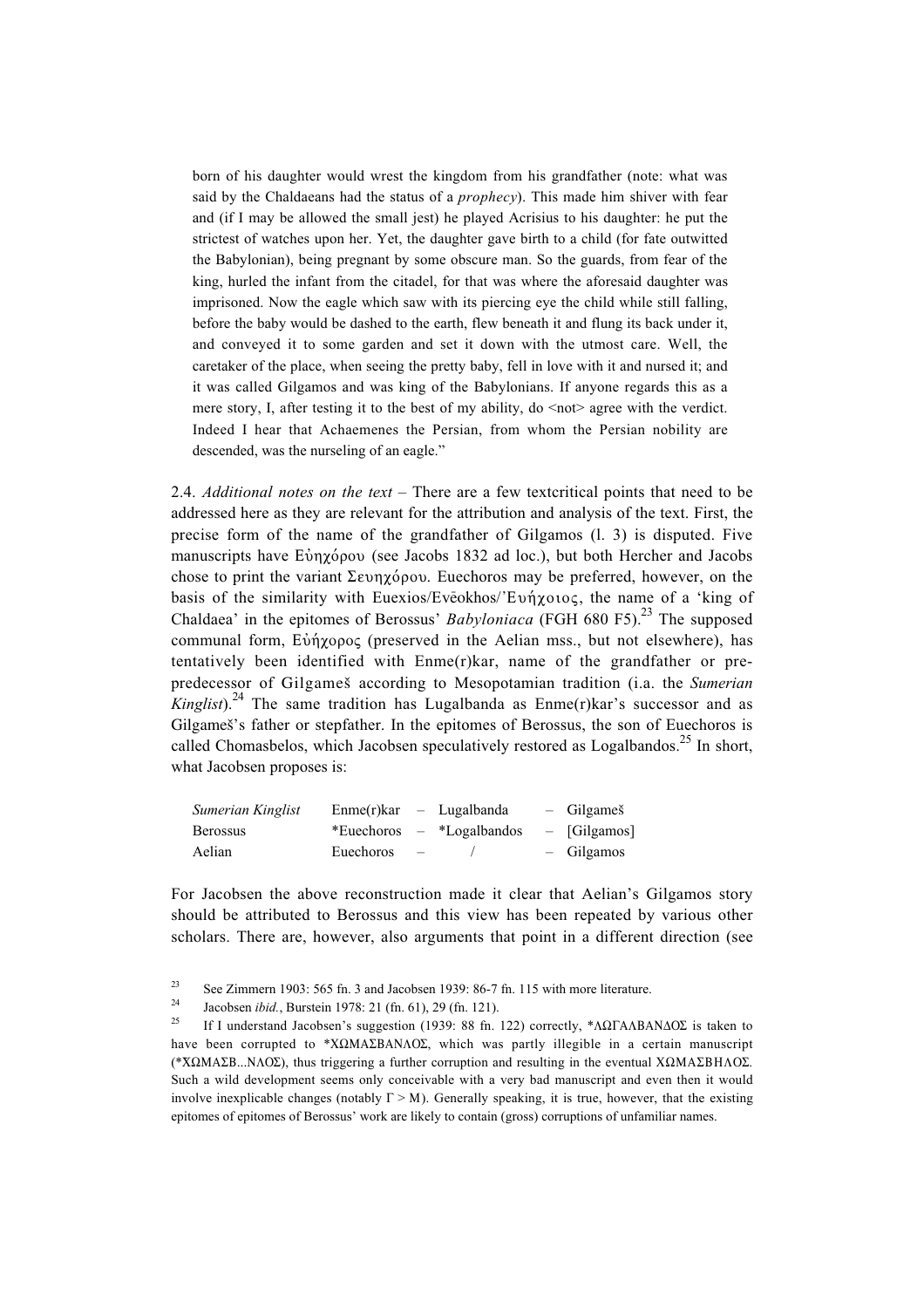below). In any case, Jacobsen's proposal should be treated with much caution: altogether, the line of reasoning is slightly circular and at points highly uncertain.

I am not aware of any conclusive argument to consider  $X\alpha\lambda\delta\alpha\alpha\omega$  using  $\gamma\gamma$  $\epsilon$ ίρημένον θέσπισμα (11. 4-5) as a gloss and delete it from the text (as Hercher and others did). As it is, it clarifies the grave nature of the saying of the Chaldaeans (an 'official' prophecy). For this, retaining it (as Jacobs advocated) seems more attractive.

In ll. 13-4, I have printed <oÈ> sÊmfhmi, although no edition has actually done so (Jacobs only considered the possibility). With the added negation the text seems to make more sense. Aelian is trying to convince his audience that animals show more care for their young and even for human children who are rejected by their own kin. Why would he then suddenly feign scepticism on the evidence just given  $(\mu \dot{\alpha} \rho \tau \nu \zeta)$  to prove his point? Note that  $\mu \hat{\theta} \theta$ oc (l. 13) has a markedly negative ring in Aelian's work (cf. Kindstrand 1998: 2963), and would therefore not be used light-heartedly. Also, if the following Achaemenes story would, by contrast, have seemed convincing to the author, why did he not make this story the centre of the paragraph instead of giving it as a mere paraphrase at the end? With the added negation the rhetorical structure of the argument seems to be restored: 1) animals care for humans, 2) I have evidence on Gilgamos that testifies to this statement, 3) I have carefully investigated this evidence, my conclusion is that it is *not* a mere story and 4) I have concurring evidence on Achaemenes.

Finally, it should be noted that the seemingly vague  $\dot{\alpha}$  xov $\dot{\alpha}$  in l. 15 belongs to a stylistic repertoire that Aelian consequently applies to avoid the impression of an arid, studied reference-work. The contrast, in this respect, between *De Natura Animalium* and Athenaeus' *Deipnosophistae* (which probably had appeared some years earlier) may not be a coincidence. In any case, Aelian's seems intended to recreate a Herodotean atmosphere in which anonymous, orally communicated information flows into the story and is woven into a pleasant, variegated tapestry. In Aelian's case this is, however, literary 'Spielerei' and his readers could surely be expected to know that  $\dot{\alpha}$ ко $\dot{\alpha}$  in reality referred to written and well-known works by authors that Aelian was fully aware of yet whose names he chose to suppress (cf. Zucker 2001: xiv-v).

Initially, I suspected that  $\dot{\alpha}$  ko $\dot{\alpha}$  would be the marker of a new source, especially when used in the middle of or at the end (rather then at the beginning) of a paragraph, as in *NA* XII.21. Yet, a survey of the word's occurrences reveals no single pattern:  $\dot{\alpha}$  ko $\dot{\alpha}$  can be used to introduce a new source but also to refer to a source already quoted, implicitly or explicitly, in a preceding paragraph. There are even cases where multiple occurrences of the word apparently refer to the same author. In other words: in *NA* XII.21  $\dot{\alpha}$  ko does not necessarily set the story of Achaemenes apart from the preceding (Gilgamos); it may just as well refer to a common source.<sup>26</sup>

<sup>26</sup> In *De Natura Animalium* ἀκούω is used 119 times, but, surprisingly, only 14 times in *Varia Historia* (given the different length of the works this gives a ratio of about 3:1). Some eloquent examples are *NA* IV.7 (from Aristotle?); IV.32 (certainly from Ctesias – mentioned explicitly in IV.27); XVII.26 (from Ctes.? – mentioned explicitly in XVII.29). A series of occurrences is found at he beginning of book XVI, in a series of paragraphs on Indian birds and other animals, that are usually all ascribed to Megasthenes (though he is not mentioned in any of these paragraphs). XVI.2, XVI.4-5 have  $\dot{\alpha}$  ko $\dot{\alpha}$ , but not so the intermediate and subsequent paragraphs. A second series is found in XVII.32-3 where  $\dot{\alpha}$ <sub>Ko</sub> o probably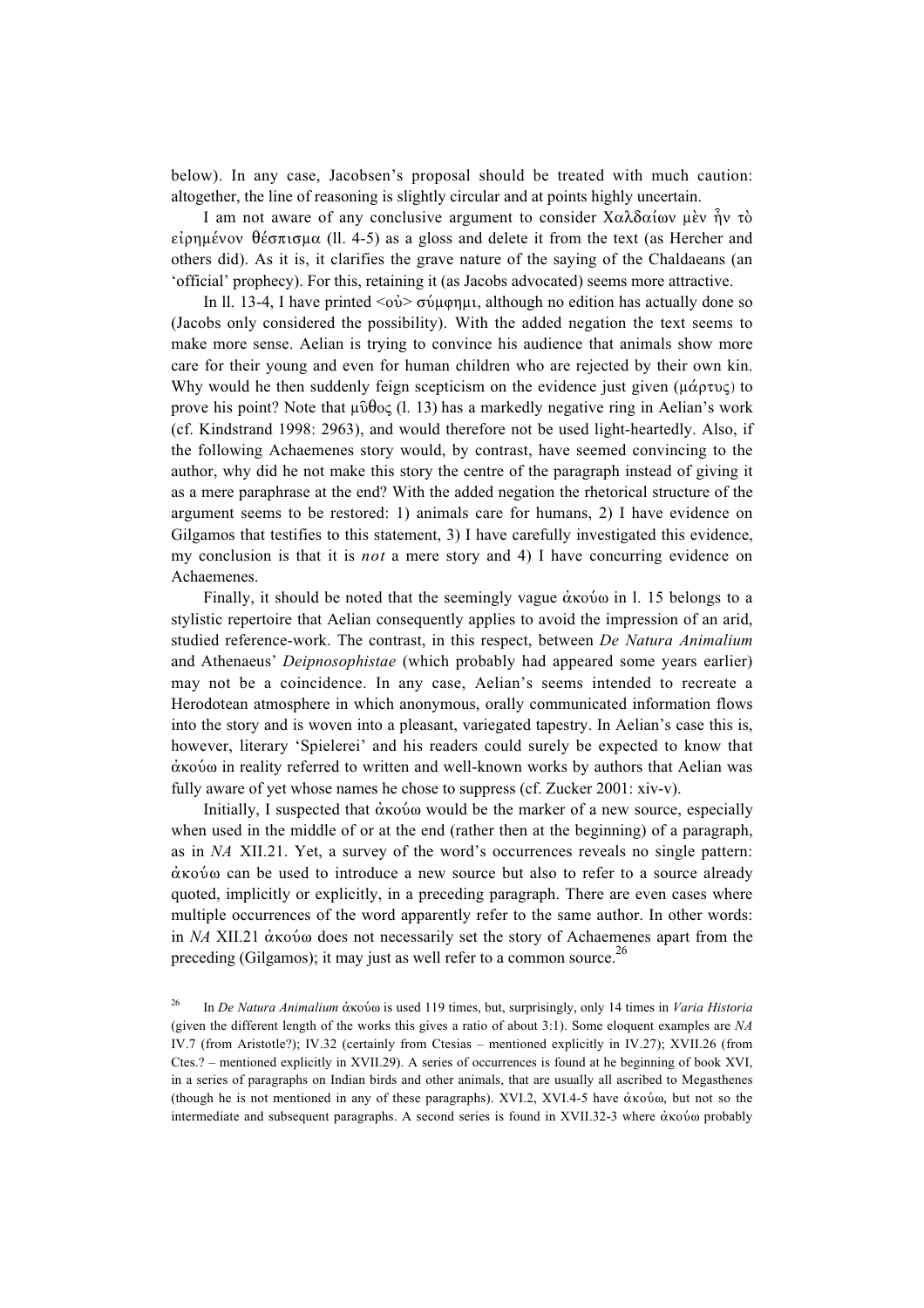2.5. *Narrative pattern* – Although the line of argument in *NA* XII.21 as a whole seems clear and logical, the narrative logic of the story on Gilgamos shows a few oddities. First, although the story indeed expresses a general concern of animals for humans, the first eagle does not actually nurse the infant as was promised in the introductory line. Instead, it acts as the infant's rescuer who, without any specifically *parental* care, brings the young Gilgamos to 'some garden.' Only Aelian's second example, Achaemenes, actually is the *nurseling* ( $\tau \rho \acute{o} \varphi \iota \mu \circ \varsigma$ ) of an eagle. Also, the information that Euechoros' daughter was locked up in the citadel comes only after the baby has been hurled down from its walls. Generally, the story gives the impression of being epitomised – especially in the laconic line on the gardener and the further history of Gilgamos. It is unclear whether all of this is due to Aelian himself or to his source. Aelian is known to have used earlier anthologies (though not as much as was previously assumed), so there is certainly a chance that he only knew an abridged version of the full story.

2.6. *Attribution* – As indicated above, Berossus' *Babyloniaca* has been identified as the source of *De Natura Animalium* XII.21.<sup>27</sup> This mainly rests on a name in the *Babyloniaca* that is seemingly related in both form and context to Aelian's 'Euechoros.' There are, however, several problems involved in this attribution. First, Aelian never mentions Berossus. It is true that Aelian often avoids mentioning the names of his sources  $(\dot{\alpha} \times \dot{\alpha})$  and cultivates a certain literary vagueness (merely referring to the author's place of birth or his father's name). In a series of testimonies from the same source, the author's name is typically mentioned only once. A complete silence on Berossus would, however, still be somewhat surprising. Secondly, there is not a single paragraph (apart from *NA* XII.21 itself) that can be associated with Berossus' work. A direct borrowing from the *Babyloniaca* (which never was a very wide-spread book in any case), seems therefore unlikely. $^{28}$ 

In theory, Aelian could also have found a quotation or borrowing from Berossus in one of the authors whom he did consult, such as Juba of Mauretania (so Schnabel 1923: 171). This could explain why only one single testimony from Berossus is found in Aelian's work and perhaps also why Berossus' name is omitted. Yet, even in this reconstruction, three problems remain. First, Aelian certainly knew and used Juba's *De*

twice refers to Amyntas (on Caspian animals). XVII.38 (Caspian bird) lacks  $\dot{\alpha}$  ko but may well stem from the same source. Intermingled with this are XVII.31 ( $\dot{\alpha}$ ко $\dot{\omega}$ , Ctes.) and XVII.34 (without  $\dot{\alpha}$ ко $\dot{\omega}$ ); Ctes.). A surprising example from *Varia Historia*: the two notes on Darius I that are not based on Herodotus (VI.14, XII.43) both have άκούω and may both stem from Deinon's *Persica*. For a survey of attributions, with references, see Henkelman [forthcoming].

Burstein 1978: 29-30 includes the whole paragraph (including 'Achaemenes') as a possible fragment of the second book of the *Babyloniaca*; the same attribution is found in Schnabel 1923: 171; Jacobsen 1939: 87 (fn. 115); Hallo 1963: 52; Wilcke 1989: 562. The paragraph is not included in Verbrugghe & Wickersham 2000. Note that Jacoby did not ascribe *NA* XII.21 to any author, and listed the passage as FGH 696 F14 among other unassigned fragments. A translation is included in Foster's translation of the *Gilgameß Epic* (2001: 154-5).

<sup>28</sup> Incidentally, Berossus does not seem to have used the *Gilgameß Epic* in the *Babyloniaca* (Komoróczy 1973: 134; Tigay 1982: 251) but this is not an argument against the attribution of Ael. *NA* XII.21 to Berossus, for the story on Gilgamos' birth derives from popular tradition, not from the epic.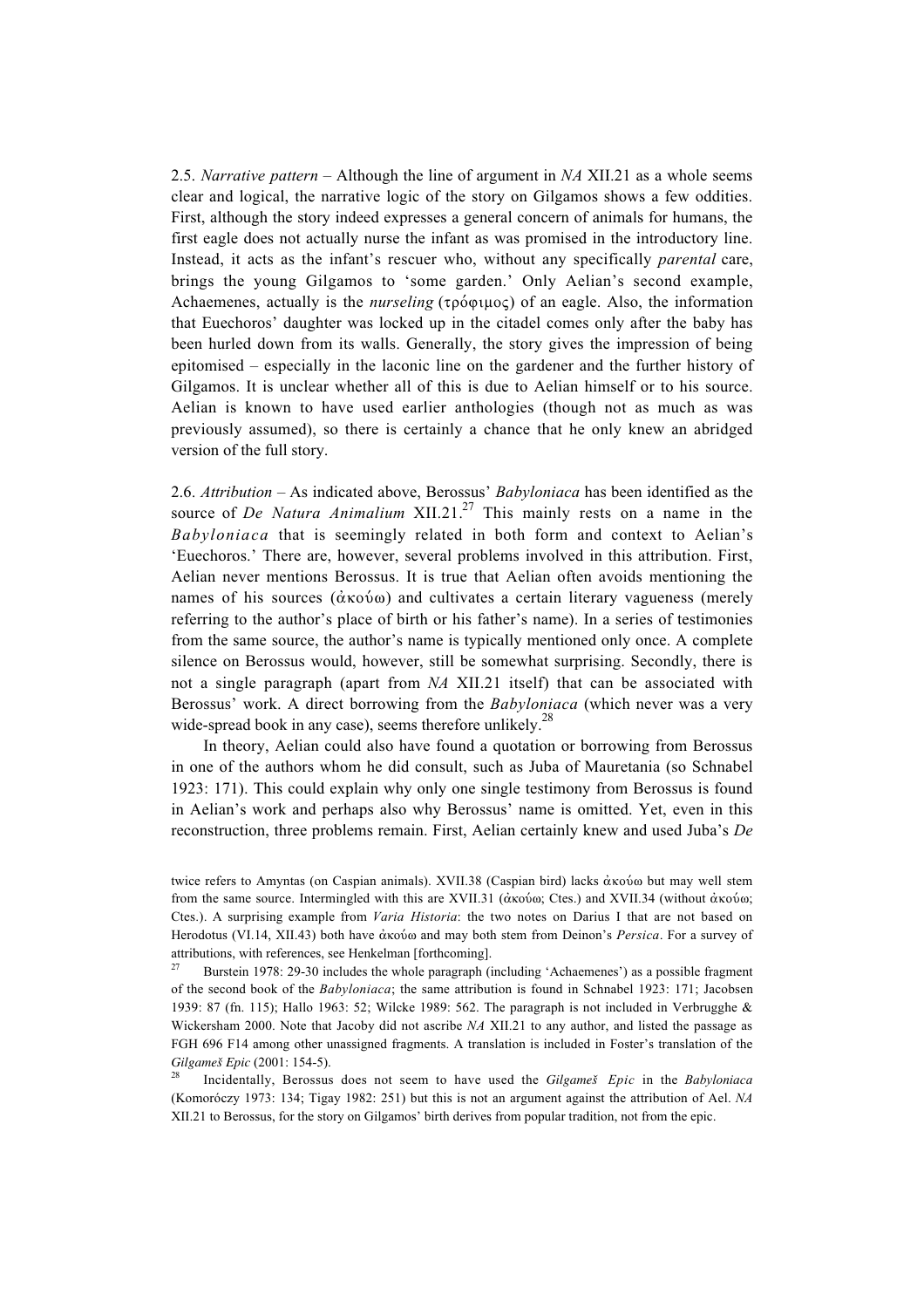*Expeditione Arabica*, but there is no firm evidence to suggest that he was also working with the same author's *Assyriaca*. It is the latter work (if any) that would be the logical candidate for having included the story on Gilgamos.<sup>29</sup> Secondly, Berossus, himself a Babylonian, would not likely have used 'Chaldaioi' for 'oracular priests' or 'astrologers' specifically, as most Greek authors did (see Kuhrt 1987: 34, 56). Indeed, the surviving fragments suggest that he used 'Chaldaioi' correctly as a generic term for the population of (southern) Babylonia and its kings. $30$  A third objection may lie in Aelian's the two subsequent paragraphs in *De Natura Animalium*, on Achaemenes (*NA* XII.21) and on tame lions at the temple of Anaitis in Elymais (*NA* XII.23).<sup>31</sup> Their subject matter is geographically related to the Gilgamos note (Persia-Elam-Babylonia). It is well established that Aelian has the habit of quoting series of testimonies from the same author in successive or semi-successive paragraphs. This could be the case here too: there are in any case no indications to the contrary  $(\alpha \kappa \omega)$  in l. 15 is no objection, cf. §2.4 above). If we indeed have a series from a common source, however, it seems questionable that Berossus was this common source. A brief outline of the historic background of the information on Achaemenes and Anāhitā/Anaitis may illustrate this.

The story of the eagle and Achaemenes can be related to a series of Iranian royal founder myths (Cyrus, Arsaces, Sasan, Ardashir, Shapur) and, more specifically, to the myth of Zal and the Simurgh in Firdowsi's *Shahnameh* (which contains material from much older popular traditions).<sup>32</sup> Quite possibly it was, as Pierre Briant has suggested, promoted by the Persian court after Darius had founded the Achaemenid line. The story would have projected a sense of divine blessing on this dynasty, thereby legitimising what was really a coup d'état against the legitimate rulers.<sup>33</sup>

The reference to a temple of Anaitis in Elymais (with the tame lions) agrees with the fact that Anāhitā was venerated by the (later) Achaemenids. In the Hellenistic period, she was associated with Nanaia, an old goddess who had been venerated for

<sup>&</sup>lt;sup>29</sup> On Juba and Berossus see Kuhrt 1987: 34-5. For passages cites from Juba or attributable to him see Henkelman [forthcoming]. A solution to the problem mentioned here, may be that *De Expeditione Arabica* had a wider scope than expected from its title. A story on the herb of life was told by Juba in  $De$ *Expeditione Arabica* (Plin. *NH* XXV.2.5), but that need not be significant.

See FGH 680 F5, F7, F16. There are also some cases where the meaning is not completely clear (F3), but in any case  $X\alpha\lambda\delta\alpha\hat{i}\alpha\varsigma$  (without further qualification) for 'oracular priest' does not occur in the existing fragments.<br> $\frac{31}{1}$ . Like the stam

<sup>&</sup>lt;sup>31</sup> Like the story on Gilgameš, these two stories are not documented in any other extant text.<br><sup>32</sup> March 1982: Largin 1989 as 50: convertly Christmaan 1936: 113.5. The extend waves

Mawet 1983; Lewis 1980 no. 59; generally Christensen 1936: 113-5. The animal nurse in the story of Zal, the Simurgh, was a mythical eagle-like bird. For the divine aura projected on the Achaemenid line by the Achaemenes story see also Plato, *Alc*. *I* 120e (hinting at a story, probably the same as the one epitomised in Aelian, that 'Zeus' was Achaemenes' father). There are many references to the special symbolic value of the eagle for the Achaemenid and subsequent Iranian dynasties (Hdt. I.209, III.76, Xen. *Cyr.* II.1.1, II.4.19, VII.1.4, *Anab.* I.10.12; Curt. III.3.16; Isaiah 46:11). See also Harmatta 1979. It would be interesting to explore the possibility of explaining Hesiod fr. 364 Merkelbach-West (on which see West 1997: 331-2), referring to an eagle as omen in the siege of Nineveh, from the perspective of the bird's importance in Iranian royal tradition.

See Briant 1996: 122-3, 341-2, 344. As Briant argues, what Darius really did was transforming the concept 'Achaemenids' from a clan to a closed dynasty. By furthermore including the Teispid line of Cyrus and Cambyses as a collateral branch of the Achaemenid family, he could ultimately suggest that he, Darius, was the only legitimate successor to Cambyses (complete discussion 1996: 109-127, 924-7).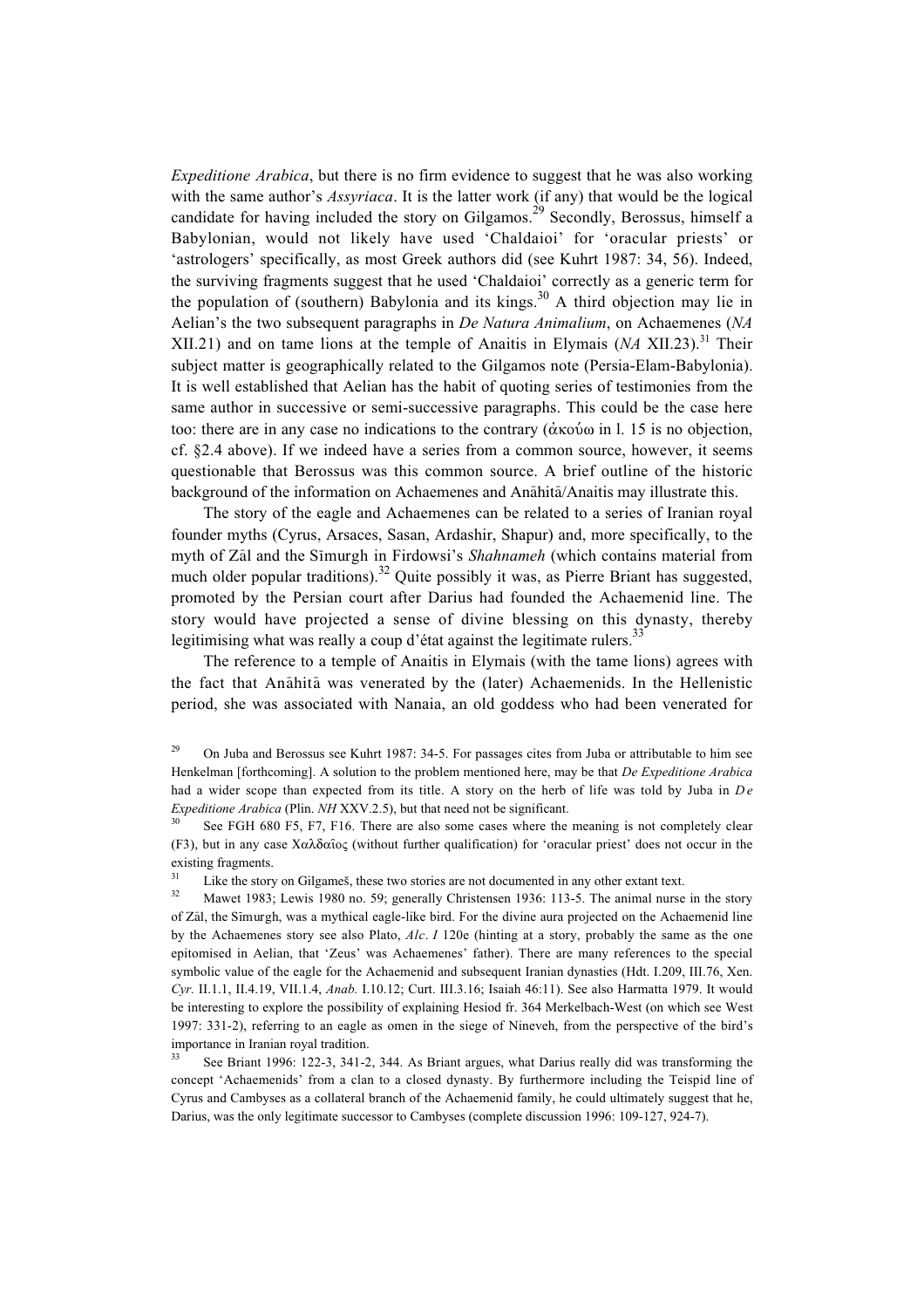centuries in Susa and Mesopotamia (Uruk), but the syncretism may in fact date to the Achaemenid period. Nanaia was associated with lions. A goddess in a nimbus, riding on a lion, is depicted on an Achaemenid seal from Anatolia. The temple 'in Elymais' may be the same as the one Antiochus IV Epiphanes set out to plunder in 164 BC and described as shrine of Artemis, Nanaia, or Aphrodite in various sources.<sup>34</sup>

Both notes are fairly accurate and suggest a source well-acquainted with Achaemenid matters. Berossus could have been that source, for the fragments of his work show both interest in and knowledge of the Achaemenid period. In fact, he does mention the Achaemenid cult of Anaitis being set up in Babylon and other places, including Susiana (FGH 680 F 11). The specific information given by Aelian (*NA* XII.23) is, however, not known from Berossus. Generally, Berossus seems to have given information on the Persians only in relation to Babylon (his paragraph on Anaitis is centred around Babylon). One might wonder, then, if notes on a temple in Elymais and, especially, on Achaemenes would have felt under the scope of his work. I think that a second option would at least be worth considering, i.e. that Ctesias' *Persica* was the source of these two notes, and possible also of that on Gilgamos.

Ctesias is mentioned by name twelve times in the works of Aelian, and testimonies from works (*Persica* and *Indica*) are attested with certainty in a number of additional cases. The cases that mention Ctesias' explicitly as source include notes on cows in Susa (*NA* VII.1) and on snakes in Sittace 'in Persia' (actually southern Babylonia, *NA* XVI.42) – both show a thematic and geographical interest comparable to that of the story on the lions in the Anaitis' temple.

From Diodorus' excerpt, we know that Ctesias recorded the story of Semiramis' birth and exposure (Diod. II.4.3), i.e. a story that, with those of Achaemenes and Gilgamos, belongs to the Märchentypus 'the hero who was exposed at birth' (cf. § 4.2 below). Generally, it is clear that Ctesias was interested in such popular stories from Mesopotamia and reserved extensive space for folktales on Semiramis, Ninus and Sardanapallus.<sup>35</sup> The story of Gilgamos fits this interest.

Another point is that names in Ctesias' work were less susceptible to 'volksetymologische Umdeutung' (compared to, e.g., Herodotus) and the preservation of the name 'Gilgamos' agrees with this profile.<sup>36</sup> Ctesias, seems to have had access to popular traditions on Mesopotamian and Iranian history, not available to other Greek authors. His (largely neglected) account of the Medes and their role in the downfall of

<sup>36</sup> On the relatively modest influence of popular etymologies in Ctesias see Schmitt 1979: 128; Schmitt reiterated and expanded his views in a lecture (8/XI/2003) during the Orienttagung at Saarbrücken.

<sup>34</sup> Ael. *NA* XII.23: Briant 1996: 264-5, 943; Hansman 1985: 234; Boyce & Grenet 1991: 47-8. I think the Achaemenid royal inscriptions do not *exclude* a cult of Anahita during the reigns of the early Achaemenids (as is sometimes argued). Nanaia: Azarpay 1976; Hansman 1985: 233-5; Joannès 1990: 173-5; Stol 1995; Vallat 2002; Ambos 2003. Seal: Moorey 1979: 223-4; Briant 1996: 264-5, 943 (with lit.). Antiochus IV: II Macc. 1:13-17, Polyb. XXXI.9 and elsewhere; see Hansman 1985: 232; Stol 1995.

This is not to say that Berossus was not sensitive to such stories: the argument that Aelian's note on Gilgameß could not stem from the *Babyloniaca* because that work would be "more accurately informed by ancient Mesopotamian written traditions than Aelian's passage" (George 2003: 69 fn. 193) overstates Berossus use of such sources, and moreover ignores the probability that the story in Aelian reflects genuine Mesopotamian traditions, be it not written, but oral. The *type* of story told by Aelian does not, I think, provides a valid argument for identifying either Berossus or Ctesias as its source.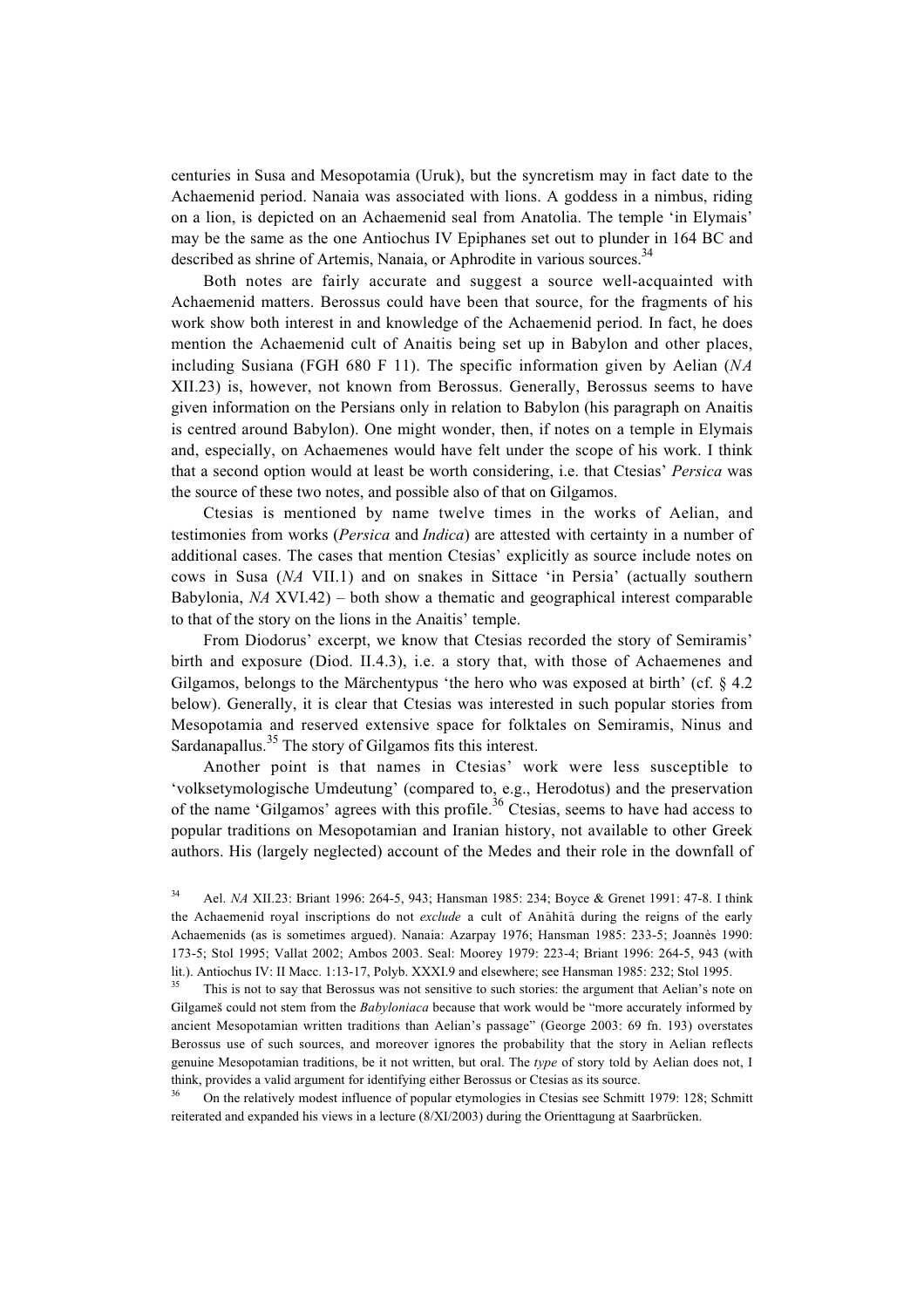Assyria makes in fact much more sense than Herodotus' *Medikos Logos*, and, astonishingly, his list of Median 'kings' contains four names that also occur as those of Median city-lords in the annals of Sargon  $II.^{37}$ .

Finally, it appears from a (slightly disinterested) remark by Diodorus (II.21.8- 22.1) that Ctesias gave a list of Assyrian kings. Although Diodorus claims that there was nothing of interest in this list, it would be conceivable that the story of Gilgamos' birth had found a place in this context (as it did, apparently, in the Sumerian Kinglist, cf. §3.3. below).

In the end, I would be inclined to prefer Ctesias over Berossus as likely source of the Gilgamos story. Yet, the choice is not necessarily limited to these two options, nor is the ascription to Ctesias completely unproblematic. The usage of the denominator 'Babylonians' (rather than 'Assyrians') may actually plead against Ctesias and in favour of Berossus (cf. Kuhrt 1982). The matter clearly has to remain undecided in the absence of decisive arguments. This is not a grave problem, however, as the transmitter of the story is ultimately of less importance than the fact that story exists and reveals something of both the strength and the variation of Mesopotamian oral tradition (see §4.3 below). In fact, the real gain from the above elaboration on the *context* of the Gilgamos story in *NA* XII.21 (Achaemenes, Anāhitā) is that it appears that Aelian was tapping into a source well-acquainted with Near Eastern culture and traditions. It would seem to me that he found 'Gilgamos' in this same source, which was probably not far removed from popular Mesopotamian stories on Gilgameß.

#### 3. *Gilgameß*

3.1. *The popularity of Gilgameß* – The literary persona of Gilgameß was by no means enshrined in the celebrated epic that moved Rilke so deeply. From the very beginning a lively and varied oral tradition has to be assumed from which the five Sumerian Gilgameß poems emerged (by the end of the third millennium), and which later shaped the first, Old-Babylonian *Gilgameß Epic* (at the beginning of the 2nd millennium) and then continued to influence it, triggering local adaptations, additions and new versions down to the Standard-Babylonian version of the epic (existing by the end of the 2nd millennium), known especially from the library of Assurbanipal in Niniveh. In turn, the oral tradition must itself have been influenced by the textual tradition via public stagings and recitations (cf. §1.3.4 above) and, perhaps, to a lesser degree, by scribal apprentices who read and copied the epic during the last phase of their training.<sup>38</sup> The oral tradition is hardly directly attested anywhere, but its traces certainly are. As they

<sup>37</sup> See Diod. II.32.4-6 and compare Luckenbill 1927: §192. The names are: Arbaces – Arbaku, Mandaucas/Maudacas – Maßdaku, Artycas – Hardukka, Aspandas – Aßpanra. Streck (1900: 362) already mentions these four possible identifications. See also Fuchs & Schmitt 1998 on Arbaku. On Ctesias and the Medes see most recently Lanfranchi 2003: 118 and Lenfant 2004: xl-l1 (commentary), 78 (edition). Though one should be cautious in drawing historical conclusions from the occurrence of the four names, it is in any case clear how strong such documentation contrasts with Jacoby's (1922) rude condemnation of Ctesias and his work.

As convincingly argued by George 2003: 35-9.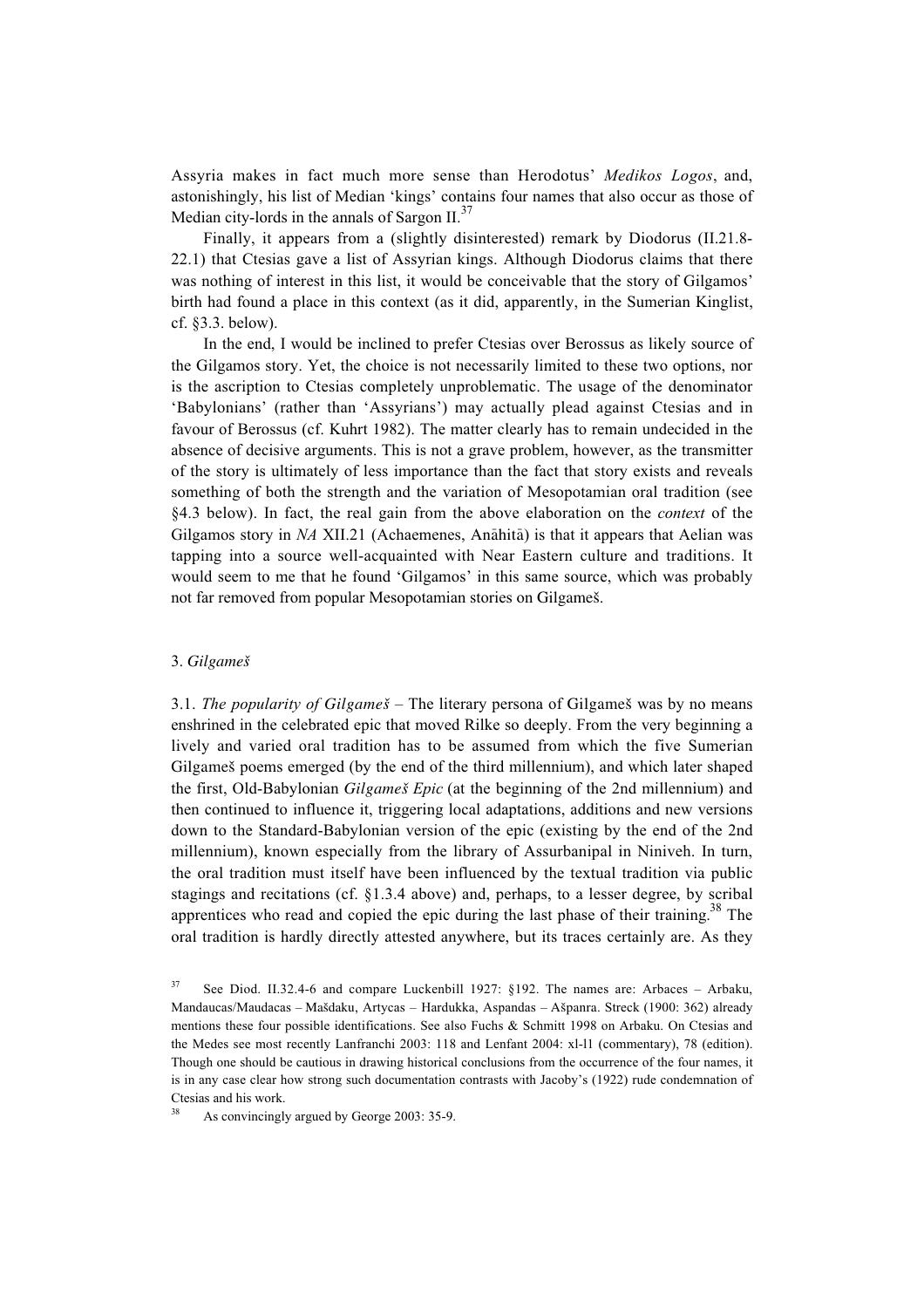have been the subject of ample discussion by others, including the rich overview recently given by George in his monumental new edition of the *Gilgameß Epic* (2003: 3-137, largely replacing Lambert 1960), I just list them in a summary.

It has long been recognised that the five independent Sumerian poems about Gilgameß rest on the popularity of the legendary king of Uruk in the oral tradition. The texts as we have them could be recorded as court entertainment performed for Ur-Namma (2112-2095) and Šulgi (2094-2047), Ur III kings who stylised themselves as 'brother of Bilgames' (the Sumerian form of Gilgameß; cf. George 2003: 108-12). Although direct confirmation of this is lacking, there are indications that professional singers and musicians performed recitations of the poems (George 2003: 7). One of these poems, *The Death of Bilgames*, centres on the notion that Bilgames was to be a ruler of the Netherworld, presented here as consolation for not attaining immortality. This function re-appears in the sacrifices, votive objects, cult statues and sanctuaries related to the *god* Gilgameß, especially in the earlier periods (*ibid.* 15-6, 119-27; cf. 94- 5). His figure seems to have been central in the annual celebration of an 'All Souls' festival, as it was in certain exorcism rituals. Similarly, Gilgameß is mentioned as boatsman of the dead. Texts attesting to his important role in the Netherworld, mostly as a lesser deity, are known from the Ur III period well into the first millennium (*ibid.* 127-137). In the Standard-Babylonian *Gilgameß Epic*, this function is briefly alluded to, but it certainly does not play a dominant role.<sup>39</sup> Here, Gilgameš is primarily depicted as the tragic mortal, forcefully reminded of the limitations of human existence. Readers are encouraged to relate to his humanity, not to venerate him as a chthonic god. In the epic, Gilgameß's somewhat bitter consolation is the eternal fame of his exploits, not the incorporation in the pantheon of the shades. This is not to say, of course, that a Mesopotamian audience would see the epic Gilgameß as an entirely different and distinct figure from the familiar Netherworld deity (to think so would project anachronistic expectations on the epic) – but that a markedly divergent emphasis was intended and understood is, I think, undeniable. In any case, the tradition that carried the notion of Gilgameß's functions in the Netherworld was not the epic itself, and, although it pops up in quite a number of texts, it must basically have been popular and orally transmitted knowledge.

A reservoir of popular stories centring on Gilgameß, similar and related to the one that shaped the Sumerian poems, is taken by Andrew George as the prime background of the first, Old-Babylonian *Gilgameß Epic*. This work may, like the Homeric epics, have stood "at the end of a long development as a poem transmitted orally" (2003: 21). It should be added that both the *Iliad* and the *Gilgameß Epic* display a thorough reworking and reorganisation of existing orally transmitted material to shape a unified drama. In this, the poet certainly was selective and, if necessarily, audacious. In the case of Gilgameß, particularly his associations with the Netherworld (prominent in the oral tradition and reflected upon in two of the Sumerian poems) were suppressed, only alluded to or transformed.40 The Old-Babylonian *Gilgameß Epic*, then, is a new literary

<sup>&</sup>lt;sup>39</sup> See SBV III.105-6 in George 2003: 580-1 (with the comments on p. 127).

<sup>40</sup> A significant example of the latter is the reworking of material known from the Sumerian *Death of Bilgames* (but not necessarily directly derived from it; see below) into the passages on the death and funeral of Enkidu, not Gilgameß, in the epic (on which see George 2003: 19). In doing so, the poet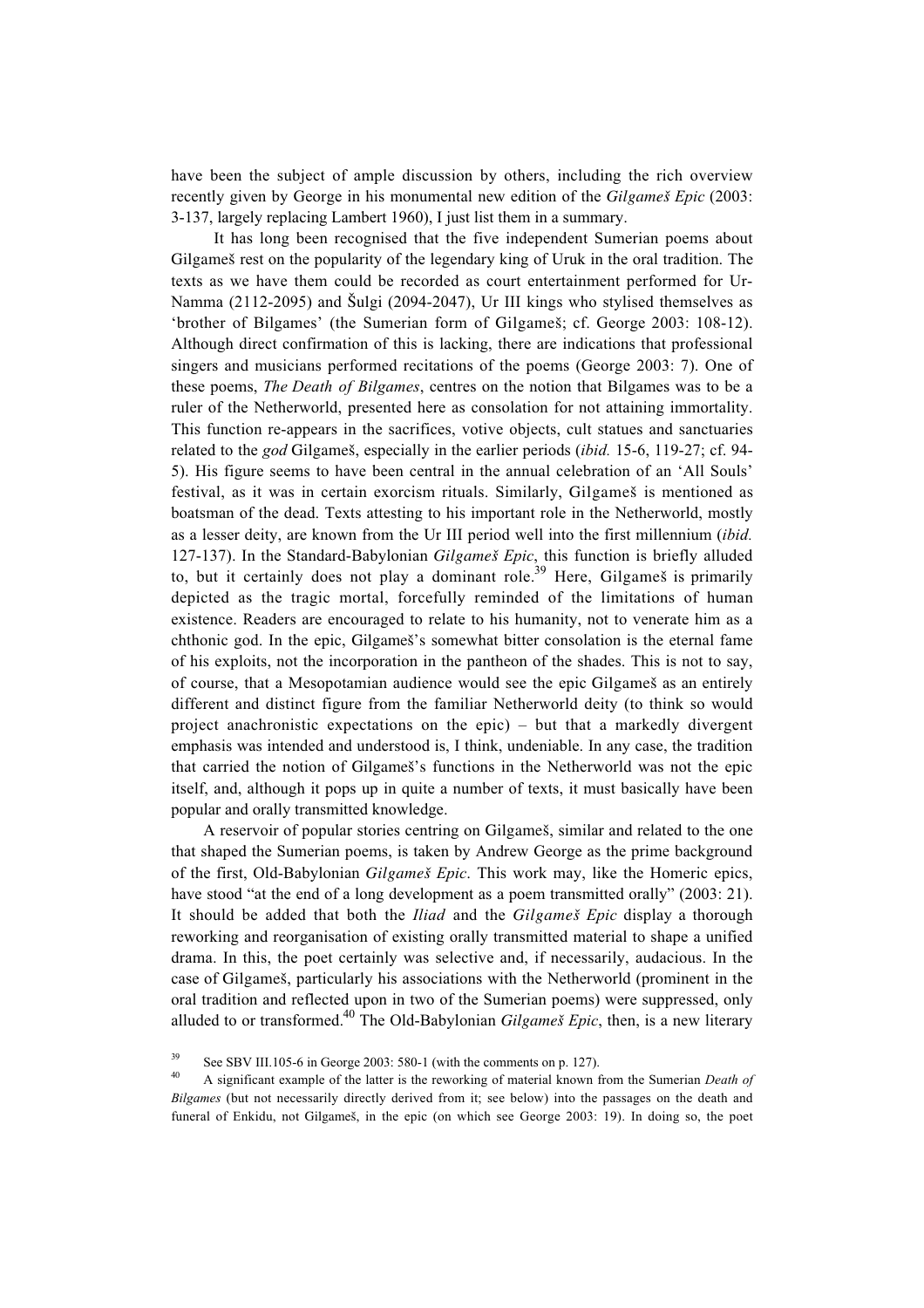reworking of material that mostly must have been orally transmitted. As George shows, the old view that the epic was formed primarily by uniting the Sumerian poems and reworking them in Akkadian, lacks support in the existing evidence (2003: 17-  $22)$ .<sup>41</sup>

From the first attestations of the *Gilgameß Epic* in the Old-Babylonian period, there is a considerable variety in versions from different periods and places. These must reflect, as stated before (§1.3.4), the wish to adapt to local tastes and expectancies. This is certainly true for the reworkings of epic in Hurrian and Hittite, or the local version found at Ugarit.<sup>42</sup> For the Middle-Babylonian period at least six different strands in the textual tradition must be assumed according to George (2003:  $24-7$ ).<sup>43</sup> This surprising variety may just have been part of an even larger network in which orally transmitted versions of the epic as well as less literary stories on the hero widely circulated and in which public recitations of the epic, with some kind of musical accompaniment, may well have played a considerable role. The latter is supported by the find of part of the epic in a  $7<sup>th</sup>$  century family library of 'chief singers' (*ibid.* 34-5) and also by the fact that the Hittite version was known as 'the *song* of Gilgameß.' All this, in combination with the spread of the Akkadian epic in the second half of the second millennium – outside Mesopotamia proper it is attested in Ugarit, Megiddo, Emar and Boğazköy – creates the image of a tale that was not confined to the libraries or even to the royal courts, but very much alive, changeable, widely popular and hence a certain source for new or adapted oral stories on Gilgameß.

Towards the final stages of the epic's development (possibly by the end of the second millennium), Gilgameß's mortality received a stronger emphasis. Apparently, it was at this point that the magnificent symbol of the bold walls that enclose Uruk (and the story!) was added, as well as the prologue pointing to the wisdom acquired (with a new first line, "He who saw the Deep...").<sup>44</sup> This development may have been related

<sup>41</sup> The same conclusion was already reached by the classicist G.S. Kirk (1970: 87). His line of argumentation being largely intuitive, his assessment on the themes derived from oral traditions in the *Gilgameß Epic* is certainly valid, as is his observation on a "broadly based popular tradition of myths, from which the literate and poetical versions we know derived their persistent strength and their capacity for apparently spontaneous variation."

The text from Ugarit remains unpublished; see George 1999: 139-40. For the Hittite version see Beckman in Foster 2001: 157-65 (translation) and *idem* 2003 (discussion of the unique character of the Hittite version). The Hurrian fragments are available in hand copies only (references *ibid.* 42).

<sup>43</sup> Tigay's monograph (1983) on the evolution *Gilgameß Epic* is partly antiquated by George's work, but remains of interest. A paper by the same author (1993) discusses the implications of the existence of many deviant manuscripts of the *Gilgameß Epic* for the question of its reception in other cultures. Indeed, some of the variants seen in later manifestations of motifs related to Gilgameß could go back to (now lost) diverging manuscripts. Yet, the kind and amount of variation cannot be solved by this observation, though in itself certainly valid, alone. I retain that texts, even if there are many and significant variants, are a surface phenomenon when it comes to transmission of motifs.

<sup>44</sup> George 2003: 28-33. I find George's argumentation (*ibid.* 47-54) on tablet XII, the vision of the Netherworld, very compelling. It is argued that the text cannot be considered as an integral part of the epic, but as an appendage it is "not an idle one." The latter inference is based on the idea that the epic, or

heightened the drama of Enkidu's death and, at the same time, managed to avoid an elaboration on the chthonic function of Gilgameß as Netherworld official which would have been inevitable in a relation of the latter's death.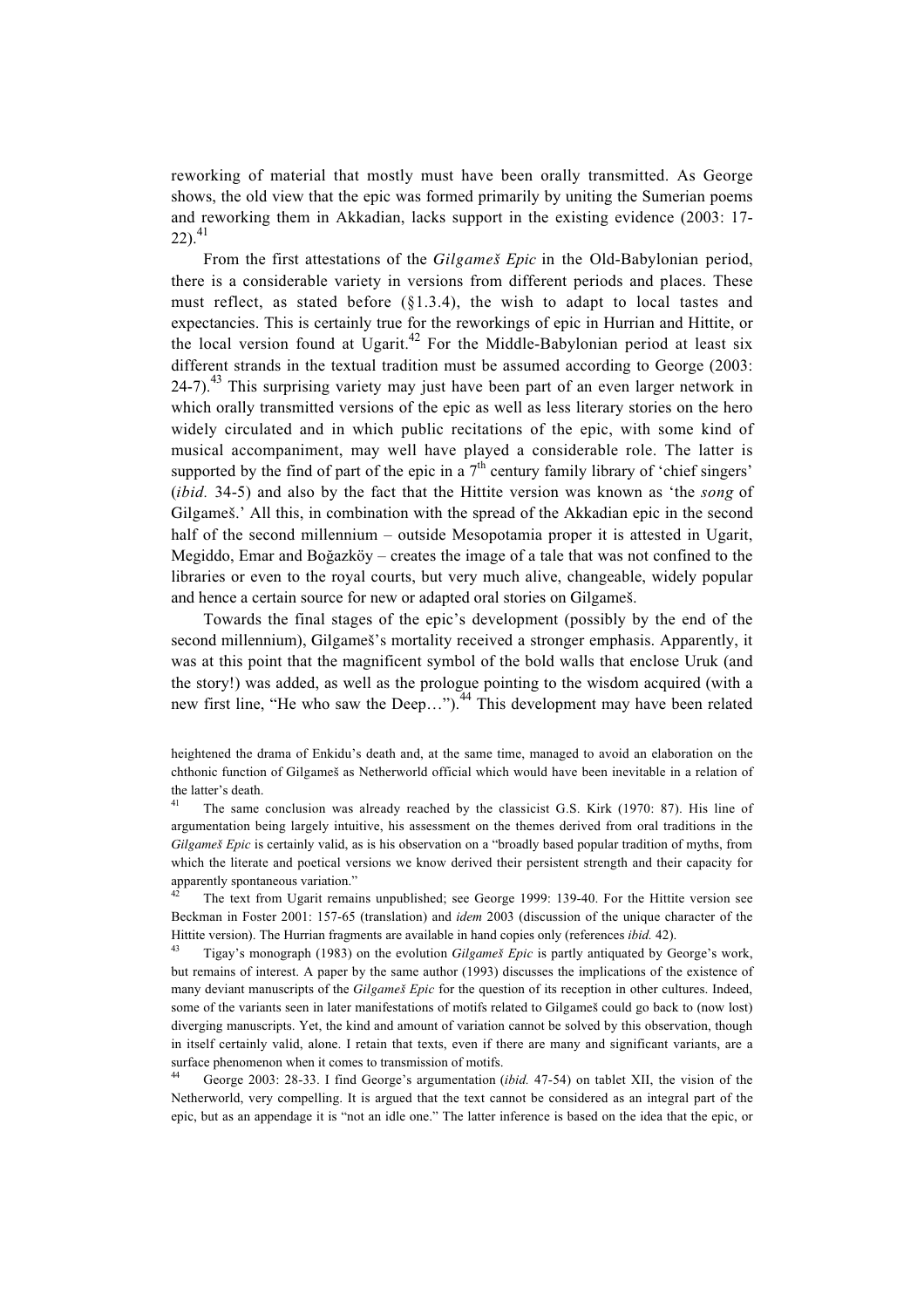to the emergence of the genre of wisdom-literature,<sup>45</sup> but it does not seem to be reflected in the more popular traditions on Gilgameß. Thus, throughout Mesopotamian history only two Gilgameß themes are known (with certainty) from art: the killing of Humbaba and the slaying of the Bull of Heaven. While these themes indeed figure prominently in the epic, there is no need to suppose a linear connection.<sup>46</sup> Rather, and this is especially true for the later images, the selection and apparent popularity of only these exotic exploits (and not, e.g., Gilgameß's mourning for Enkidu) point to a different perception of Gilgameß which centred more on his glorious adventures than on his mental journey. This observation holds true for other media as well. In omen apodoses, apart from his rule over the Netherworld, only Gilgameß's might and his unsurpassed deeds are referred to (see George 2003: 112-7). Even the rhetorical vignette known as the *Letter of Gilgameß*, on the materials for a funerary statue for Enkidu, is primarily occupied with the demand of exotic goods from far-away places, stressing Gilgameš's universal dominion.<sup>47</sup>

part of it, was recited during (royal) funerals and memory cults (53-4; cf. Frahm 1999). At the same time, I find it surprising that George credits Sîn-l£eqi-unninni with the addition of tablet XII (*ibid.* 32). Sîn-l£eqiunninni is convincingly presented as the "profound thinker of … unique calibre" who revised the Old-Babylonian epic into "a sombre meditation on the doom of man." How, then, can this individual also be credited with adding a text that, as George states, lacks "the poetic genius that pervades the great poem" and the content of which is completely inconsistent with tablets I-XI, especially after Sîn-lēqi-unninni's introduction of the ring-composition with Uruk's walls (48)?

<sup>45</sup> I wonder, though, whether this relation with notions commonly expressed in wisdom-texts is as straightforward as is assumed by George (2003: 32-3, 69) and others. Is there a sense of resignation in the poem? Or (worse), is the Standard-Babylonian version intended to show that "also Gilgamesh must learn self-control" (Abusch 2001: 3)? I do not think so. The inclusion of the story of the Flood in tablet XI, may be very close, even to the level of wording, to the story of Atrahasis (another name of the Flood hero), but that does not necessarily imply that the two stories are told with the same *intention*. The bitter contrast between the deeds of the pious Ūta-napišti, who became immortal, and Gilgameš, whose behaviour offended the gods and thereby provoked the cruel punishment of *Enkidu'*s death, is undeniable. In the epic, the drama of Gilgameš is much more profound than the drama of  $\bar{U}$ ta-napišti. I admit that it is easy to project a modernistic interpretation on this contrast (as, I think, Gresseth 1975 does), but nonetheless the poem indeed renders problematic the relation of man and god in a very poignant way (cf. George 2003: 33). For me it is therefore hard to believe that a Mesopotamian reader, after being constantly encouraged to relate to the struggling protagonist and his refusal to yield to the human condition, would be willing to give up this sympathy just by the speech of Uta-napišti. The latter simply is not a real alternative for the insoluble drama that confronts Gilgameß. The hero, like Achilles, may accept his doom in the end, but that does not imply resignation or learning 'self-control' (*sic*!). The pain of Enkidu's death, the central theme of the epic, is not soothed. ‡ta-napißti had his own drama in the loss of his world by the Flood, but *he* was saved and, moreover, never experienced the personal tragedy related in the epic. Such considerations find, as I see it, full focus in the epilogue. When Gilgameß repeats the prologue on the proud walls of Uruk (thus finally embodying the narrator's perspective) in front of Ur-ßanabi, £‡ta-napißti's boatsman (and representative), he is in fact formulating his answer to Ūta-napišti's speech. It would, perhaps, stretch the matter too far to speak of irony, but the defiant attitude is clear enough. The tragic heroism of the mortal Gilgameß and the eternal fame symbolised by Uruk's walls can, after all, be attained by neither gods, nor £‡ta-napißti.

See fn. 14 above; cf. George 2003: 100-1.

See George 2003: 117-9 and Foster 1982; translation: Foster 2001: 167-8.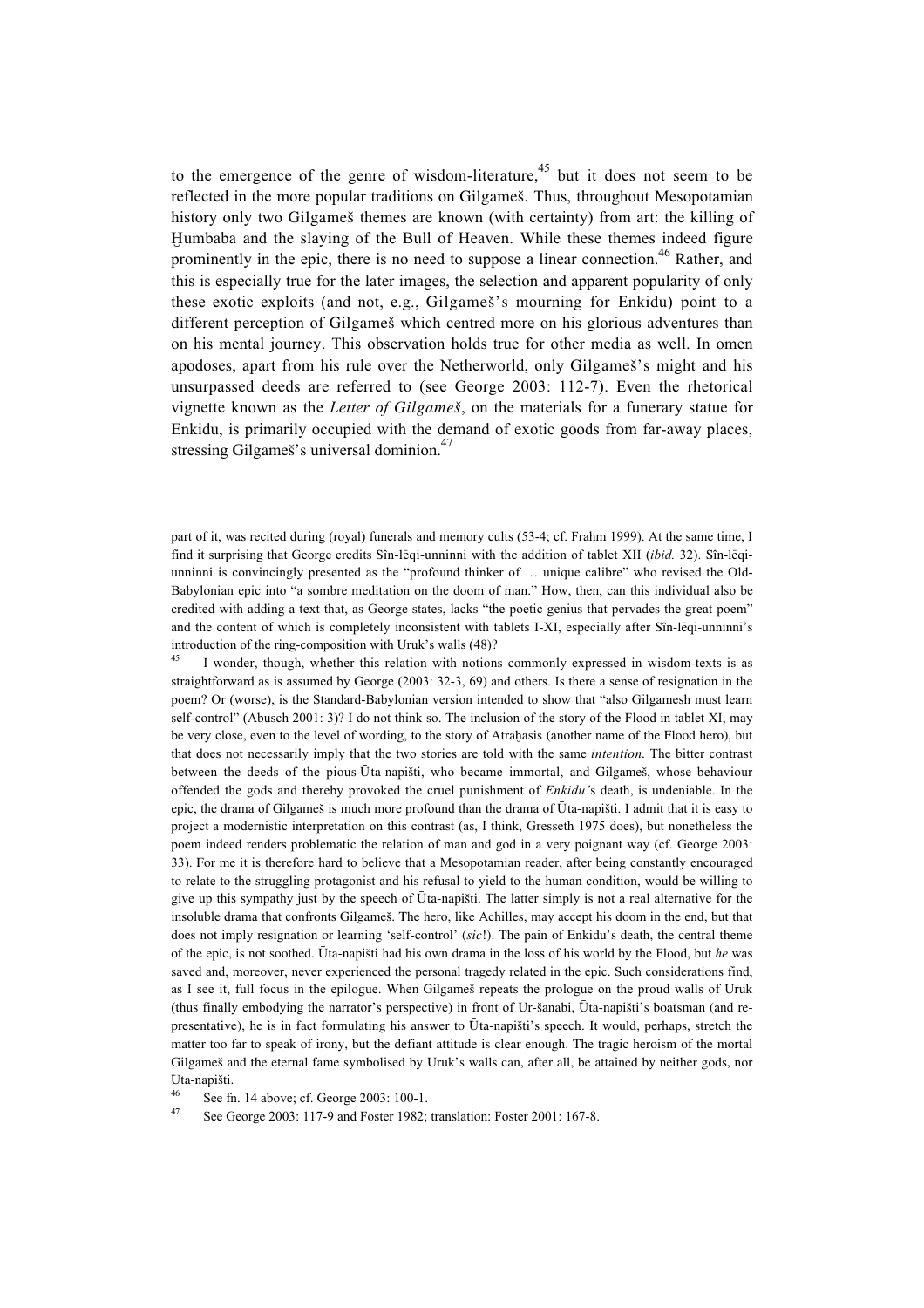3.2. *Gilgameß beyond Mesopotamia* – Not surprising, it seems that it was the superhuman Gilgameß that outlived Mesopotamian culture. His name survived as that of either 'a great king,' as the protagonist of a founder folktale (Aelian) or, in a tradition first attested in the Qumranic *Books of Giants*, as one of the wicked antediluvian angels. The same character is later represented as an evil demon.<sup>48</sup> The epic itself, with its sombre, introspective tone, does not seem to have continued beyond the demise of Mesopotamian culture, except, perhaps, for a distant echo in the *Alexander Romance* (cf.  $§1.3.1$  above). Other texts, including those in which the name of Gilgameš appears, have time and again been adduced as direct traces of the epic, but upon closer inspection such claims cannot be upheld, certainly not against the likelihood of derivation from the oral tradition. Indeed, motifs attached to the hero in Mesopotamia are found again in many other cultures, including the Greek world: the innocent savage, the expedition against the monster in the forest, the tempting goddess with her catalogue of lovers, the quest for the island beyond the outer Ocean and its immortal inhabitant, the paradise garden at the end of the world, the waters of death, the plant of rejuvenation, the role of the snake and the loss of immortality.<sup>49</sup> None of these motifs were necessarily novelties when they first appeared in the *Gilgameß Epic* or the Gilgameß tradition in general – at least some demonstrably belong to an older Eurasian stock of motifs. It has to be born in mind, however, that most of these motifs would

<sup>48</sup> The names of Gilgameš (*glgmyš*, *glgmys*), Humbaba (*hwbbš*, *hwbbs*) occur in the Qumranic text known as 4QEnGiants. It seems that this tradition formed the basis for the Manichaean *Book of Giants* found in Turfan, which preserves the names of Humbaba and, perhaps Ūta-napišti. This, or a similar tradition, in turn inspired a collection of Arabic anti-demonic spells, in which a certain Jiljamiß (*jljmyß*, *jljmwš*) appears. The demonisation of Gilgameš may or may not ultimately derive from his role as ruler of the Netherworld. In any case, Gilgameß's fame as king of old may have triggered his inclusion in the Qumranic texts (cf. Milik 1976: 29). See Reeves 1993 and the extensive treatment (with references to editions) in George 2003: 60-3, 89, 147, 155. George adduces convincing arguments to refute the suggestion (by Stephany Dalley) that the Qumranic fragments reflect an Aramaic adaptation of the *Gilgameß Epic*. The name Gilgameß also occurs in Syriac, in a list of postdiluvian kings, given by the Nestorian Theodor bar Qoni, which undoubtedly was triggered by Mesopotamian kinglist traditions and/or the status of Gilgameß as great king of old (Jacobsen 1939: 89; George 2003: 61). A similar context may be suspected for Flavius Josephus'  $\Gamma$ <sub>0</sub> $\lambda$  $\gamma$ <sup>6</sup> $\mu$  $\gamma$ <sub>5</sub> (*Ant.Iud.* II.178), if that is indeed a rendering of the name Gilgameß (as suggested by Tigay 1982: 252). Although the identification is, on the face of it, not unlikely, it is hampered by the fact that Josephus repeats Gen. 46:11 (the three sons of Levi), which has "*Gershon*, Kohath, and Merari."

<sup>49</sup> See, e.g., Adrados 1978; *idem* 1987; Auffahrt 1991: 131-40; Klímová 1975, Vanstiphout 2001a; Virolleaud 1951, West 1997: 118, 463-7 (and *passim*) and fn. 11 above. George (2003: 65-8) is, once more, right in challenging Dalley's interpretation (1991) of the tale of Buluqiya in the *Arabian Nights* as a direct reflexion of the *Gilgameß Epic.* The tale does, however, contain at least three relevant motifs: the quest for the far-away island, the meeting with the immortal wise (Al-Khidr) and the lost chance of immortality. The latter occurs as a foolish failure to accept the plant of rejuvenation. I disagree with George that this is a "big difference" from Gilgameš who actually does obtain such a plant, but looses it (George 2003: 68-9). It is the idea of immortality within reach but lost by sheer bad luck, neglect, or stupidity that counts. A similar development of the motif is found in the story (told by various Greek authors including Aelian *NA* VI.51; cf. Adrados 1987) of the ass who gives away the plant of rejuvenation for permission to drink from a well guarded by a snake. Compare also the *Alexander Romance* (II.39.11- 41.6): Alexander misses the opportunity to drink from the water of life because of the selfishness of his cook (see Henkelman 2004). On Buluqiya see also Segert 1963.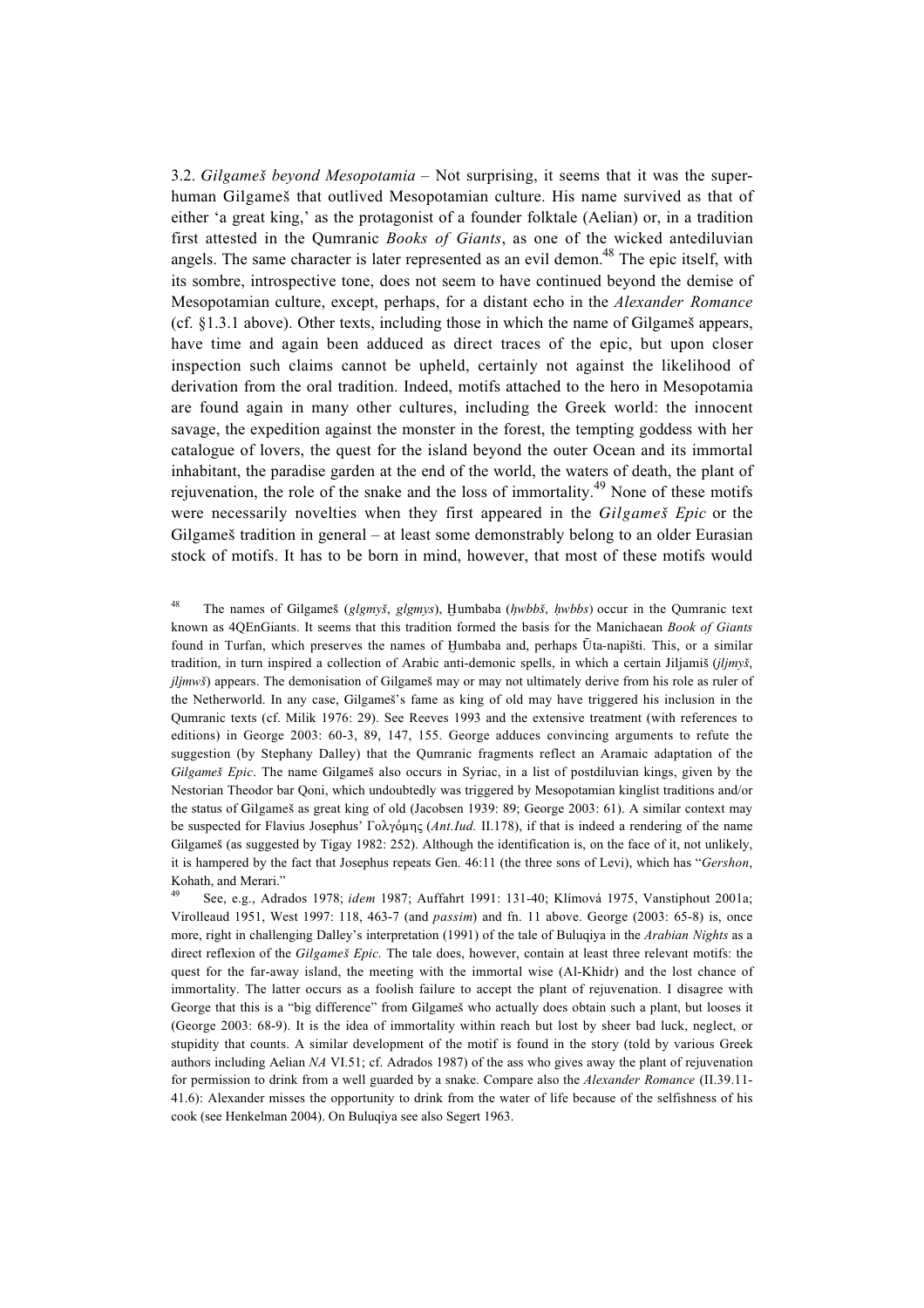have automatically evoked 'Gilgameš' throughout Mesopotamia and larger parts of its periphery. In other words, the Gilgameß tradition probably was for a long time the main carrier and Mesopotamian culture a funnel through which these motifs went. Thus, in a way, the spread of certain motifs indeed means a proliferation of the Gilgameß tradition and this legitimises part of the discussion on the Gilgameß 'Nachleben.' Yet, their wide spread, their quick and radical adaptation to new contexts, and their invariably folkloristic character, pleads for emanation of these motifs not from the epic, but from the oral tradition.

3.3. *The family of Gilgameß* – A particular detail of the non-epic tradition on Gilgameß deserves separate mention. In the *Sumerian Kinglist*, a compilation known from texts dating to the  $19<sup>th</sup>$  century BC or later (but possibly originating from the reign of Šulgi), there is an entry on Gilgameš: "divine Gilgameš – his father was a *lil(l)û*-demon – en (lord) of Kullab (Uruk), reigned 126 years."50 The siring by a *lilû-*demon is obviously not to be taken as a historical note, but the information is in the context of the earlier part of the kinglist (which contains much mythological material) not really surprising. What is surprising, however, is that *Gilgameß* has a demon father. This information is not given elsewhere: the goddess Ninsuna is Gilgameß's mother, and her husband, king Lugalbanda, is typically staged as Gilgameš father. $51$ 

Already the edition of Thompson (1930: 9-10) compares the occurrence of a *lilû* father in the *Sumerian Kinglist* to the story in Ael. *NA* XII.21.<sup>52</sup> Both texts contain just lapidary references to a longer story that may be identified as 'the hero who was exposed at birth' (on which see §4.2 below). The idea that Gilgameß's mother became pregnant by somebody who was not her husband, does fit in the structure of this story, especially given the nature of the *lilû*. Generally, *lilû*-demons (male and female) seem indeed rather preoccupied with babies and pregnant women. The females are, as emblematically evil seductresses (cf. biblical Lilith), known to enter one's house

<sup>50</sup> Edition and translation: Jacobsen 1939: 88-91. For a discussion of the nature of the kinglist (with references) see Kuhrt 1995 vol. 1: 29-31.

<sup>51</sup> As, e.g., in the Sumerian *Bilgames and Huwawa*. See Falkenstein 1957-71: 358; George 2003: 106- 8; cf. Klein 1991: 129 fn. 34.

<sup>52</sup> The same connection is suggested by Jacobsen 1939: 90-1; George 2003: 106-7 (cf. also 109 fn. 80). Wilcke 1989: 562-3, 566 sees in the usage of  $\dot{\alpha}$   $\alpha$ w in *NA* XII.21 an indication that *lilû* in the *Sumerian Kinglist* means 'nothingness' rather than 'demon.' While lexically possible, there is no reason why the kinglist should like to express 'commoner' or 'nobody' by this particular word (the demonic connotation would be unavoidable). There are indeed versions of the exposure story in which a commoner acts as the father, but I am not entirely sure that Aelian's story belongs to this subtype. That the princess was made pregnant  $\zeta_K$  tivos  $\dot{\alpha}$   $\delta \rho \dot{\beta}$   $\alpha \dot{\alpha}$   $\alpha \dot{\alpha}$   $\delta \dot{\beta}$ , can mean 'by a commoner, a nobody.' Yet, especially given the fact that the princess was locked up and guarded in a citadel, I wonder whether one should exclude a god or demon as father. It should be remembered that the Gilgamos story is, in fact, a rather incomplete and distorted epitome of a longer story. In the Perseus story, Danae was locked up, impregnated by a god, and then *disbelieved* by her father (Apoll. *Bibl.* II.4.1). If we assume, for the sake of argument, that the story of Gilgameß developed along the same lines, the guards and king Euechorus would not have believed the daughter's defence that infant was sired by a god or a demon. They would explain the 'impossible' pregnancy by assuming an άφανής intruder: an 'obscure' or (literally) an 'invisible' man. In other words, I think  $\dot{\alpha}$   $\dot{\alpha}$  might just as well represent the perspective of the king in the story – it does not give a certain clue on the nature of the father.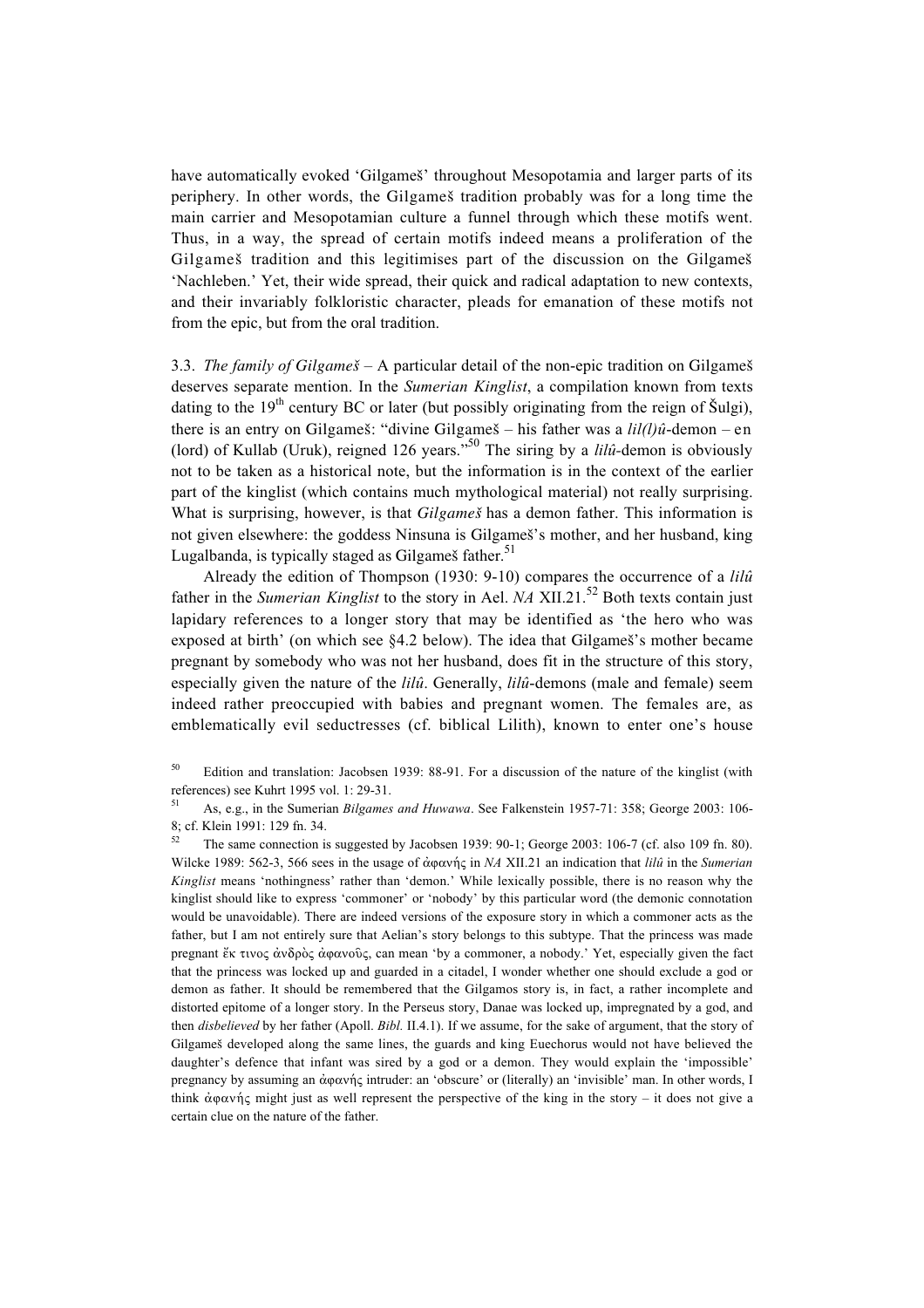through the window at night. The habits of the male variety are not very well documented, certainly not regarding the latter aspect, but similar behaviour does seem likely.<sup>53</sup> The reference to a *lilû* demon as Gilgameš's father (instead of canonical Lugalbanda) may therefore well refer to a story of impregnation by a *lilû* who intruded into Ninsuna's house. The infant born from such a union would possibly have become subject to exposure, after which the story could have developed into 'the hero who was exposed at birth' as Aelian records it.

The above explanation of the *lilû* note in the *Sumerian Kinglist* is supported by another hint to 'the hero who was exposed at birth' found in the same composition, in the entry on Sargon (Jacobsen 1939: 110-1; cf. Drews 1974: 390 and §4.1 below). Another point, called attention to by George (2003: 106), is that according to the Hittite version of the *Gilgameš Epic*, the hero "wandered around all the lands" before he came to Uruk.<sup>54</sup> This is, again, in line with the theme of 'the hero who was exposed at birth' (who, in many manifestations of this type of Märchen, returns to his native city after years spent in a humble environment).

The story of the unexpected pregnancy of Gilgameß's mother and its possible further development (exposure, rescue, survival, return to his city and successful claim to the throne) was, as far as we know, never recorded in full in cuneiform. It is certainly absent from the *Gilgameß Epic*, though a pun in SBV X.270 may refer to the *lilû* father (as Vanstiphout 2001b: 133 argues). This almost complete absence in the Mesopotamian written tradition, underlines the importance of Aelian's story on Γίλγαμος, for, though not complete, it preserves its main elements.<sup>55</sup>

It should be readily admitted that the exegesis given here on the *lilû* in the *Sumerian* Kinglist and the possible connection with Ael. *NA* XII.21 is speculative, if only for the huge laps of time (more than two thousand years). Also, certain problematic aspects, notably the 'exposure' scene in Aelian's story, call for further elaboration. In the following paragraphs, these aspects, as well as the question whether *NA* XII.21 really has a manifestation of 'the hero who was exposed at birth' will be discussed. In addition, some suggestions will be advanced that could explain why the

<sup>53</sup> See Farber 1987-90, Black & Green 1992: 118 and Hutter 1999 on *lilû*-demons. See also Jacobsen 1989b (esp. 275 fn. 51) on Gilgameß.

<sup>55</sup> An article by Douglas Frayne (1999) is deliberately not taken into the discussion. Frayne argues that an Early Dynastic text from Tell Abū Salābīh on Ninsuna and Lugalbanda (dated to ca. 2600 BC), gives evidence for a birth story on Gilgameß with a *lilû* demon and compares it to Aelian's story on Gilgamos. The text is fragmentary, however, and very difficult to understand. Compared to its edition and analysis by Jacobsen, Frayne's interpretation gives the impression of being over-optimistic and has as such been condemned by George (2003: 4-5, "should be repudiated as unproven"). In any case it is clear from Jacobsen's text that neither Gilgameß, nor a pregnancy, nor an exposure is mentioned. A *lilû* does indeed occur, but its role is not immediately clear. Jacobsen's suggestion ("conjectural and conjectural only") is that "Lugalbanda had used the tribute he had been sent to collect [in the eastern regions, WH] to pay the brideprice for Ninsuna and so faced disaster when he returned" (1989a: 84). The *lilû* appears in the latter context and may be the ghost of Lugalbanda's mother, rising "to protect her son from threatening danger" (*ibid.* 85; cf. Jacobsen 1989b: 275). It seems that Ninsuna at this point asks the *lilû* help to conceive children, but the texts is again fragmentary and breaks off shortly afterwards. It may be possible, then, that the *lilû* was after all involved in a pregnancy, but apparently not in the role hinted at in the *Sumerian Kinglist*. Without further analysis of the text, the matter has to stay an open question.

<sup>&</sup>lt;sup>54</sup> Compare Wilcke's remarks on *Bilgames and Agga* (1989: 563).<br><sup>55</sup> An orticle by Dougles Frame (1000) is deliberately not taken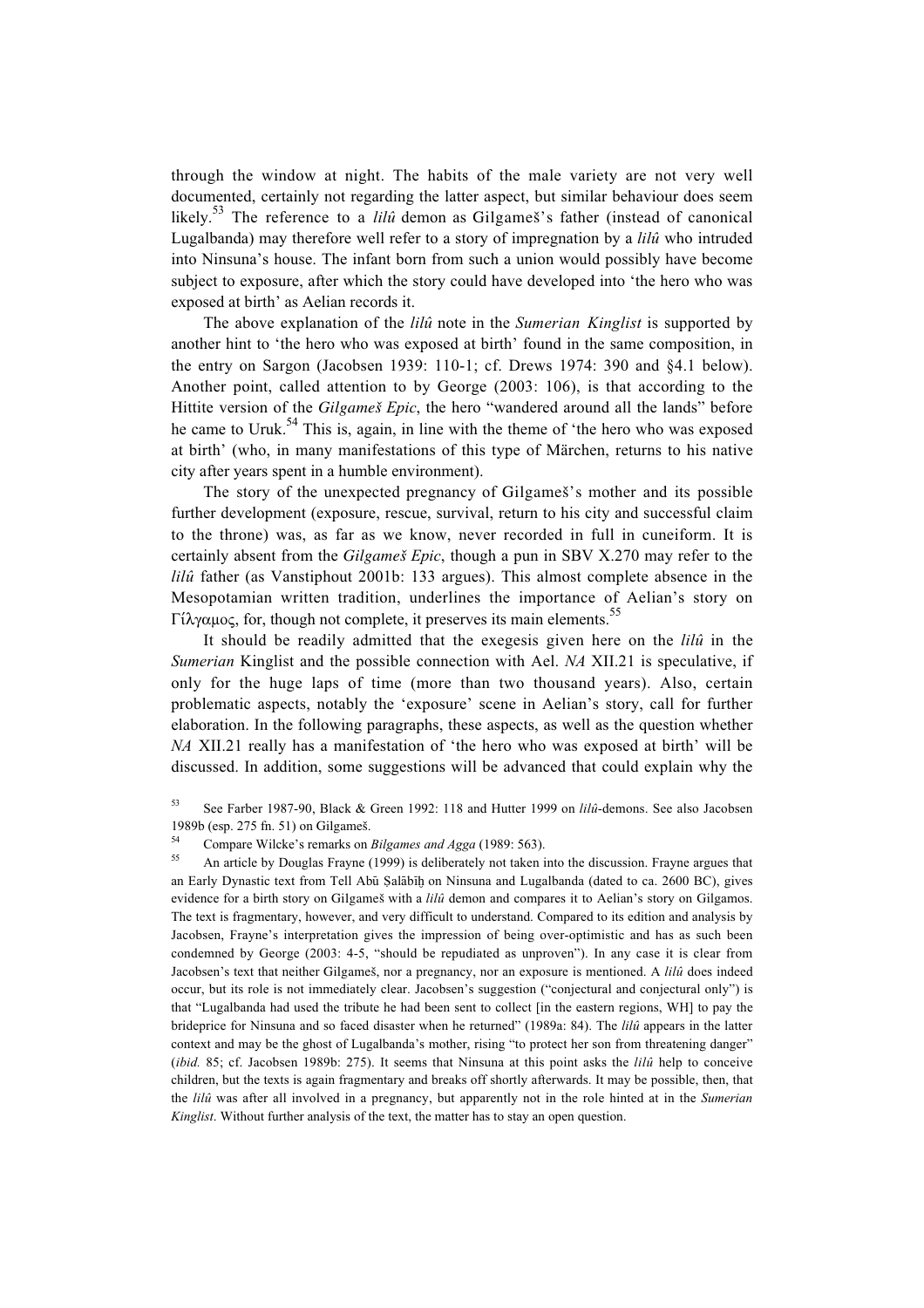story became attached to Gilgameß in the first place and why this connection is likely to have continued throughout the many centuries that separate the *Sumerian Kinglist* from *De Natura Animalium*.

#### 4. *Sargon*

4.1. *Sargon in a wicker basket* – As we have seen, Henry Archibald Sayce (1890) was the first to connect the story of the infant  $\Gamma \hat{i} \lambda \gamma \alpha \mu$  to the so-called *Sargon Birth Legend* ("The legend of Sargon of Accad seems to have been attached to that of Gilgamesh"). This text is one of several stories centring around the legendary founder of the Akkad Dynasty (2340-2159 BC) and is known from Neo-Assyrian and Neo-Babylonian copies dating to the 7-5th century BC. The translation of lines 1-21 quoted below is taken from Joan Westenholz's *Legends of the Kings of Akkade* (1997: 38-49):

Sargon, the mighty king, king of Akkade, am I. My mother was an en-priestess(?), my father I never knew. My father's brother inhabits the highlands. My city is Azupiranu, which lies on the bank of the Euphrates. She conceived me, my en-priestess mother, in concealment she gave me birth, She set me in a wicker basket, with bitumen she made my opening watertight, She cast me down into the river from which I could not ascend. The river bore me, to Aqqi the water-drawer it brought me. Aqqi the water-drawer, when lowering his bucket, did lift me up. Aqqi the water-drawer did raise me as his adopted son, Aqqi the water-drawer did set me to his gardening. While I was (still) a gardener, Ißtar did grow fond of me, And so for [...] years I did reign as a king, I did ascend all the high mountains, The black-headed people [the Sumerians, WH], I did rule and govern. With copper pickaxes, I did cut my way through the (most) difficult mountains. I did traverse all the foothills, The sealands, I did sail around three times. Dilmun did submit to me (?) … The Great Wall of Heaven and Earth(?), I did ascend.  $[$ (Its very) st $]$ ones $(?)$ , I did remove  $[$ ... $]$ 

The *Sargon Birth Legend*, as we have it, is very much a literary work in which the plot of the founder story takes up a mere 11 eleven lines and, in fact, serves a secondary purpose: to underscore the greatness that *was* Akkad. After the first half, in the form of pseudo-auto-biography, the second, poorly preserved part of the composition (not given here) "has a ring of misfortune and calamity" and shares features with certain curse formulae as well as wisdom literature and texts centring on the portended doom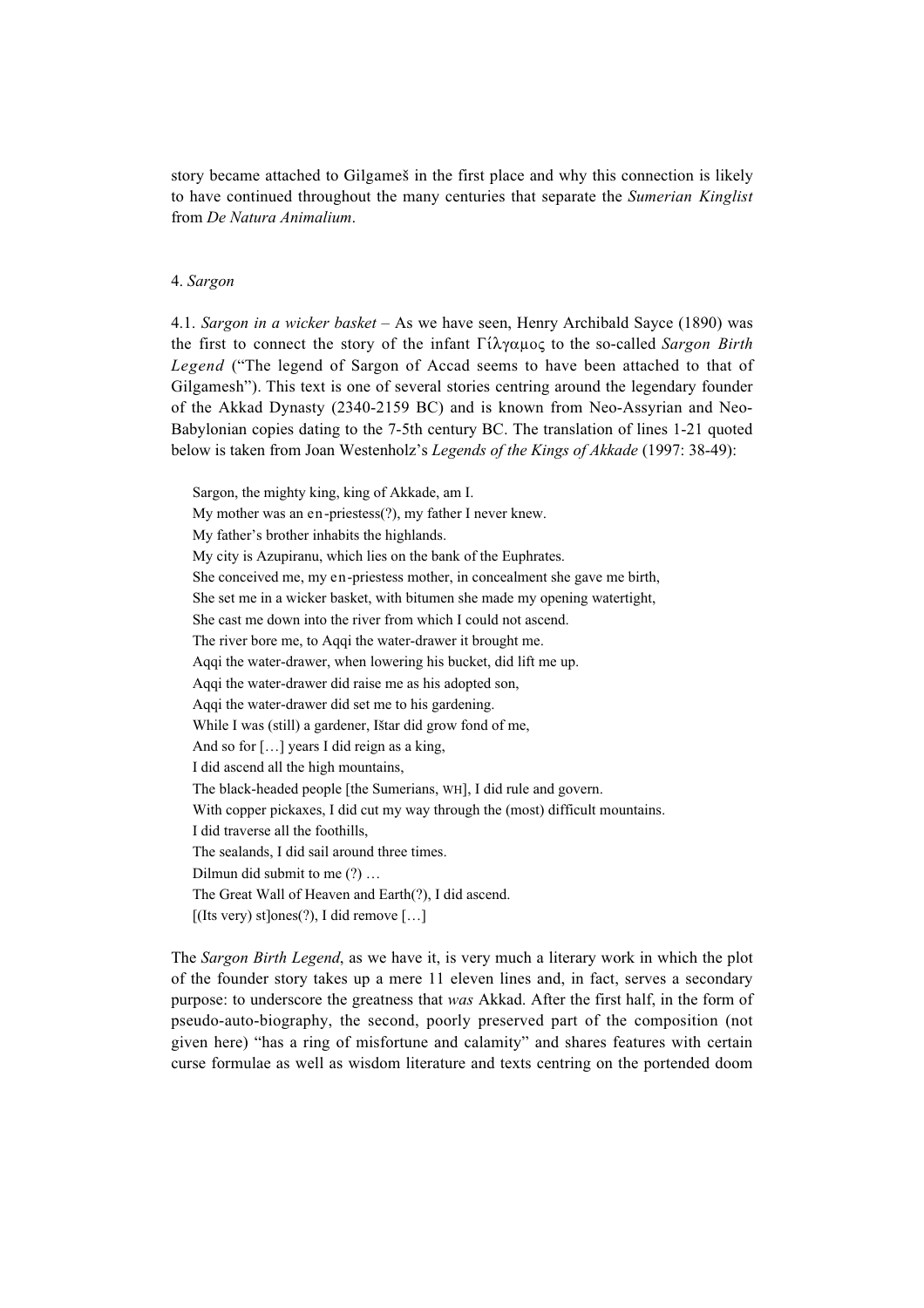of great cities.56 As a whole, the now fragmented *Sargon Birth Legend* must have pictured a grand *vanitas* tableau.57 To a Mesopotamian public it must have been especially appealing because of its reflections on popular notions like the nature vs. culture (wasteland replaces Akkad) and the vainness of human endeavour, but also because it referred, poignantly, to the well-known legends of old Akkad, in particular to the Märchen of the hero who was exposed at birth. The latter is hinted at in much older texts, the *Sumerian Kinglist* and the *Sumerian Sargon Legend.*<sup>58</sup> In the *Sargon Birth Legend* (probably composed in the Neo-Assyrian period) the story is retold in a posed naïve style, imitating that of the folktale. Azupiranu is not a real city and its name may mean 'Spice Town.' The water drawer (i.e. gardener) has not a real personal name, but one derived from his role in the plot (Aqqi means 'I poured').<sup>59</sup> Along the same lines, 'my father's brother' needs not be taken too literally; another translator therefore gives 'my father's kinsman.'60 The 'highlands' (perhaps the Iranian plateau) are a typical far-away place of myth and legend. The 'Great Wall of Heaven and Earth' is known from Mesopotamian cosmic geography and was perceived as a northern chain of mountains.<sup>61</sup>

4.2. *The hero who was exposed at birth* – The story of Sargon's birth is a typical Königserweis. Though a royal child and born for the throne, Sargon was exposed at birth and raised outside the royal court. Still, he managed to become king after all, thus fulfilling his destiny and providing ample proof of his nobility. That Sargon was of royal birth is probably implicit in the title of his mother, the en-priestess, a role known to have been assumed mostly (if not exclusively) by royal daughters. Historically, such priestesses were the brides of the god Nanna in Ur and as such may have performed a sacred marriage rite. It is probable that the story of Sargon's birth alludes to popular resonances of these ancient rites (not to a historical reality).<sup>62</sup> In any case, the

<sup>56</sup> See Westenholz 1984: 76-7 (suggesting that the text is a Lament over Akkad). The occurrence of a *qadû* ('screech owl'), sometimes a symbol of destroyed cities, is particularly significant here.

<sup>57</sup> It may be noted that the label 'legend' is not very helpful in the case of this composition.<br><sup>58</sup> The kinglist (Jacobaan 1020: 110.1) introduces Sarson's father on factor namet as equ

<sup>58</sup> The kinglist (Jacobsen 1939: 110-1) introduces Sargon's father or foster parent as gardener. Both this text and the *Sumerian Sargon Legend* (Cooper & Heimpel 1983) state that Sargon, as an adolescent, served as cupbearer, a motif attested elsewhere as part of the story of the hero who was exposed at birth. The motif is referred to in a sixth-century text, the *Weidner Chronicle* (Grayson 1975: 148 ll. 46-7). See on the various versions Kuhrt 2003 and below fn. 65. The *Sumerian Sargon Legend* also has a motif known as 'Uriah letter,' which reoccurs in various stories of the aforesaid type. See on this Afanas'eva 1987; Alster 1987; Hallo 1996: 32-5; Vanstiphout 1986: 224 with fn. 65.

<sup>59</sup> See Lewis 1980: 44-5, 48, 109; Westenholz 1997: 39 ad l. 4 (suggesting an ambiguity in 'Azupiranu').

<sup>60</sup> Lewis 1980: 43-4; cf. Westenholz 1997: 39 ad l. 3.

<sup>61</sup> Horowitz 1997; *idem* 1998: 32-3.

The historical Sargon of Akkad appointed his own daughter Enheduanna as en (*ēntu*) at Ur. See Hallo & Van Dijk 1968, Lewis 1980: 38-42, Postgate 1994: 128-30 and Kuhrt 2003: 349-50 (with bibliography). Much later in Mesopotamian history, this tradition was retaken by the Neo-Babylonian ruler Nabonidus, probably (as Kuhrt 2003: 355 surmises) as part of conscious effort to revive interest in Sargon of Akkad. That a more popular reflection on the old institution and its rite also circulated in Mesopotamia, at least in the late period, is apparent from Herodotus' story (I.181) of the woman sleeping with a god in a room in the upper floor if the temple tower at Babylon (*pace* Panitschek 1986). This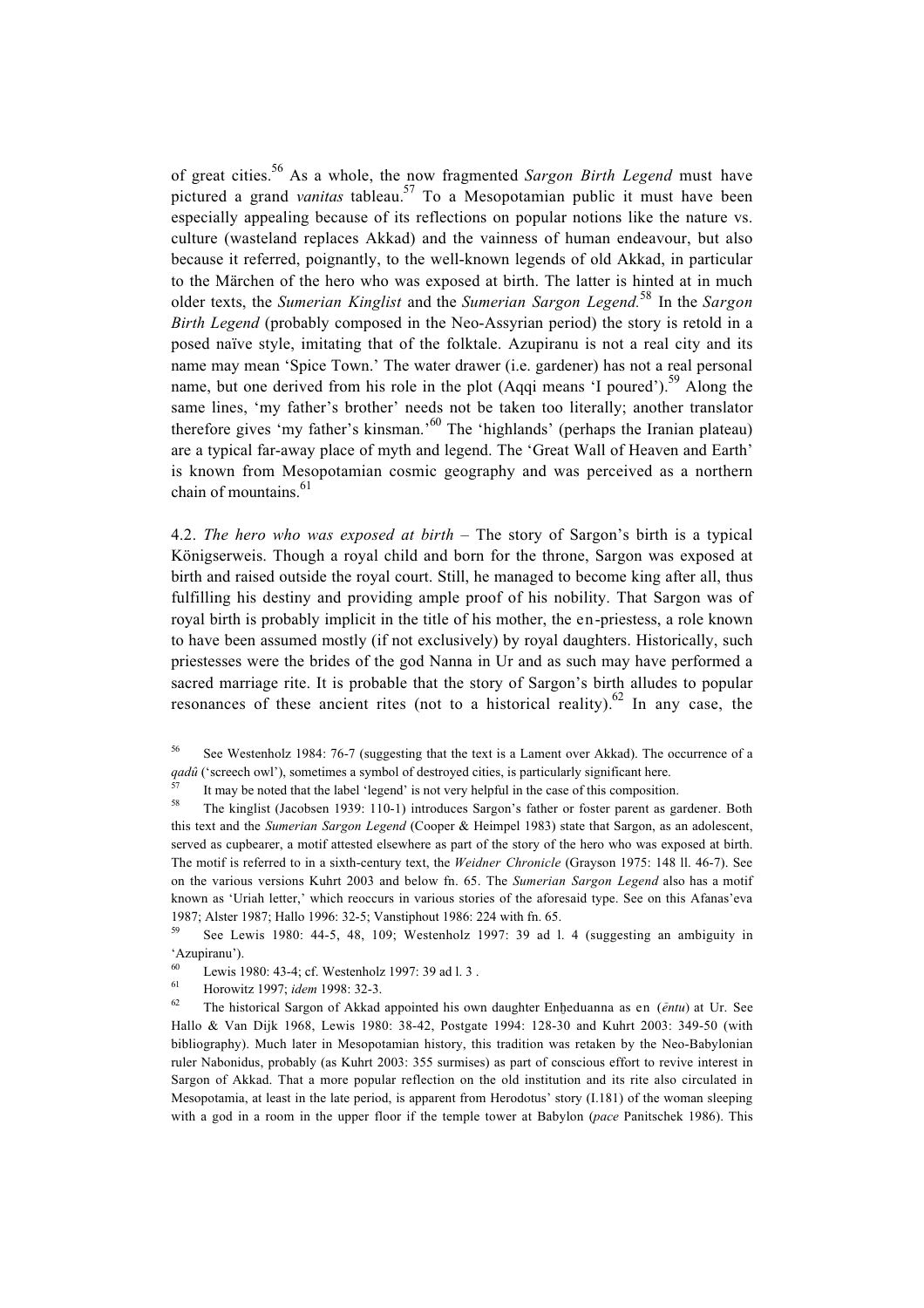Mesopotamian audience of the *Sargon Birth Legend* was expected to understand why the en-priestess mother would have had to expose her son, who 'never knew' his father.

Stories of the Märchentypus (or folktale type) 'the hero who was exposed at birth' have had an extremely wide spread in the Near East, Europe and India. A monograph by Brian Lewis (1980) on this subject has 72 different versions, but this represents only a fraction of the total number of stories. From the stories collected in his study, Lewis, following the method of Finnish folklorist school, tried to reconstruct an 'Ur-Form' of the story. His method is rather questionable at various points, but it holds certainly true that more or less the same frame is shared by all these stories. $63$  The normal story line would be that a king is alarmed by a prophecy about his grandson and imprisons his daughter to keep her from becoming pregnant. His daughter becomes pregnant nevertheless, in some cases by a god, in other by a prince or a commoner. Fearing her father's revenge the daughter exposes her child. Sometimes she does this by laying it in a watertight basket or box which is put out on the water. In other cases the child is left in an uninhabited place on the king's orders. In stories of the latter sub-group the infant is nursed by an animal and at a later stage raised by common people such as shepherds. In the case of water-exposure the child is found by fishermen, gardeners or other common people who raise it. In all cases the child eventually succeeds in winning the throne it is entitled to by birth.

Lewis believed that this folktale type originated from Mesopotamia or Anatolia and was connected to Sargon at a very early date, long before the date of the extant texts of the *Sargon Birth Legend* (1980: 262-3; cf. 4.1 above). While these contentions are both attractive, caution is warranted. An extensive version of the story with Sargon as subject is not extant – we only have a concise, literary version and a few references in older texts. Nor can it be excluded whether the story as such already existed before the Akkad period, in which case Mesopotamia would be the funnel, not the origin of the tradition. Besides, the spread of he story should, I think, primarily be seen as a showcase for the importance of the *receptive* cultures: every variant is clearly adapted

tradition may have been inspired by the fact that Etemenanki, the ziggurat of Babylon, contained several sanctuaries, including one with a bed conceivably used for a certain sacred marriage rite. The bed of Etemenanki is mentioned in a cuneiform text dating to 229 BC (see Matsushima 1988: 108-9), but also occurs in earlier first millennium sources testifying to the royal concern for such beds and 'sleeping rooms' of the gods. Yet, the exact implication of the rite(s) involved remains mysterious and a (considerable) difference with the older rite certainly must be reckoned with (Matsushima *o.c.*). Notwithstanding these uncertainties, it may be clear that Herodotus' report must, essentially, be based on an authentic local legend (whatever the latter's historic value). This renders the story particularly important for the origin of the motif of 'the maiden in the tower' (Aarne-Thompson 1961: no. 310) but the substantiating any speculation as to this subject would require a treatment exceeding the limits of this paper.

<sup>63</sup> A point of critique is that Lewis' method of dating is based on first attestation of stories (sometimes ignoring testimonies proving the existence of earlier versions). Also, the organisation of his corpus of stories by linguistic divisions is confusing, especially as the study shows so clearly that the story type did not respect such borders. These flaws do not have a fatal effect in the end result, however. To me, the qualification of Lewis' application of the Finnish method as 'non-productive' (Westenholz 1984: 79) seems overreacted. Note that the older study by Binder (1964), though different and more modest in scope, remains of interest as well.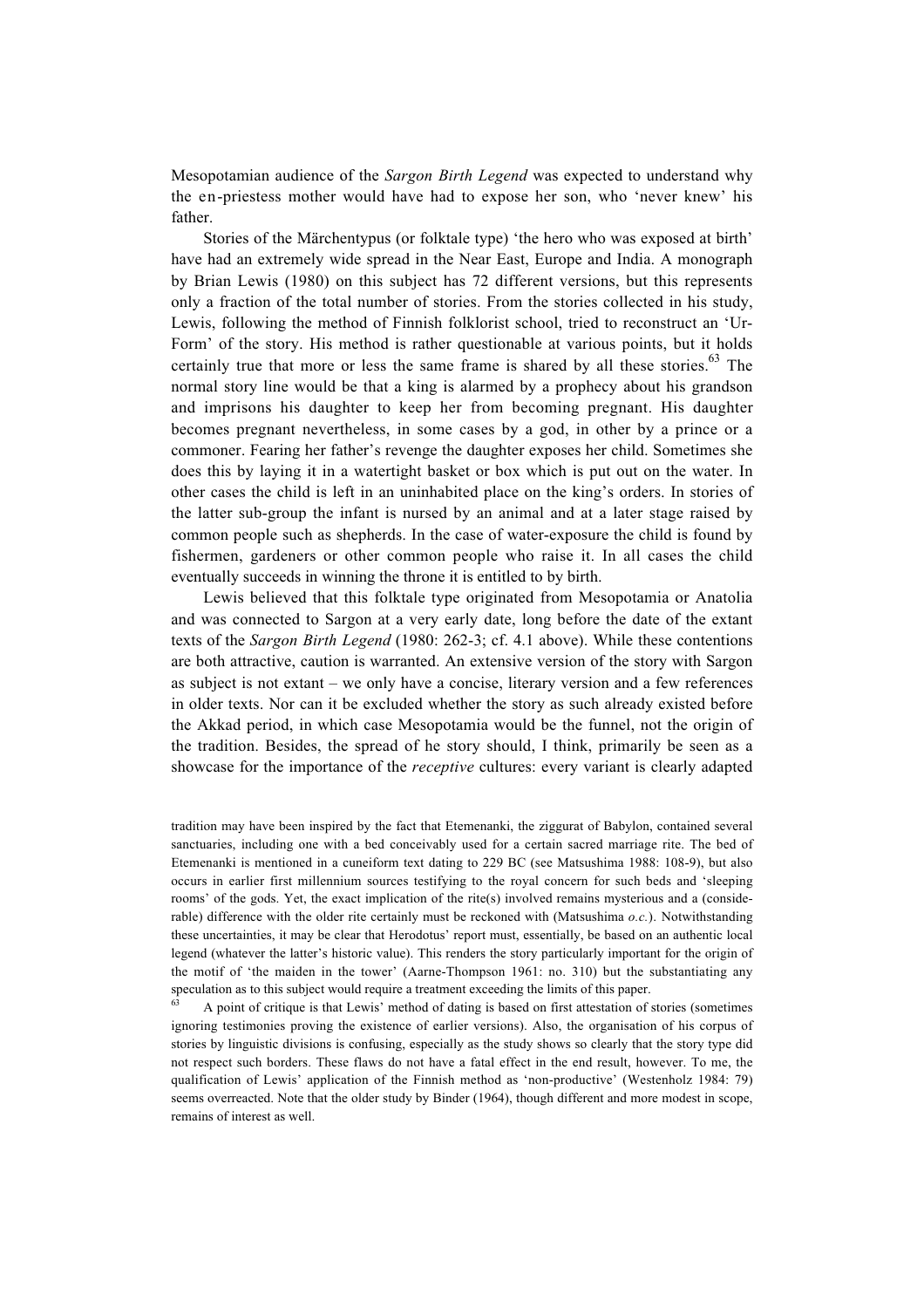to the context in which the story was incorporated, sometimes creating stories that, in their new and divergent form, have become emblematic themselves  $(Oedinus)$ .<sup>64</sup> Even modest variation can be highly significant too, as Amélie Kuhrt has demonstrated in a recent article on Herodotus' and Ctesias' reports of Cyrus' youth.<sup>65</sup>

Celebrated examples of the story of 'the hero who was exposed at birth' are found in the lives of Moses, Cyrus, Romulus & Remus, Nimrod, Semiramis and, of course, Perseus. The legend of Perseus is alluded to by Aelian in *NA* XII.21 by the little joke on Acrisius (Euechoros 'played Acrisius to his daughter,' see also §1.3.3 above). The latter locked up his daughter, Danae, in a bronze chamber (or, in other versions, a bronze tower) where she was visited by Zeus and later gave birth to Perseus. Mother and son were then put in a wooden box on the open sea by Acrisius, but again to no avail: as an adult Perseus would unknowingly kill his grandfather and thus become king.<sup>66</sup>

Aelian's play on the similarities between his Gilgamos and Perseus is wellinformed, as the former indeed plays the main role in yet another manifestation of 'the hero who was exposed at birth.' What we have in this story is a grandfather alarmed by a prophecy, a daughter locked up in a citadel, yet still becoming pregnant by an obscure man. The child she bears is taken away, saved and raised by a commoner and eventually becomes king. Commentators like Sayce thus appear to be right when they connect the Gilgamos story to the *Sargon Birth Legend*.

<sup>65</sup> Kuhrt (2003) draws attention to the dissimilarity between the *Sargon Birth Legend*, that clearly refers to Sargon's royal lineage, and the entry in the *Sumerian Kinglist* that only has Sargon as [son?] of a gardener. If the gardener is the real father (instead of Zimmern's 'Pflegevater' or Güterbock's 'Aufnehmer,' see Jacobsen 1939: 111 fn. 238), it would mean that a different tradition, without royal descent, is at stake. A second case is that of Cyrus: son of a princely mother and a noble father according to Herodotus, son of a brigand and a goatherd according to Ctesias. Kuhrt is, of course, right in pointing out these differences (cf. Christensen 1936: 120), but when we discussed the subject some time ago, I nevertheless hesitated to accept the notion that the stories are fundamentally different. To me, the motifs of gardener, cupbearer and 'Uriah letter' are all associated with the 'hero who was exposed at birth' tradition; the gardener and the cupbearer moreover point to royalty. The laconic references in the *Sumerian Kinglist*, etc. would then be mere hints at a longer story, in which Sargon would have been of explicit royal lineage. Likewise, Ctesias' story on Cyrus would have deliberately suppressed certain elements (perhaps to contrast with Herodotus), but at the same time retain other significant birth story elements (gardener, cupbearer, prophetic dream). Re-reading Kuhrt's study, I have come to realise, however, that our positions are not mutually exclusive after all: in 'the rags and riches' variants, vestiges of the original story line have indeed been preserved, but within the narrative the focus has shifted. Instead of the royal birth, the humble upbringing now received full attention and, over time, this focus became so dominant that a new story with a divergent significance emerged. From this perspective, the selectiveness of the entries in the kinglist (Sargon), or the divergent story line (Ctesias' Cyrus) have to be given proper weight as they represent (probably interrelated; see also Westenholz 1984: 76, 78) re-interpretations of the original theme. At the same time, the stories also do belong to the wider network of the 'hero who was exposed at birth' type and retain its most essential message: some individuals are bound to be king (by birth, fate, or both).

<sup>66</sup> Apoll. *Bibl.* II.4.1-4; earlier versions: Gantz 1993: 299-311. The bronze *tower* is mentioned in Hor. *Carm.* III.16 and Ovid. *Ars Amat.* III.415-6 (but see the commentary by Gantz, *o.c.* 302).

Compare Bremmer's study of the Romulus & Remus myth (1987: esp. 26-34) which adduces many parallels (i.a. from Iran), while at the same time underlining, very rightly, that "the Romulus and Remus story was handed down because it had a meaning in terms of the Roman cultural matrix" (*ibid*. 27).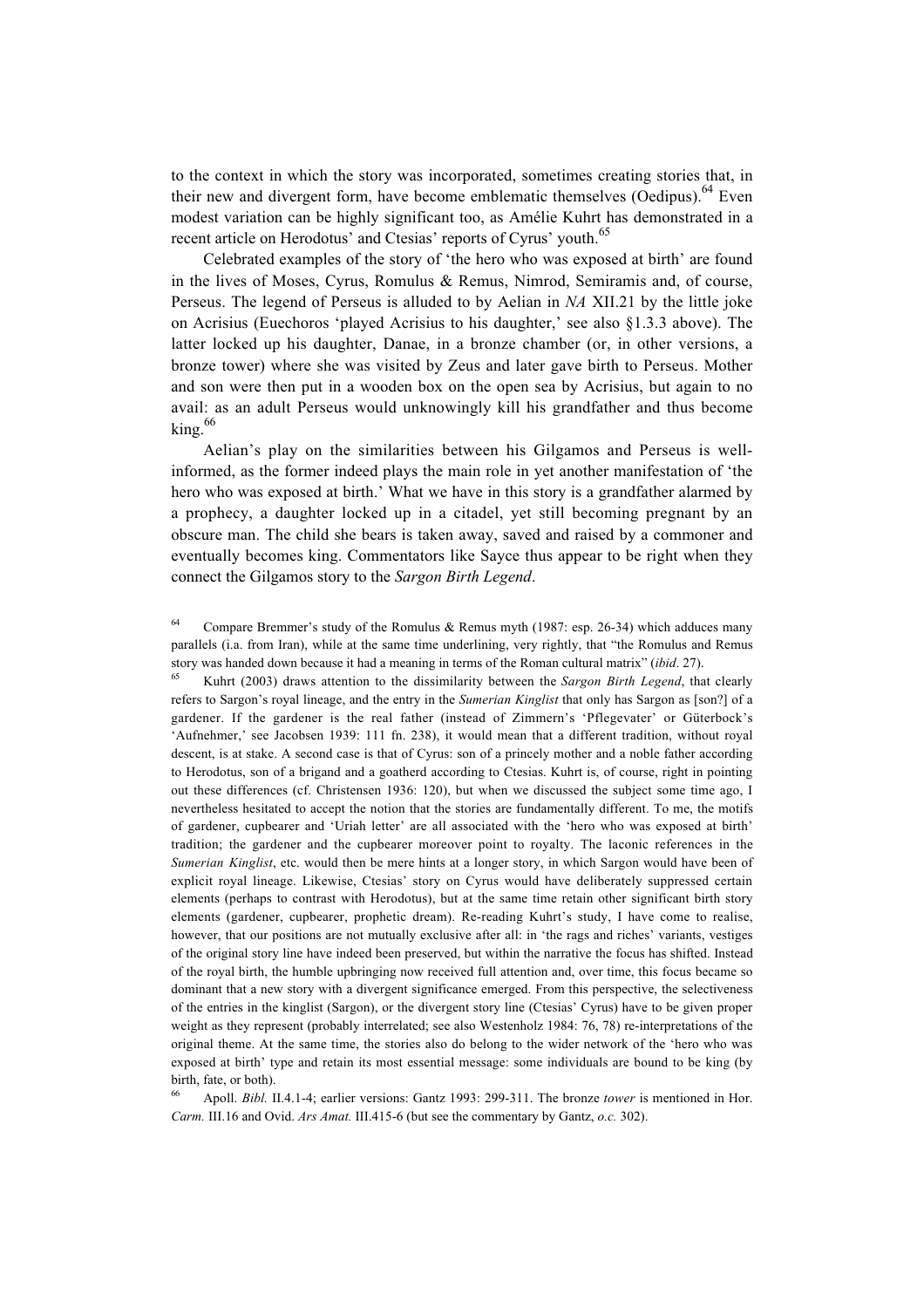As a principle, Gilgamos and Sargon just belong to the same, large group of heroes exposed at birth. Yet, there is a specific connection between the two of them: both find a foster parent in the person of a gardener. In the case of Sargon this is a significant detail. The connection between kings and gardening (or, in a wider sense, agriculture), is well-established in the realms of cult and ideology in Mesopotamia and, in later times, in the Achaemenid empire.<sup>67</sup> That Sargon was raised by a gardener, whose skills he acquired, is therefore a prefiguration of his reign over Akkad. In the case of the Gilgamos story the motif has lost its significance: as Aelian represents it, there is no special need for the foster parent to be a gardener. Aelian's gardener is, therefore, a blind motif which establishes a special link between this story and that of Sargon. This contention receives support from the fact that the gardener motif is a rarity in stories of the type 'the hero who was exposed at birth.' There are five such cases known to me and, apart from that on Sargon, only the case of Cyrus was documented earlier than that of Gilgamos.<sup>68</sup> Given the likelihood (as argued by Drews 1974 and Kuhrt 2003) that the Cyrus' birth stories were inspired by contemporaneous popular tales and texts (known from the  $7-5<sup>th</sup>$  centuries) on Sargon, it becomes clear that the story on Gilgamos is pretty close to the source. The story in *NA* XII.21 may be derived directly from the Sargon tradition, or (less likely) from Sargon *via* Cyrus. This state of affairs calls for a comparison of the figures of Sargon and Gilgameß in literary and popular traditions: is there a reason why they may have collided into a single story? Before going into this question, however, it may be wise to revisit the Gilgamos story once more.

4.3. *A defective tradition?* – Upon closer inspection the story of Gilgamos as told by Aelian, appears to be an imperfect example of the theme of 'the hero who was exposed at birth.' I think that there can be no doubt that the story indeed belongs to this type (cf. §4.2 above), but at the same time it is true that a central element, the actual exposing of the child is missing. Instead one finds a scene in which the infant is hurled from the citadel and caught by an eagle. There should be no mistake about the role of this eagle: it does not constitute a real foster-parent as other eagles and birds do in the stories on

<sup>67</sup> See Drews 1974: 389-90 on the tradition of 'gardeners' being put on the throne, possibly in relation to a royal substitution ritual (add the case of Alexander and Abdalonymus in Curt. IV.1.15-26, Diod. XVII.47.1-6 and Plut. *Fort.Alex.* II.340c-d). Ideology of the king as gardener: Fauth 1979, Briant 2003. Note that there is evidence for a 'garden of Gilgameß,' but this is probably just a plantation supporting the cult of the deified Gilgameß (see George 2003: 112, 125).

<sup>68</sup> Apart from Sargon, Cyrus and Gilgamos, there is an Indian story (Agha†a) and a Birmese story (Udibwa). The Indian story contains the 'Uriah letter' motif also known from the Sargon tradition. The two stories are discussed by Lewis (1980: nos. 51, 72) and listed in the *Motif-Index* (Thompson 1956-8: R131.8.2). The story of Cyrus, probably from Ctesias, is preserved in a testimony from Nicolaus of Damascus (FGH 90 F66:3; edition: Lenfant 2004: 93-5 [cf. lvii-lx]). Here, Cyrus puts himself under the patronage of the royal gardener. The importance of the gardener motif as a connection between Cyrus and Sargon was already recognised by Drews 1974: 389-90 (cf. Tigay 1982: 254 on Gilgamos/Sargon). In contrast to the gardener in the Gilgamos story, the element of gardening in the Cyrus story is probably not a blind motif as the association king/gardener was still understood and productive in ideology (see Briant 2003).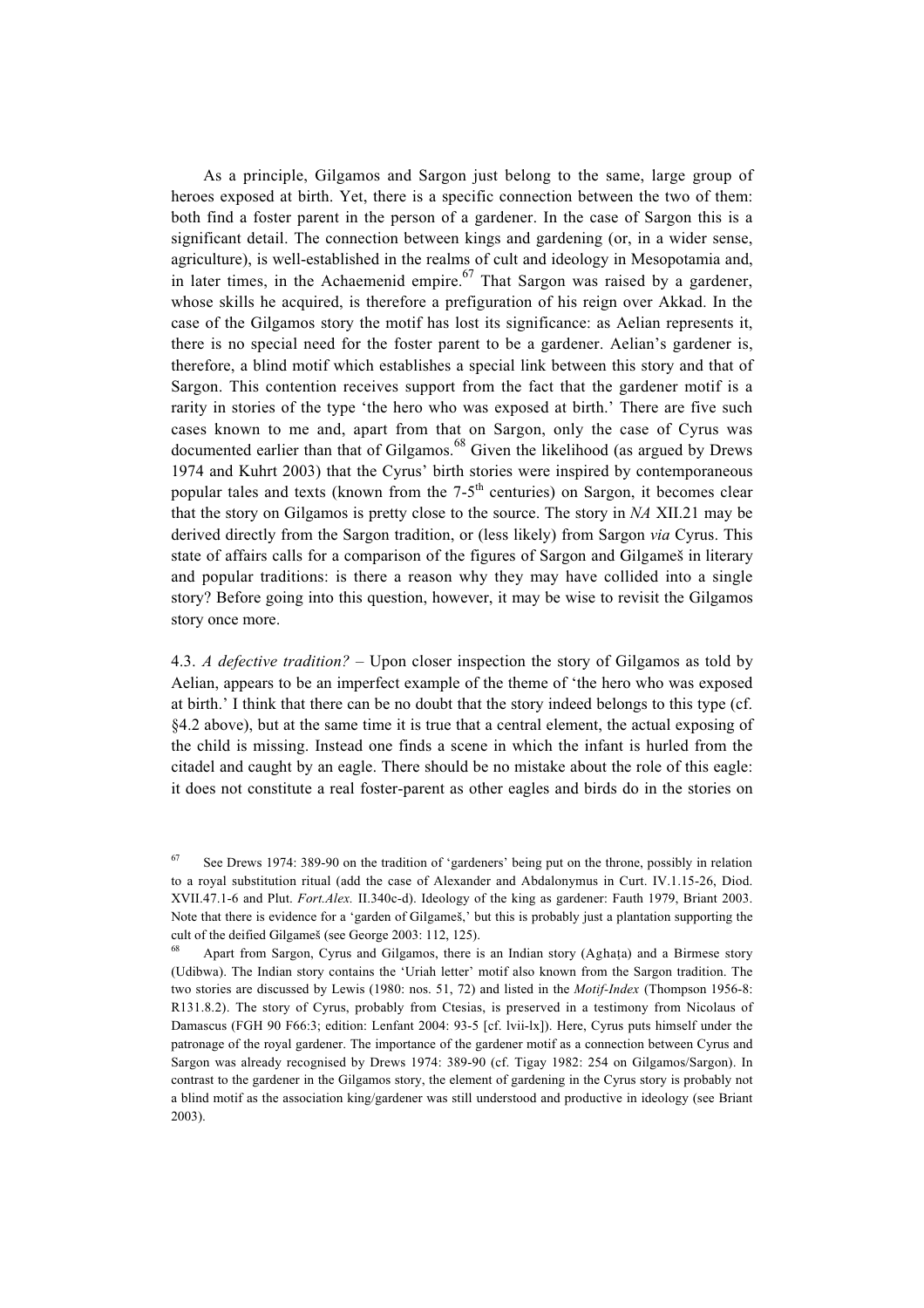the exposure of for example Semiramis, the Iranian Zal or Ptolemy Soter.<sup>69</sup> The case of Achaemenes, mentioned by Aelian in the same paragraph, is very telling in this respect: he certainly was a  $\tau \rho \delta \varphi \mu \rho \sigma$  ('nurseling') of an eagle. Gilgamos was not (cf. §2.5 above). The element of animal nursing is not represented in the story (nor, for that matter, 'water-exposure,' as in *Sargon*). In addition, the act of throwing the child from the citadel hardly fits the definition of exposure.<sup>70</sup> In 'the hero who was exposed at birth,' the grandfather indeed does intend to kill his grandson, but the act of exposure is always ambiguous. Without protection from ferocious animals, the child's future seems dim, but at least it is not killed directly by humans. The executioner often disobeys the king's order (which calls for straightforward execution) and thus creates the possibility of survival. Also, the child's chances are frequently enhanced by protective measures taken by the mother or others (blankets, rich gifts). This is even clearer in case of water-exposure, where the basket or container is often said to be made water-tight by the mother. In general, then, the act of exposing is a means to save the child's life, not to terminate it.

Thus, while the story on the infant Gilgamos evidently belongs to the type 'the hero who was exposed at birth,' the central scene (exposure) and the frequentlyoccurring motif of animal nursing are omitted. I believe these two omissions should taken as the result of a single rearrangement of the story line by the intrusion of an alien element, the ride on the back of the eagle. It may be that the latter is an echo of the story of *Etana*; in that case the story of Gilgamos represents a contaminated version of the birth story. I will return to this point in a subsequent paragraph (see §5.5 below).

4.4. *Sargon and Gilgameß* – Finally, one may ask why the Sargon Birth Legend was transferred to Gilgameß. In fact, the enormous spread of this type of story in itself adequately answers the question: the story apparently could be attached to any legendary ruler of some importance. Yet, in the case of Gilgameß and Sargon it is possible to identify a set of more specific and context-related explanations for the variation.

Mesopotamian literature is clear enough on the parallel between Gilgameß and Sargon. First, they were probably the two most popular heroes of this literature. Like the *Gilgameß Epic*, texts on Sargon were found also outside Mesopotamia proper (Amarna, Boğazköy). Also, Gilgameš as well as Sargon figured as author of pseudoletters.<sup>71</sup> Both heroes were especially remembered as great kings and explorers of distant, exotic regions. Westenholz enumerates at least 4 texts other than the *Sargon Birth Legend* that refer to Sargon's exploits and the rich tribute collected in such

<sup>69</sup> See Lewis 1980: nos. 15, 59, 36 (compare also nos. 22-3). For the Iranian tradition of the nursing bird see above §2.6 and Mawet 1983.

<sup>70</sup> Lewis ignores the problematic nature of *NA* XII.21 as manifestation of 'the hero who was exposed at birth' (1980: 169) and at one point presents the act of hurling the child down from the citadel as 'exposure' (*ibid.* 219).

<sup>71</sup> See §3.1 (with fn. 47) above on the *Letter of Gilgameß*. For the Sargon letters see Lewis 1980: 140; Westenholz 1997: 18, 141-169.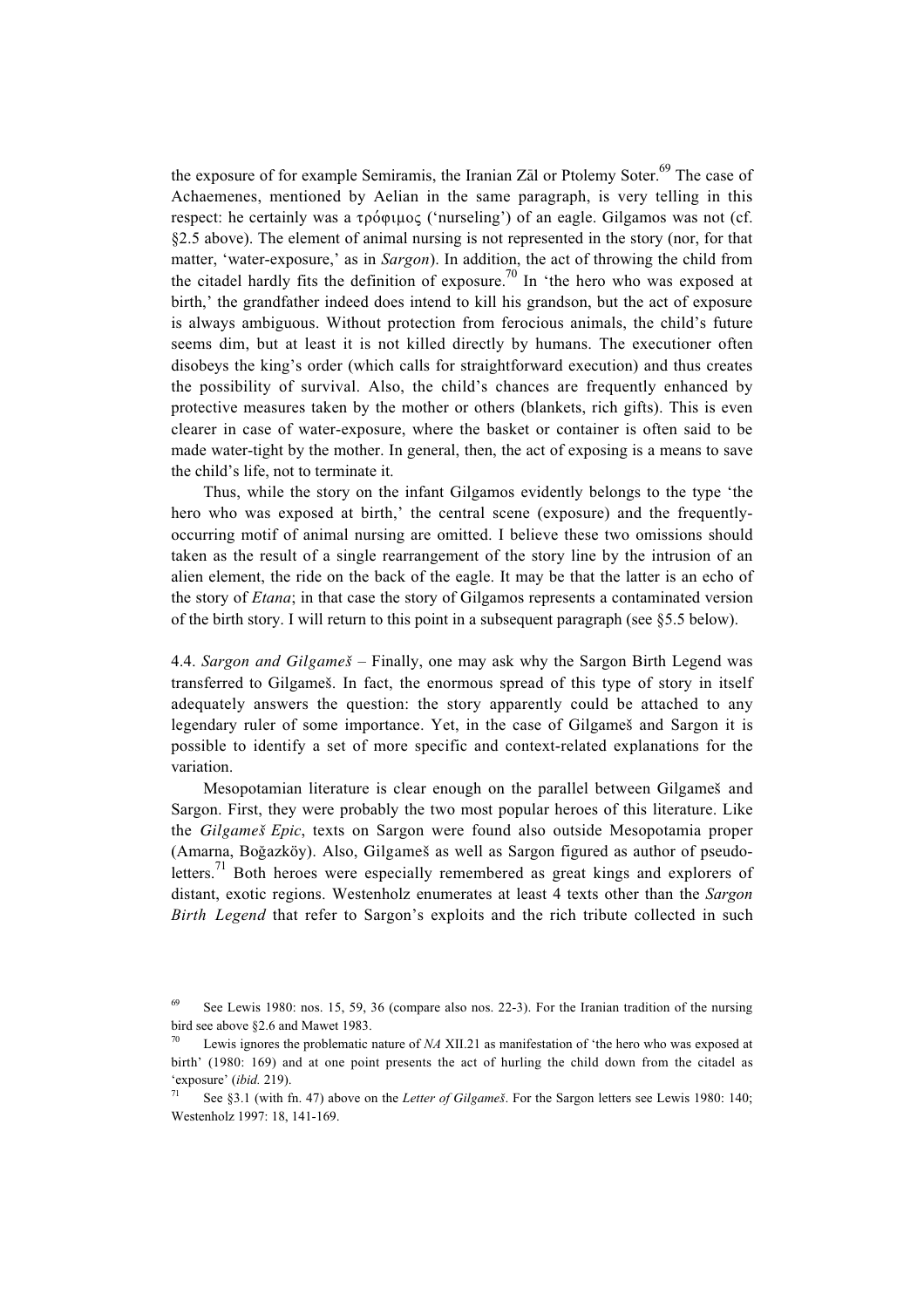countries.72 In one of these (*Sargon in Foreign Lands*), Sargon reaches, like Gilgameß, the distant Cedar Forest.73 An episode in another Sargon text, *The King of Battle*, evokes the theme of Gilgameß's expedition to both this forest as well as the latter's journeying through he dark passage at the end of the world.<sup>74</sup> Conversely, it has been suggested that the *location* of the Cedar Forest in the *Gilgameß Epic* was, at some point, adapted to the tradition of Sargon's exploits in north-western regions (George 2003: 94). Generally, the focus on exotic exploits and universal dominion in the popular tradition on Gilgameß may (partly) have been prompted by the image of the mighty kings of Akkad (so George, *ibid.* 119).

Sargon occurs regularly in omen apodoses, in which again his universal dominion, unparalleled strength, etc. are especially commemorated (Lewis 1980: 136-40). The same focus of 'king who had no rival' and journeys to exotic regions is found in the omen apodoses mentioning Gilgameß (see George 2003: 112-7 and §3.1. above). Once the latter is said to have "gored the great mountains" (*ibid.* 116), an exploit that one would be inclined to credit Sargon with. A tablet with the image of a Humbaba mask depicted on it has an omen with a protasis that refers to a 'Humbaba head' (in the entrails), but the apodosis mentions Sargon, not to Gilgameß one of whose celebrated adventures was the slaying of Humbaba.<sup>75</sup>

Very suggestive is the so-called Babylonian *Mappa Mundi*, a late-Babylonian document on which a schematic map of the world is depicted. A central land-mass is surrounded by a ring-shaped ocean. Outside this ocean several triangles (known as *nagû*) indicate exotic regions outside the normal world. In the accompanying text several exotic animals are enumerated, followed by three individuals apparently associated with the outside regions:  $\bar{U}$ ta-napišti, Sargon and Nūr-Dagan (Horowitz 1998: 36). N'r-Dagan is known from a text on Sargon (*The King of the Battle*) as a king in distant Anatolia. Sargon himself was the travelling king par excellence and  $\bar{U}$ ta-napišti is, of course, known as the immortal hero of the Flood, living on his remote retreat. The surprising point is the absence of Gilgameß who was famous for reaching the edges of the world and with whom  $\bar{U}$ ta-napišti normally is associated.

Finally, both Gilgameß and Sargon appear in more reflective texts: the *Sargon Birth Legend* (vanitas) and the *Gilgameß Epic*. It seems, then, that the two heroes were indeed comparable in Mesopotamian eyes. That the birth story, if it was indeed originally linked to Sargon, could be transposed to Gilgameß is not surprising from this perspective (though it cannot be proven). The notion (in the *Sumerian Kinglist*) that Gilgameß's father was a *lilû* demon (cf. §3.3. above) can be taken as an indication that this combination of traditions probably occurred quite early in Mesopotamian literary history. In any case, the much later literary composition of the *Sargon Birth Legend* is

<sup>72</sup> Westenholz 1997: 34-5 (*I Sargon*), 59-77 (*Sargon, the Conquering Hero*), 78-93 (*Sargon in Foreign Lands*), 102-39 (*The King of the Battle*).

<sup>73</sup> So too in *Sargon the Lion* (Westenholz 1997: 94-101). In *The Sargon Geography* the Cedar Forest is included in Sargon's empire (see Horowitz 1998: 67-95).

The motif of Sargon 'marching into darkness' also occurs in omen apodoses. See Glassner 1985: 122-4 and Lewis 1980: 136-8.

<sup>&</sup>quot;Wenn die Darmwindungen einen Humbaba-Kopf bilden: Befund des Sargon, der das Land beherrschte" (Wilcke 1972-5: 534-5; cf. Lewis 1980: 139 no. 27).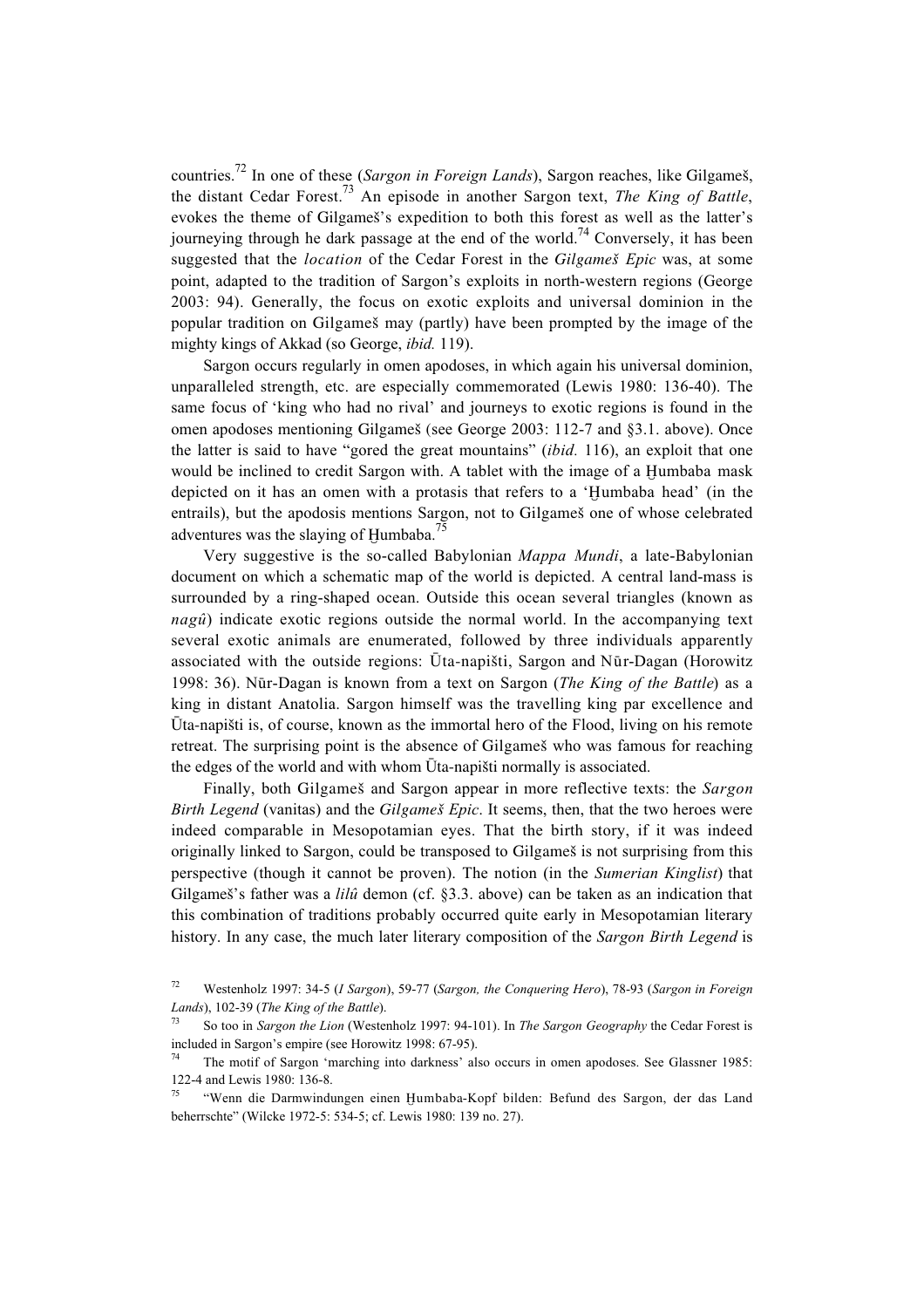equally vague on the hero's father, who remained 'unknown' to his son. He is described as an outsider whose kinsmen inhabit 'the highlands.' These regions lie outside the sphere of normal human culture and may either be taken as a reference to the low social status of the father, or, perhaps, as a tacit hint to him being a demon.

## *5. Etana*

5.1. *A Heaven too high* – Starting from Eduard Harper (1891), various commentators have suggested that the flight on the back of the eagle in the story recorded by Aelian is a distant echo of the Babylonian tale of Etana.<sup>76</sup> This Etana, a mythical king of the city of Kiß, is already mentioned in the *Sumerian Kinglist* as "a shepherd, he who ascended to heaven (and) who consolidated all countries" (Jacobsen 1939: 80-1; Haul 2000: 39-49). Various other texts, such as omen collections, refer to "the king who ascended to heaven" (Horowitz 1998: 43; Haul 2000: 47). The story itself is related in the so-called *Series of Etana* (henceforth *Etana*) of which Old-Babylonian, Middleand Neo-Assyrian recensions are known (Haul 2000: 5-6). These versions show some variations in the narrative, but none of these seems directly relevant for the present argument. In comparison to the *Gilgameß Epic*, the text of *Etana* as a whole is less well preserved, which, in the past, resulted in divergent reconstructions of the story line.<sup>77</sup>

The story of Etana, as given in the latest edition (Haul 2000), starts with a council of the gods, in which Etana is selected as a 'shepherd,' a king who will rule the city of Kiš. After a lacuna [Etana?] is mentioned as builder of a sanctuary. Now the focus shifts to a tableau outside the sanctuary, to a tree in which a snake and an eagle live together. To lessen the burden of parental care and searching for food, eagle and snake agree to a hunting partnership, formalised by a solemn vow to the sungod Šamaš. When the eagle breaks his oath by devouring the snake's children, the poor snake bursts into tears and turns to Íamaß for help. Upon the sungod's advise, it hides in ambush in the carcass of a bull and takes revenge on the faithless eagle by pulling out its feathers and throwing his former ally into a deep pitch. There, the bird, truly 'a sick

<sup>&</sup>lt;sup>76</sup> See above fn. 22 for further bibliography. Note that while Harper was very cautious, many later commentators were not and treated the parallel as if it was self-evident (which, I think, it is not). Only Hubaux & Leroy 1939: 167-8 refer to the, perhaps significant, motif of the eagle catching the hero *on his back* ("contraire à toutes les lois de la nature") in both *Etana* and Aelian's story on Gilgamos. West 1997: 478 notes the same detail, but does not elaborate on it.

The current authoritative edition is that of Haul (2000, with translation). Another recent text is that of Saporetti (1990). The earlier edition of Kinnier Wilson (1985) seems over-adventurous on certain points. One of these is the reconstruction of the end of the composition which is partly based on Aelian's Gilgamos story. The argument is entirely circular, as the connection between Etana and Gilgamos has to be argued from *Etana*. Moreover, Kinnier Wilson's idea (1985: 13-6) involves a grudging eagle, who abducts Etana's son; the latter manages to return to Etana's city and unknowingly kills his father. For each of these points proof is lacking, even in Aelian's story (the eagle of Gilgamos is hardly *abducting* the infant!). The whole reconstruction should be rejected as ill-substantiated speculation. Another point is that of the number of flights on the back of the eagle: Kinnier Wilson assumed no less than three flights (plus a trial flight; 1985: 9-12), Horowitz just a single one (1998: 43-66) and Haul assumes two flights (2000: 15- 29).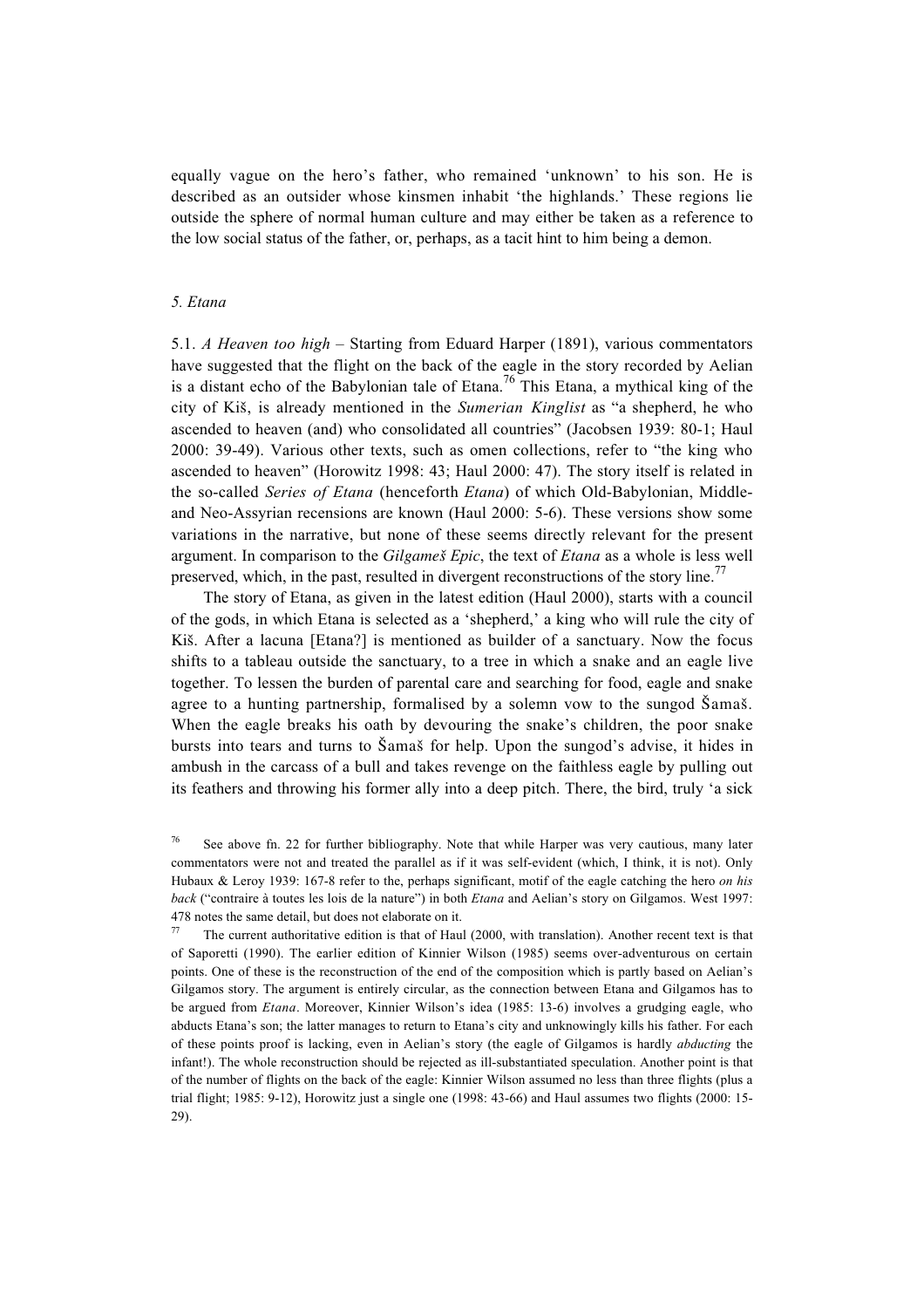eagle looking at the sky,' prays to Šamaš for relief day after day. Meanwhile Etana, the king of Kiß, is also directing his prayers to the sungod, as he needs the herb of birth for his wife so that he will finally have an heir ("a name"). Upon the directions of the sungod, Etana finds the eagle in his pitch, apparently feeds the bird so that it can grow new feathers (as appears from the Old-Babylonian and Middle-Assyrian recensions). In return, the eagle promises to take Etana on his back and fly to heaven in order to obtain the herb of birth. During the flight Etana looks back three times and at each stage the earth and the surrounding ocean have become smaller and are compared to round objects (a garden with a ditch around it, etc.). The last time Etana looks back, the earth and the ocean have become invisible and, struck with fear, he commands the eagle to turn back to Kiß. During this return flight the eagle drops Etana three times and catches him again on his wings at each stage, the last time just before Etana is dashed against the surface of the earth. After this first apparently unsuccessful flight, Etana has a prophetic dream that is explained as an encouragement to fly to Ißtar's heaven by the eagle. The pattern of the second flight with three stages, at which Etana looks back at the earth as a round object, repeats itself. The journey is exactly as Etana's vision predicted, but its result is unknown as the end of the story has not been preserved. Previously, it was commonly assumed that Etana did not find the herb of birth after all. Haul speculates, however, that Etana did find the object of his quest (as in other stories of the Etana-type), but lost it in the end "durch eine 'törichte' Tabu-Verletzung oder dergleichen" (Haul 2000: 32). In any case, a positive ending does not seem likely. As such, the story, like the *Gilgameß Epic*, can tentatively be understood as a reflection on the limitations of human existence. We do not find the kind of tragedy that befell Gilgameš, but lost illusions (and gained insight) may well have concluded the text.<sup>78</sup>

5.2. *The popularity of Etana* – Etana, like Gilgameß, must also have been prominent in a more popular, oral tradition. The first indication of this is a series of images from the Akkad period depicting a man on the back of an eagle. There is little doubt that a version of the Etana story is meant, but various elements in these seals suggest that it was not the story as we have come to know it. On one seal, for example, there is a tree with an eagle sitting in it, but at its feet there is not the snake, but a lion. On other seals the eagle has the head of a lion or Etana is wearing cloths normally reserved for gods. Moreover, various seals (including one from Susa) have additional figures that cannot be explained in the context of the epic and seem to suggest an oral tradition.<sup>79</sup>

<sup>78</sup> The fact that the *Sumerian Kinglist* mentions a son of Etana does not prove the contrary as the kinglist is primarily interested in presenting the legendary kings in linear succession (*pace* Komoróczy 1964: 40; Wilson 1985: 13, etc.). On the motif of 'a heaven too high' see also Greenspahn 1994.

<sup>79</sup> See esp. Douglas van Buren 1950; Baudot 1982; Haul 2000: 40-4. See also Levin 1966: 38-41. Susa: Porada 1962: 33-4 (with fig. 14 on p. 31). Baudot expresses surprise at the great variety: "...we are struck by the independence of the seal-cutter. The legend certainly was common property for the people, but the artist makes a composition of its own..." (1982: 7) And: "It is obvious that the text was close enough to the people to create a rich iconographic repertory" (*ibid.* 8). I think oral tradition should have been mentioned here (cf. Haul 2000: 44): this, and not in the first instance the seal-cutter, is the logical candidate for creating versions other than the one preserved in *Etana*. This approach would easily solve perceived problems, such as that of the seal which, apart from Etana on the back of the eagle, has a tree with an eagle and *lions*. Baudot (*ibid.* 5 with fig. 6) considers the possibility of a second, unrelated myth, even though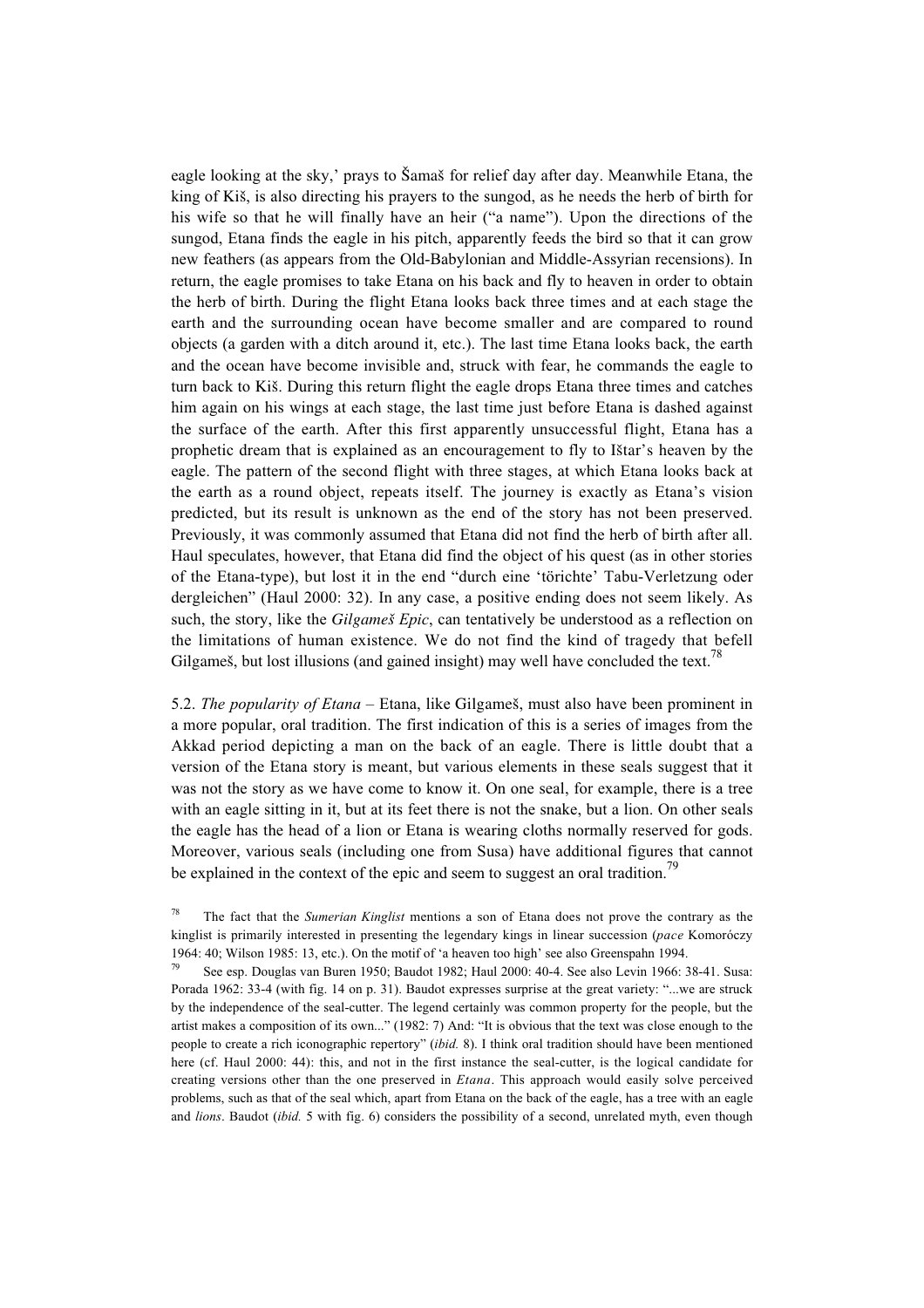A second, indirect indication, as with the *Gilgameß Epic*, is the fact that *Etana* was used in the school curriculum (hence widely known) and may have been recited or staged with musical accompaniment. $80$  This undoubtedly stimulated the oral tradition (cf. the remarks on Gilgameß in §3.1 above).

Another indication of the popularity of Etana motifs in the oral tradition is found in the enormous spread of such motifs outside Mesopotamian culture. The extent of this spread can only be explained by assuming a lively oral tradition on Etana in Mesopotamia.

 In *The Types of the Folktale* by Aarne & Thompson (1961) about 65 attestations of the Etana motifs are enlisted under number 537. Later studies identified even more so-called Etana-Märchen.81 Many of these stories retain *series* of motifs and significant elements, such as the hero taking care of the wounded eagle, his looking back during the flight, seeing ocean and land as round objects, and, notably, the eagle dropping and catching the hero three times. In most cases some magical object in a far-away land is the reason of the quest. Remarkably, the story of the snake and the eagle, which originally may have been an independent story that was first incorporated as a prologue to *Etana*, is still present in a number of later stories (in the full version, AaTh  $222/222B^* + 537$ ). One such story is described by Martti Haavio in a monograph on Finnish echoes of the tradition and was first recorded in 1909 in the village of Revonkylä in the north of Lapland.<sup>82</sup> In this story a war breaks out between birds and quadrupeds, in which the eagle plays a prominent role but also gets badly hurt. A hunter finds the eagle, aims his bow, but is convinced by the animal not to shoot but to cure it with the promise of a rich reward. When healed, the eagle takes the man on his back and during the flight the hunter sees and describes ocean and earth as ever smaller round objects. The element of falling and catching is also present. In other words: the Finnish Märchen surprisingly has series of significant parallels with the story of Etana as we know it and has, moreover, retained the original narrative pattern. And there is more: when the hunter finally gets home after his adventurous flight, his wife appears to be pregnant – a blind motif that strongly points to the Etana tradition.<sup>83</sup>

the unity of the seal image (with two scenes from the same story) is evident. I think Frankfort (1939: 138 with fig. 24h) was right in suggesting a variant of the eagle and snake fable that occurs at the beginning of *Etana*. It is indeed true that this fable has found an extremely wide spread outside *Etana*; a variant with eagle and lion(s) is well conceivable.

See notably Levin 1966 as well as the very useful survey in Haul 2000: 75-87 (including a discussion on the relation between the Etana-Märchen and *Etana*).

<sup>82</sup> Haavio 1955: 7-8. Haavio's book, with the slightly programmatic title *Der Etanamythos in Finnland* (stricto sensu *Etana* never existed in Finland), is an amazing Fundgrube attesting to the persistence of motifs in oral tradition and a powerful reminder of the importance of such traditions in literary receptivity. On the incorporation of the eagle and snake story in *Etana* (and later stories) see especially the extensive analysis by Haul (2000: 49-74).

A separate branch of stories with Etana motifs centres around Nimrod, Kay Kavūs, Alexander the Great, Ahigar and Aesop respectively (see Henkelman 2004 with bibliography). Stories that retain the

<sup>80</sup> See Scheil 1927: 103; Wilson 1985: 28. Staging: a text of *Etana* was found in the library of the chief-singers in Assur that also included part of the *Gilgameß Epic* (Westenholz 1992: 152; West 1997: 600). Note that Etana, like Gilgameß and Sargon, occurs in omen apodoses (Horowitz 1998: 43 fn. 1; Haul  $2000: 47$ .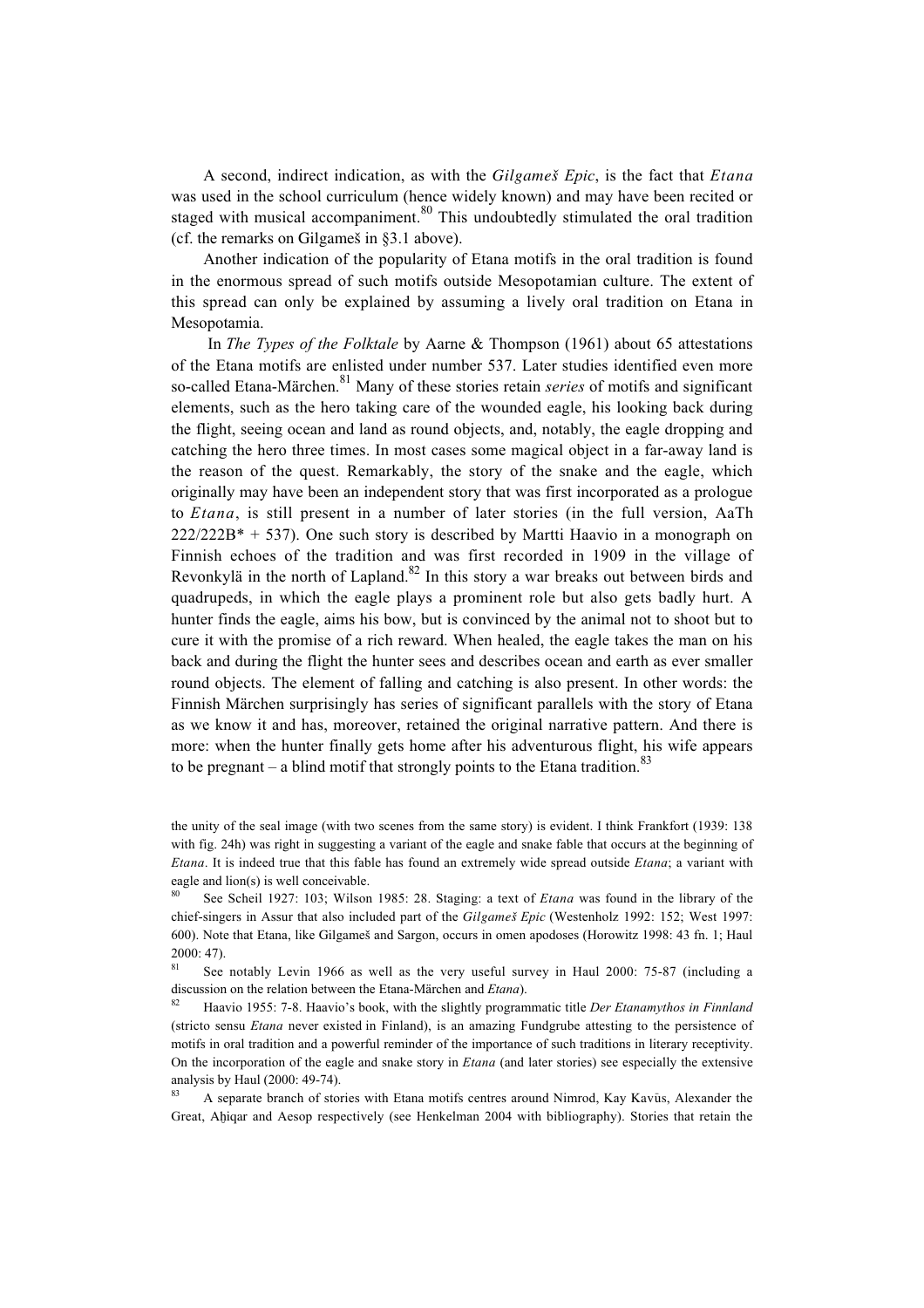5.3. *Etana and Gilgameß* – As we have it, the story of *Etana* is, like the *Sargon Birth Legend*, contains motifs and themes typical for Märchen, but reworked into a highly literary composition. Though the end is lost, it is a reasonable assumption that it centred around the notion of 'a heaven too high.' If Haul's idea that Etana lost the herb of bird at the last moment is right, the parallel with the *Gilgameß Epic* would be even stronger. Note that the herb of birth, providing dynastic *continuity*, is not all that different from the herb of youth: a man without a son is as much deprived of immortality as man without eternal youth (cf. Haul 2000: 45).

The similarity of Etana and Gilgames does not stop, however, at these reflections on mortal existence in the textual tradition. A different perception of the persona of Etana in oral tradition probably forms the background of isolated remarks on his important position in the Netherworld, a position that links him to Gilgameß in his capacity of judge over the shades. Etana and Gilgameß are often mentioned closely together in these roles (see Haul 2000: 44-6). An allusion to Etana in this Netherworld role is in fact recorded in the additional 12th tablet of the *Gilgameß Epic*. 84 Conversely, the motif of the tree with snake and eagle reminds of Inanna's tree and its inhabitants in the Sumerian *Bilgames and the Netherworld* (Haul 2000: 51-2). In some texts the name of Etana is preceded by the determinative for 'divine,' as happened to Gilgameß (Komoróczy 1964: 41; Haul 2000: 45).

The parallels listed above may perhaps not be as strong as those between Gilgameß and Sargon, but they are enough to establish that Gilgameß and Etana occurred in related contexts, thus constituting the possibility of motif exchanges. Moreover, there is an additional argument from the role of the eagle.

5.4. *Sicut aquila renovabitur iuventus mea* – Near Eastern stories abound in references to the eternal eagle, who renews its youth by loosing its feathers and growing new ones. This motif is mentioned in Psalm 103 and in Isaiah 40:31 and from these texts Saint Augustin took his celebrated saying *sicut aquila renovabitur iuventus mea* (comm. in Ps. 103). Some Jewish traditions have the eagle loose its feathers and dive into the sea from a great height or taking a bath in the fountain of youth, after which it is reborn like the Phoenix. In other traditions, including various European fairytales, the eagle possesses knowledge of Paradise, the tree of life or the fountain of youth.<sup>85</sup>

All this shows that the eternal eagle constitutes a convincing parallel of the snake in the *Gilgameß Epic*, who, in an etiological passage, steals the herb of youth from Gilgameß and renews its youth by shedding its skin. Though somewhat obscured, the

story line of Etana in such a surprising degree, are also known from modern Kurdestan, Syria and Uzbekistan (Aro 1976).<br> $84 \text{ C} \quad \text{CDW} \quad 100$ 

 $rac{84}{85}$  See SBV VII.198-205.

See Morgenstern 1914-5; Williams 1956; Hubaux & Leroy 1939: 135-60. The motif is already hinted at in the *Rigveda* (*Rv.* 4.26.7a; the *≈yená* bird brings *soma*) and perhaps the younger *Avesta* (*Yaßt* 14.41, *sa£ena* and *haoma* mentioned together). Modern fairytales: Grimm KHM 62 ('Die Bienenkönigin,' with a raven), with Rölleke's commentary (1985) ad locum; Frazer 1921: 366-8; Thompson 1956-8 (Motif-Index) s.v. B758 and A2578.2. In India the motif is connected to parrots (De Bruin 1993: 189-90 with bibliography).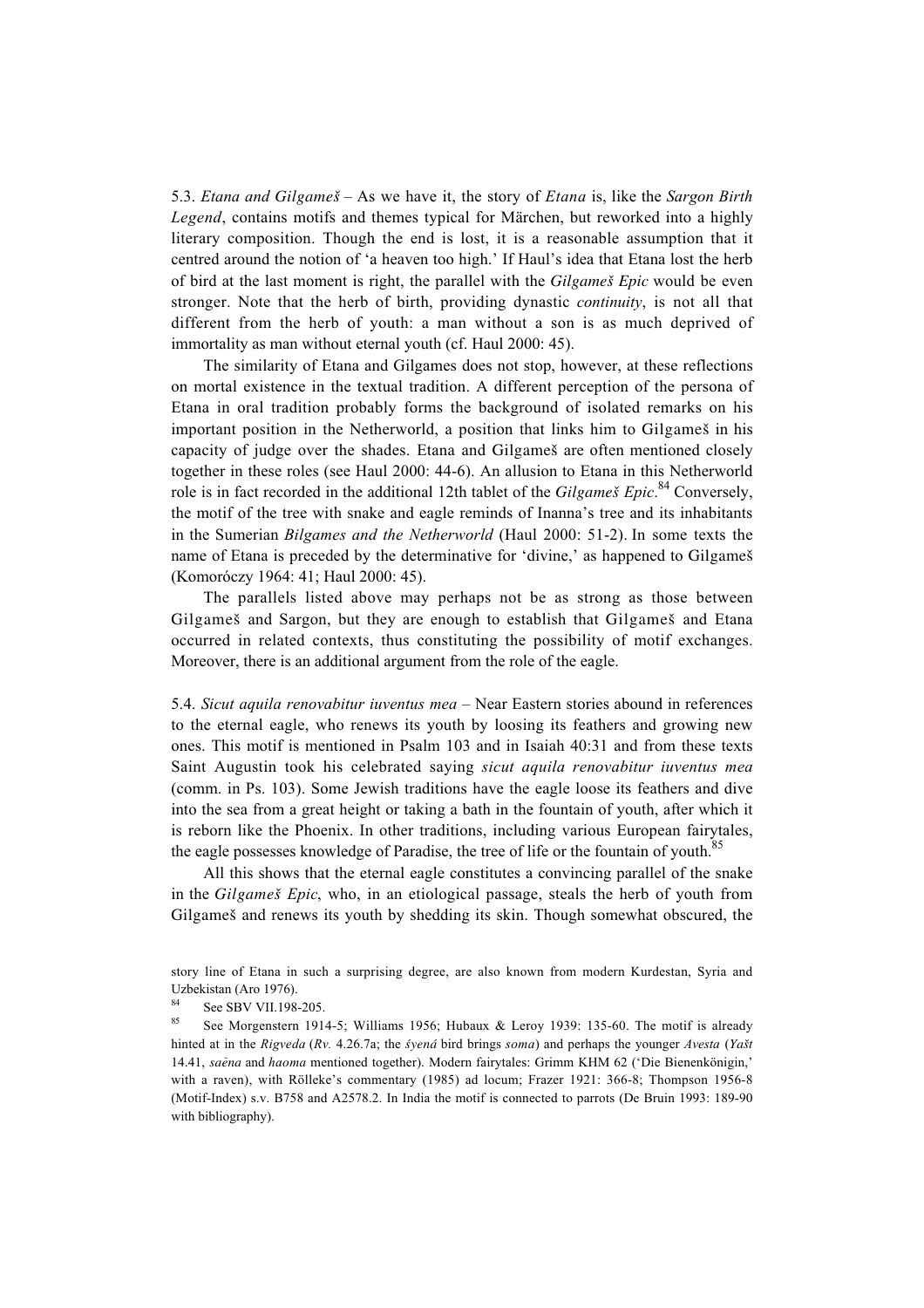same characteristics of the eagle are still present in *Etana*: the eagle looses its feathers and grows new ones.<sup>86</sup> He is also the expert on the herb of birth (Etana and Šamaš expect him to know how to reach the plant). As stated above  $(\S 5.3)$ , this herb that would provide continuity in the form of a son, is not really far removed from Gilgameß's plant of eternal youth. If indeed both magical plants were lost in the end, both traditions would project the same opposition between animal and man: the snake and eagle manage to rejuvenate, but to man immortality is lost. In *Etana*, as stated above, such notions are somewhat obscured. Yet, one may imagine that in the oral tradition, Gilgameß and Etana were closer than the textual sources suggest at first sight. To me it seems that this strengthens the case for possible motif exchanges between the stories on Gilgameß and Etana.

5.5. *Etana and Gilgamos* – Proceeding from the relative closeness of Etana and Gilgameß in Mesopotamian context, and the assumed popularity of both heroes in oral traditions (cf. §§ 3.1, 5.2 above), it seems at least possible that the flight on the back of an eagle in Aelian's story on Gilgamos is indeed a late echo of the Etana tradition. As indicated above (fn. 22) a series of commentators has claimed this connection, be it mostly without further argumentation. Upon closer inspection, however, it appears that the parallel is not terribly strong. The main connection, to which previous commentators invariably referred, is the motif of a human carried by an eagle. Yet, not all flights on the back of a bird can be associated with the Etana tradition. It seems significant, however, that the infant Gilgamos is caught during his fall on the back of the eagle, just before he would have been dashed to the earth. This motif occurs very persistently in the Etana-Märchen. $87$  Also, the fact that both heroes are carried on the back of the eagle may be regarded as significant (cf. fn. 76 above). The latter argument is uncertain, however: although eagles normally carry their prey with their claws,<sup>88</sup> riding an eagle may simply be a consequence of its function as transport animal (rather than predator) in the story.

Even with the fall-and-catch motif, I would hesitate to identify Gilgamos' eagle as a distant relative of Etana's eagle. What makes the case more convincing is, in my view, the probability that the fall and the flight on the back of an eagle represent an *intrusion* in the normal narrative pattern of the birth story (see §4.3 above). The eagle episode replaces the expected exposure and animal nursing; it is an alien element, not a spontaneous variation of original motifs.

As I see it, the story on Gilgamos recorded by Aelian is basically a birth story of the type known from the Sargon tradition. The theme is transposed to a new hero, Gilgameß/Gilgamos. Apart from that, there is contamination with one of the main

<sup>86</sup> Perhaps his nose dive from great height recalls that of the eagles plunging themselves into the sea to shed their feathers.

<sup>87</sup> Cf. Haul 2000: 23, "Das halsbrecherische 'Beinahe-Zerschellen' scheint ein so attraktiver Zug des Himmelsturzmotivs gewesen zu sein, daß ihn kein Märchenerzähler und auch nicht der Erzähler des Etana-Epos ausgelassen hat."

<sup>88</sup> So too in myth, as, e.g., Ganymede who has no connection whatsoever with 'Etana' (although such has been argued by many, i.a. Harper 1891; Gadd 1971: 110 fn. 3; Burkert 1992: 122; West 1997: 478). Astour's approach to Ganymede seems much more fruitful (1998: 58).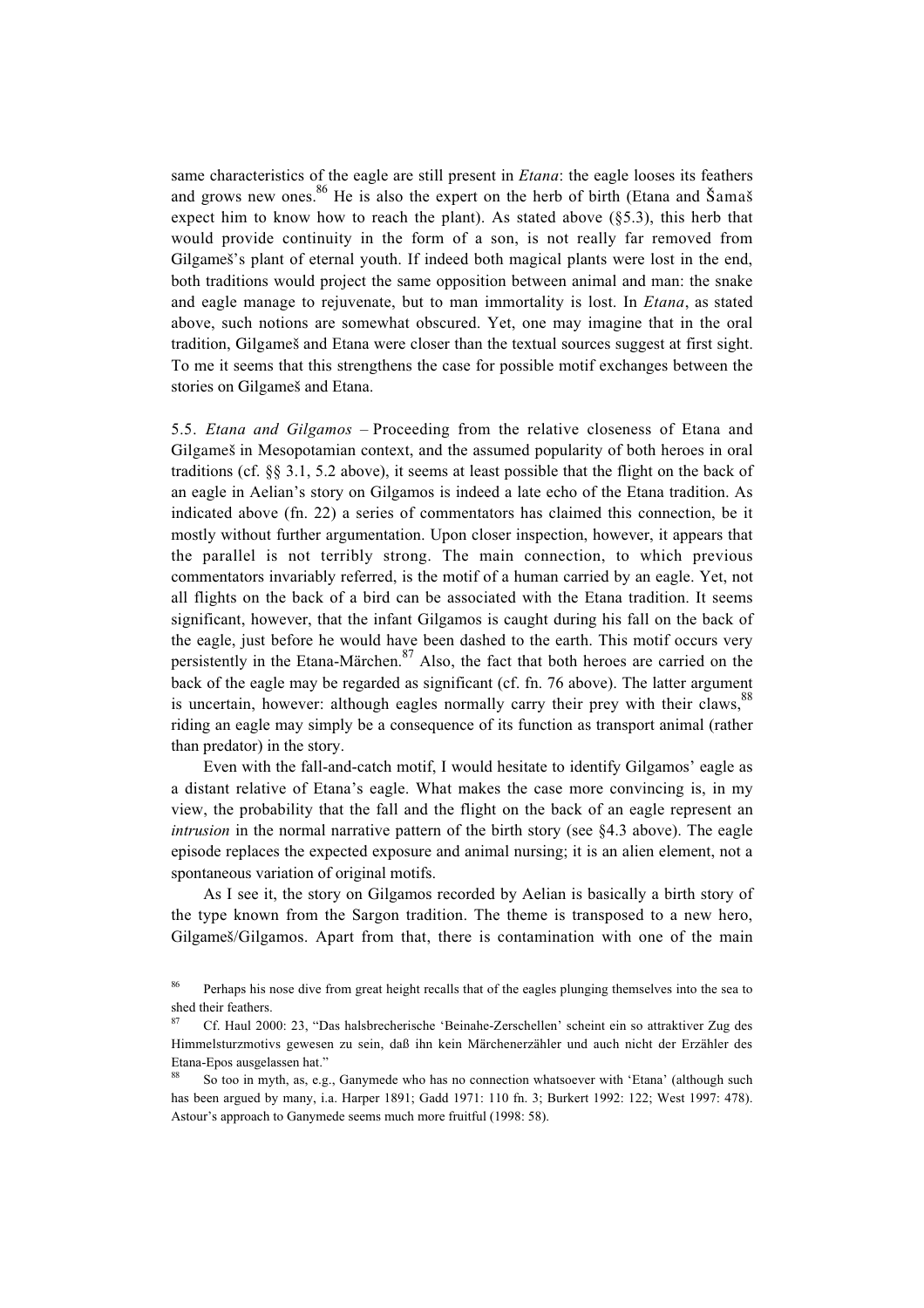motifs from the Etana tradition: the flight on the back of an eagle (including the falland-catch motif). The only remaining question is, then, whether the contamination of these specific two traditions has a parallel, for that would constitute an extra argument in favour of the analysis proposed here. The answer is affirmative.

5.6. *The Maiden in the Tower* – An early Jewish story recorded by Solomon Buber in the introduction to his edition of the Midrash (commentary) of Rabbi Tanhumar reads as follows:<sup>89</sup>

King Solomon had a beautiful daughter. Learning from her horoscope that she was fated to marry a poor Israelite of low birth, he built a very high tower with no entrance thereto; and, after providing a large stock of victuals, locked her up there. At some time, a poor youth, exhausted from long travel, sought to shelter for the night in the carcass of an ox; and, when he had fallen asleep, a large bird alighted upon the carcass and carried it up to the roof of the tower. When the youth awoke and found himself, at his great surprise, in that elevated position, he soon made the acquaintance of the princess. But, being as chaste as he is fair, he writes a marriage contract with his own blood, calling God and the angels Michael and Gabriel as witnesses before he marries her.

One element is especially striking in this story: the carcass of an ox in which the young man seeks shelter. Unless ox carcasses were ever a popular place to spend the night, this strange element (blind motif), in combination with the large bird lifting the carcass, is strongly reminiscent of the (reworked) folktale in the prologue of *Etana*, in which the snakes hides in the carcass of a bull, waiting for the eagle to approach.

The role of the eagle makes the above story very relevant for Aelian's story on the infant Gilgamos. In both stories one finds 'the maiden in the tower,' a motif that sometimes serves as introduction to stories of the 'hero who was exposed at birth' type.<sup>90</sup> In 'the maiden in the tower' a (royal) daughter is locked up by her father in a citadel or tower. The reason may be a prophecy on a possible child, or simply to prevent the loss of virginity. A variant, well known from Grimm's *Rapunzel*, has a witch, to whom the daughter was promised at birth, who locks the girl up in the tower.<sup>91</sup> In every case fate (as Aelian would say) 'outwits' the prison-taker: a young man (or god, or demon) always succeeds in reaching his unreachable Rapunzel. In case of Gilgamos (and other stories) this results in pregnancy, followed by the sequence of the birth story. In the story on Solomon's daughter (as retold by Kohler 1891), the narrative seems to end at the point of the 'marriage,' but further development as the 'hero who was exposed at birth' seems only logical (an original to which the *Midrash*

<sup>&</sup>lt;sup>89</sup> Text: Buber 1885: 136. The summary given here is quoted from Kohler 1891. Kohler also relates a Mandaean legend with a similar story line (Solomon's daughter on a mountain top, a prince in the trunk of a hollow tree carried thither by the Simurgh (etymologically an eagle). In addition, the Mandaean legend has the pregnancy and three children of the daughter and therefore represents a fuller version of (the first half of) 'the hero who was exposed at birth.'

<sup>&</sup>lt;sup>90</sup> See Aarne & Thompson 1961: no. 310.

Though the Grimm brothers' rendering (KHM 12) is the most familiar, it is by no means the most original or fullest version of *Rapunzel*; see Lüthi 1960.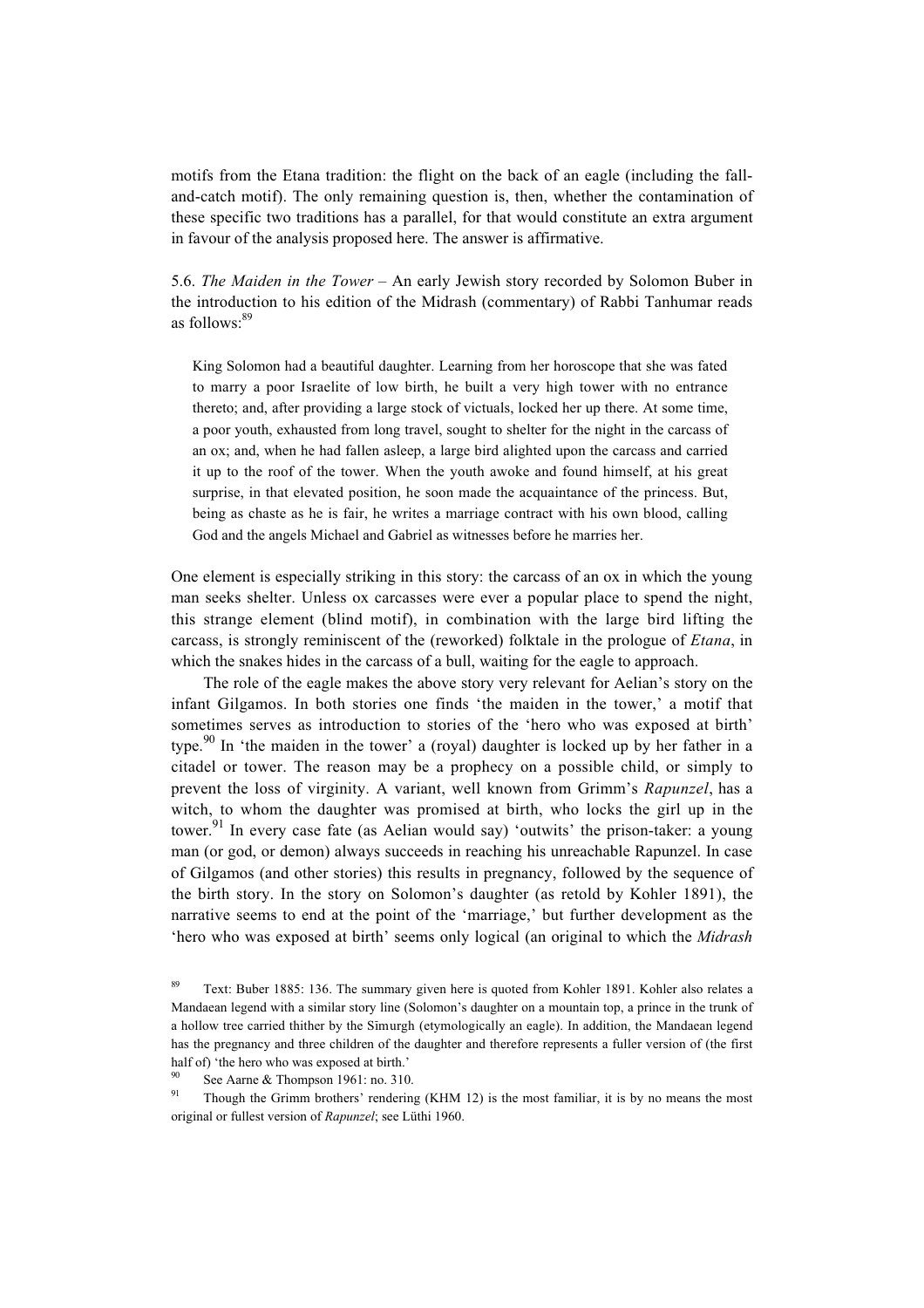merely refers?). The strongest parallel between the two texts is, however, not (the beginning of) the birth story, but the role of an eagle or 'large bird' carrying a human. In case of the Jewish story, the link with the Etana tradition is firmly established by the blind motif of the bovine carcass. This does not, of course, constitute definite proof that the eagle of Gilgamos is also an echo of Etana's eagle, but it does show that contamination of 'the hero who was exposed at birth' (Sargon) and motifs from the Etana tradition is principally possible. Further confirmation is found in a number of other stories or cycles that show similar contaminations.<sup>92</sup> Yet, though the possibility cannot reasonably be denied, the case for an Etana motif in the Gilgamos story will probably never reach the level of certainty. That may seem a somewhat meagre outcome, but given the limitations imposed by the nature of the material in this type of discussions, it is actually a maximum result.

#### 6. *Summary*

The story of  $\Gamma$ i $\lambda$ <sup>n</sup> $\alpha$ µoc in *De Natura Animalium* XII.21 provides a striking confirmation of the importance of oral tradition in the debate on literary receptivity. As I have tried to show, this story contains a series of significant elements (including the blind motif of the gardener) that point to the Märchentypus 'the hero who was exposed at birth' and, more specifically, to the Mesopotamian Sargon tradition. In addition, Aelian's story includes two interrelated alien motifs (eagle flight and 'fall-and-catch'), both known from the Etana tradition. This contamination is only explicable from an oral background.

Even if the identification of the Etana motifs would prove to be misguided, this would not be fatal to the contention that *Ael.* XII.21 is a showcase for the importance of the oral tradition. For the textual tradition (i.c. the *Gilgameß Epic* and the *Sargon Birth Legend*), could not adequately explain the coming together of the figure Gilgameß/Gilgamos and a story that was known specifically of Sargon of Akkad.

Gilgameß, Etana and Sargon are primarily known from the respective texts named after them, but for each of these heroes it is likely that a popular tradition existed parallel to the textual tradition. It was this popular, oral tradition that was the force behind the remarkably wide spread of themes and motives that we know from *Etana* and *The Sargon Birth Legend*. As a consequence of this spread, a story on Gilgameß,

The combination of motifs occurs elsewhere too. Nimrod occurs in Arabic and Hebrew birth stories in the roles of the grandfather/king and of the exposed infant (nursed by a leopard; see Lewis 1980: nos. 5- 6; Heller 1993; cf. Binder 1964: 165-8). Some of these sources also have the (arrogant) flight to heaven with eagles (Lidzbarski 1892: 113; Meißner 1894: 17 n. 1; Aro 1976: 26). Yet another (Arabic) story casts Nimrod in the role of Gilgameß: searching for Noah's son, who lives at the shores of a remote sea (A†ras Sea), in which Nimrod bathes (see Lidzbarski 1892: 115; cf. *idem* 1893: 267 n.4). Note also the link between Nimrod and Uruk (Erech) in Gen. 10:8-12. These connections of motifs, at least in the persona of Nimrod, are clearly of great interest and deserve more extensive study. The *Epistola de Mirabilibus* in the *Alexander Romance* combines motifs known from *Etana* and the *Gilgameß Epic* (Henkelman 2004). Similarly, the story of Shamshum aj-Jabbar contains clearly recognisable motifs from a number of traditions, including those surrounding Etana and Gilgameß. Vanstiphout's study (2001a) on the matter is a showcase for how this kind of material should be handled.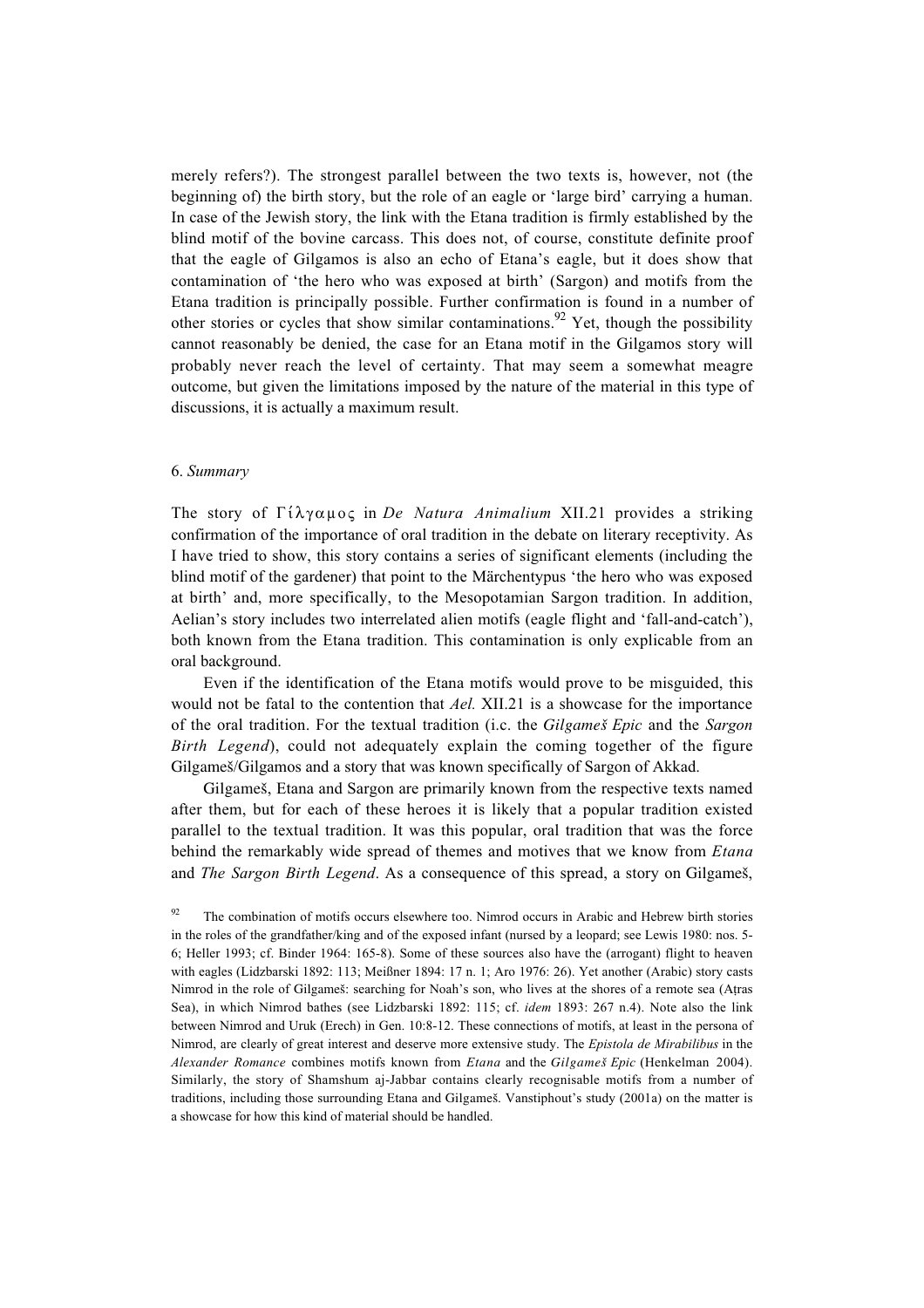developing as the birth story, but with the inclusion of the eagle flight (with the falland-catch motif), could have emerged in many regions and periods, including the Graeco-Roman world. Aelian could therefore, in theory, have found such a story in his own hometown.

Yet, we have also seen that notably Sargon and Gilgameß, and, to a lesser degree, Etana and Gilgameß are comparable figures specifically in *Mesopotamian* context. For me this means that folktales and motifs attached to Sargon and Etana could be transposed to Gilgameß relatively easy. In case of the birth story this could have happened at an early date, as may be deducted from the occurrence of Gilgameß's *lilû* father in the *Sumerian Kinglist*. The closeness of Sargon and Gilgameß in oral tradition would certainly have been a stabilising factor guaranteeing the survival of the new birth story.

In short, the donor culture (Mesopotamia) offers ample explanation of the variation (Sargon becoming Gilgameß) and the contamination (inclusion of Etana motifs) found in the story of  $\Gamma(\lambda \gamma \alpha \mu \alpha c)$ . As I have indicated, similar variations and contaminations occur elsewhere too. This means that all the relevant methodical questions on literary borrowings (cf. §1.3.6 above) have been answered.

That a Mesopotamian story is indeed what is reflected in *NA* XII.21, appears also from its context in *De Natura Animalium* (Achaemenes, Anāhitā) which reveals a wellinformed source. It seems likely that Ctesias, or alternatively Berossus, acted as transmitter of the story recorded by Aelian. In either case, we are close to the source: this 'late' text reveals something (however distorted) that no cuneiform tablet has ever been able to show: a genuine *Mesopotamian* oral tradition.

## 7. *Coda*

In the preceding paragraphs much attention was given to the analysis of motifs combined in Aelian's story on Gilgamos. We should, however, not focus solely on the parallels with various Mesopotamian traditions at the risk of overlooking the creative reception of the story. For, in the end, the question 'about whom is this story really: Gilgameß, Sargon or Etana?' has to be answered with a simple and firm 'neither of them.' At the very first place, the story is about  $\Gamma$ *i* $\lambda$  $\gamma \alpha \mu$ o $\varsigma$ , not about Gilgames. It is told by Aelian to demonstrate the goodness of animals *vis-à-vis* the cruelty of humans and as such fits into Aelian's conception of 'animal psychology.' Also, it is adapted to the Graeco-Roman cultural context by the Greek perception of 'Chaldaeans,' the reference to 'Babylon' (instead of Uruk) and, especially, the play on the familiar Perseus story.<sup>9</sup>

It was only at an earlier stage (invisible to Aelian's public), that  $\Gamma \hat{\iota} \lambda \gamma \alpha \mu o \varsigma$  was Gilgameß, in the Mesopotamian story possibly transmitted by Ctesias or Berossus. I believe that calling him 'Sargon' (or 'Etana') would be wrong: it was the persona of

<sup>&</sup>lt;sup>93</sup> Note that the Perseus tradition in itself contains distant echoes of the Sargon and (in the Gorgo episode) Gilgameß traditions, but this is 'just' a fact established in modern times and hence irrelevant in terms of creative reception ('Perseus' is verily part of the *Greek* context in which 'Gilgamos' is received).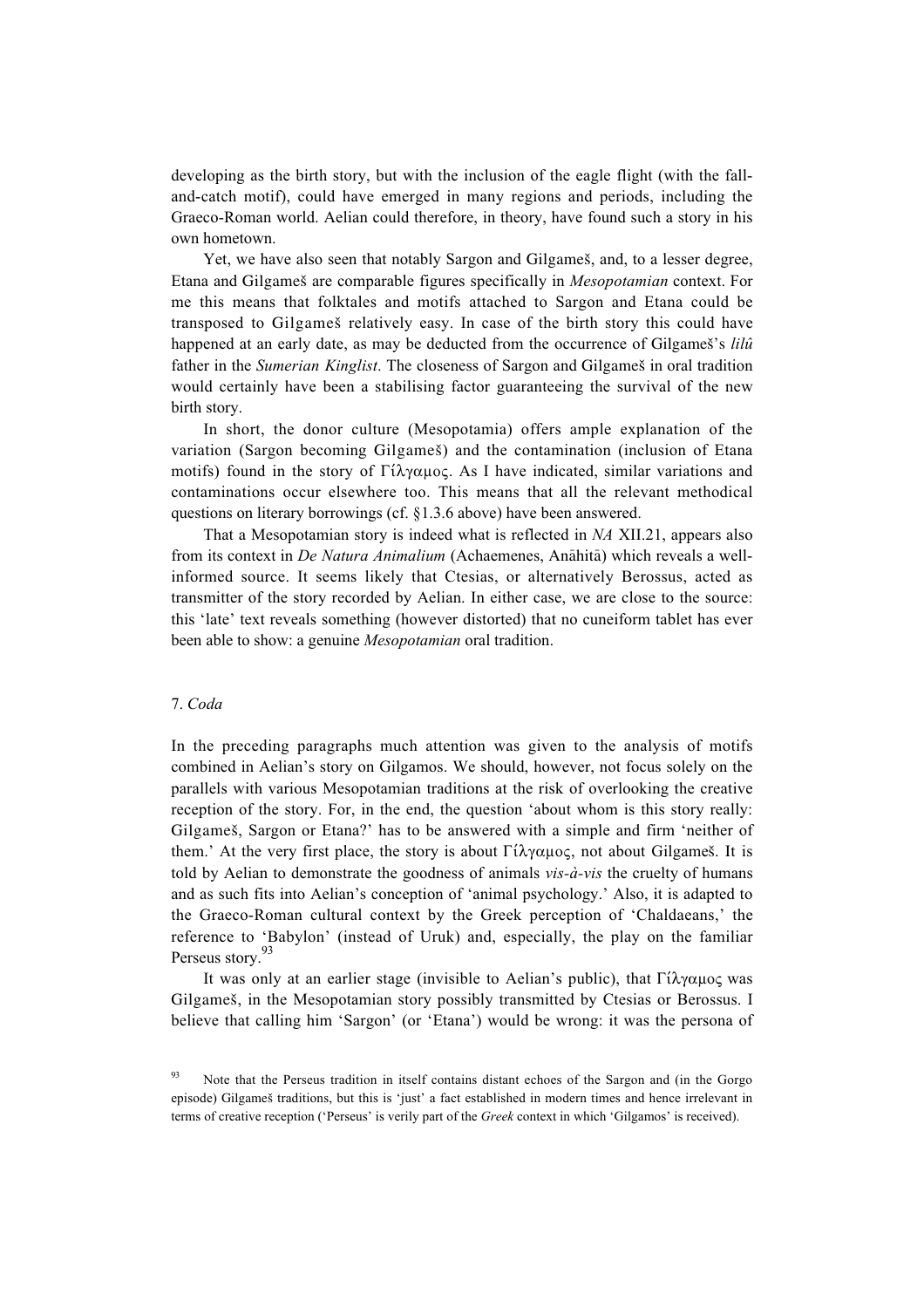Gilgameß that attracted the birth story, not the birth story that attracted the name Gilgameß. This story is not only truly Mesopotamian, but should, as far as I am concerned also definitely be counted among the stories that make up to the Gilgameß tradition. This assessment has two major consequences.

First, our perception of Gilgames is enriched with the notion that he was not only the tragic protagonist in a 'Epos der Todesfurcht,' but also the child in a miraculous story in which a glimpse of the golden age suddenly breaks through. For, though we may perceive 'the hero who was exposed at birth' merely as a charming fairytale, ancient perception would undoubtedly have been much more sensitive to the powerful innocence of the exposed child. The reversal of the normal order visible in the care bestowed on it by ferocious animals shows that *this* blessed child is elected to become king and kill the arrogant, faithless ruler. Its humble upbringing and struggle to attain its rightful place guarantee the just rule foreshadowed in the outbreak of peace in nature. As such 'the hero was exposed at birth' is a story of great expectations: not coincidentally precisely the theme of natural peace, of lion and lamb lying down together, found such wide acclaim in messianic literature (e.g. Isaiah 11.1-9; Marc 1:13; John 1:13; Verg. *Ecl.* IV.18-30) and such exuberant expression in late medieval songs and paintings.

Secondly, it becomes clear now that the long series of stories on the hero Gilgameš (though modified to  $\Gamma(\lambda \gamma \alpha \mu o \varsigma)$  never died out really. Whereas the *Gilgameš Epic* was definitely buried under Mesopotamia's sands sometime during the first centuries of the common era, the hero of the orally transmitted stories was not forgotten. Aelian's *De Natura Animalium* remained popular and was used as Fundgrube or as object of reworking well into the fifteenth century (Kindstrandt 1998: 2991). Then, in 1556, it was edited and printed by the Gesner brothers in Zurich. New editions appeared regularly until the middle of the 19th century, when interest in Aelian faded. Ironically, it was precisely at that time that Gilgameß reappeared. When Akkadian cuneiform was declared deciphered by the Royal Asiatic Society in 1857, when the *Gilgameß Epic* was uncovered and recognised in the 1870s, and when, finally, the name 'Gilgames's was read correctly in 1890, the name  $\Gamma i \lambda y \alpha \mu o \varsigma$  was already there all the time. Sayce just needed to check his Teubner edition of Aelian to find it.

From the earliest texts, Gilgameš appears to us as a hero preoccupied with 'setting up his name.' It was the epic, that august achievement of Mesopotamian literature, which made him immortal after all. Yet, the strength of Mesopotamian oral tradition deserves full credit too, for by this 'zaubernde Wort' Gilgameß's name was preserved and the memory of that amazing hero kept alive.

> Wouter Henkelman Leiden University – CNRS POB 9515 NL-2300 RA Leiden The Netherlands **w.f.m.henkelman@let.leidenuniv.nl**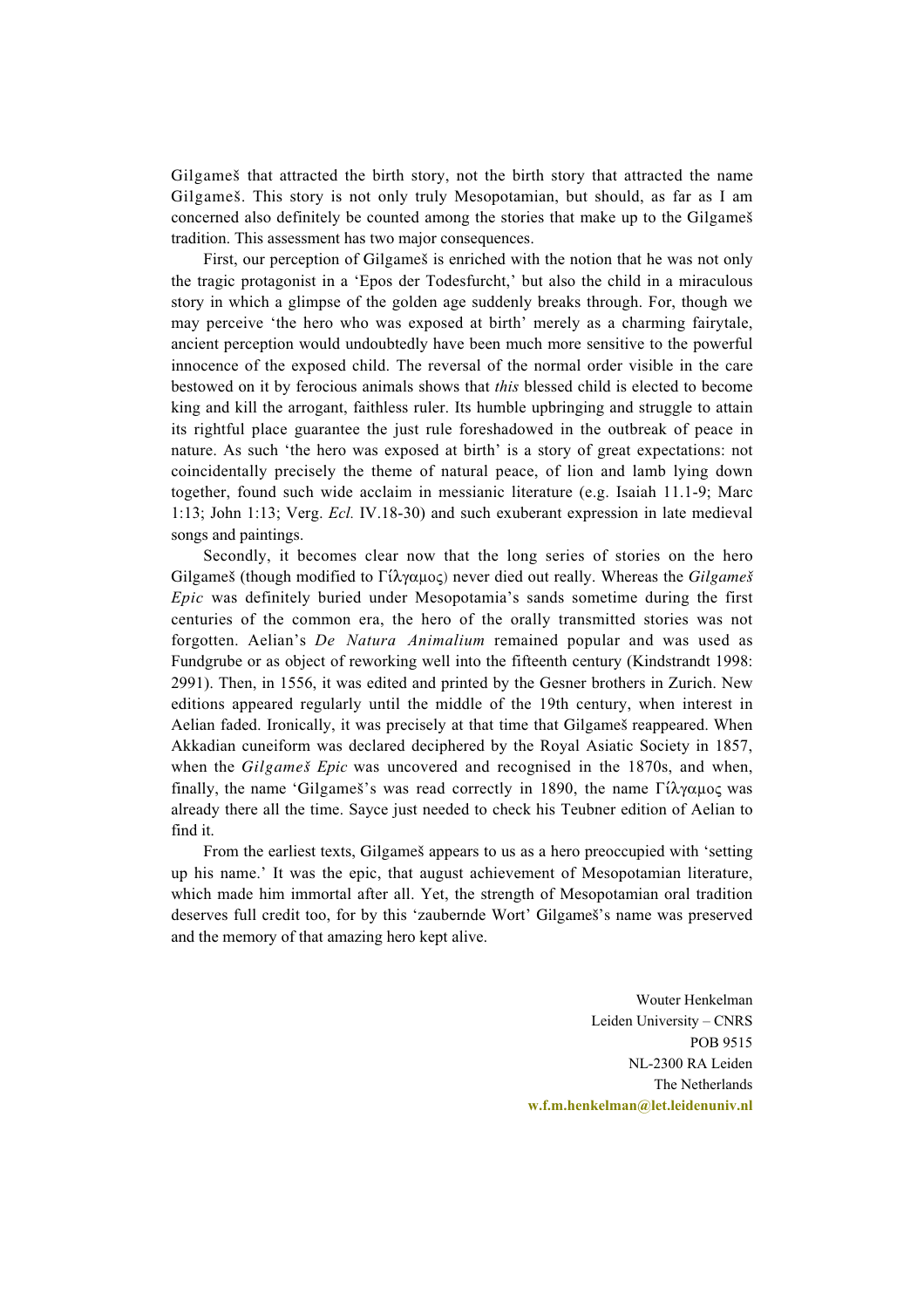#### BIBLIOGRAPHY

- AARNE, A. & THOMPSON , St. 1961, *The Types of the Folktale. A Classification and Bibliography*, Helsinki [second revised edition].
- ABUSH, T. 1986, Ishtar's proposal and Gilgamesh's refusal: an interpretation of the Gilgamesh Epic, tablet 6, lines 1-79, *History of Religions* 26: 143-187.
- –––– 2001, The Epic of Gilgamesh and the Homeric Epics, in: R.M. Whiting (ed.), *Mythology and Mythologies. Methodological Approaches to Intercultural Influences. Proceedings of the Second Annual Symposium of the Assyrian and Babylonian Intellectual Heritage Project Held in Paris, October 4-7, 1999* (Melammu 2), Helsinki: 1-6.
- ADRADOS, F.R. 1978, Propuestas para una nueva edicion e interpretacion de Estesicoro, *Eremita* 46: 251-99.
- –––– 1987, Ibico 61 y el influjo del *Gilgameß* en Grecia, *Aula Orientalis* 5: 5-9.
- AFANAS'EVA, V.K. 1987, Das Sumerische Sargon-Epos. Versuch einer Interpretation, *Altorientalische Forschungen* 14: 237-46.
- ALSTER, B. 1987, A Note on the Uriah Letter in the Sumerian Sargon Legend, *Zeitschrift für Assyriologie* 77: 169-73.
- AMBOS, C. 2003, Nanaja eine ikonographische Studie zur Darstellung einer altorientalischen Göttin in hellenistisch-parthischer Zeit, *Zeitschrift für Assyriologie* 93.3: 231-272.
- ARANS, O.R. & SHEA, C.R. 1994, The fall of Elpenor: Homeric Kirke and the folklore of the Caucasus, *Journal of Indo-European Studies* 22.3-4: 371-398.
- ARO, J. 1976, Anzu and Sīmurgh, in: B.L. Eichler (ed.), *Kramer Anniversary Volume*, Kevelaer – Neukirchen-Vluyn.
- ASTOUR, M.C. 1965, *Hellenosemitica. An Ethnic and Cultural Study in West Semitic Impact on Mycenaean Greece*, Leiden.
- $-$  1998, RDMN/Rhadamanthys and the Motif of Selective Immortality, in: M. Dietrich & I. Kottsieper (eds.), *"Und Mose schrieb dieses Lied auf." Studien zum Alten Testament und zum Alten Orient. Festschrift für Oswald Loretz zur Vollendung seines 70. Lebensjahres*, Münster: 55-89.
- AUFFAHRT, C. 1991, *De drohende Untergang. 'Schöpfung' in Mythos und Ritual im alten Orient und Griechenland* (Religionsgeschichtliche Versuche und Vorarbeiten 39), Berlin – New York.
- AZARPAY, G. 1976, Nanâ, the sumero-akkadian goddess of Transoxiana, *Journal of the American Oriental Society* 96: 536-42.
- BAUDOT, M.P. 1982, Representations in glyptic art of a preserved legend: Etana, the shepherd, who ascended to heaven, in: J. Quaegebeur (ed.), *Studia Paulo Naster Oblata*, vol. II: *Orientalia Antiqua* (Orientalia Lovaniensia Analecta 13), Leuven: 1-8.
- BECKMAN, G. 2003, in: Gilgamesh in Hatti, in: G. Beckman, R. Beal & H. McMahon (eds.), *Hittite Studies on Honor of Harry A. Hoffner Jr. on the Occasion of His 65th Birthday*, Winona Lake: 37-57.
- BEEKES, R.S.P. 2003, Pre-Greek, a Language Reconstructed [online publication available at http://iiasnt.leidenuniv.nl/ied/index2.html].
- BERNABÉ, A. 1995, Influences orientales dans la littérature grecque: quelques réflexions de méthode, *Kernos* 8, 1995: 9-22.
- BINDER, G. 1964, *Die Aussetzung des Königskindes* (Beiträge zur klassischen Philologie 10), Meisenheim am Glan.
- BLACK, J. & GREEN, A. 1992, *Gods, Demons and Symbols of Ancient Mesopotamia*, London.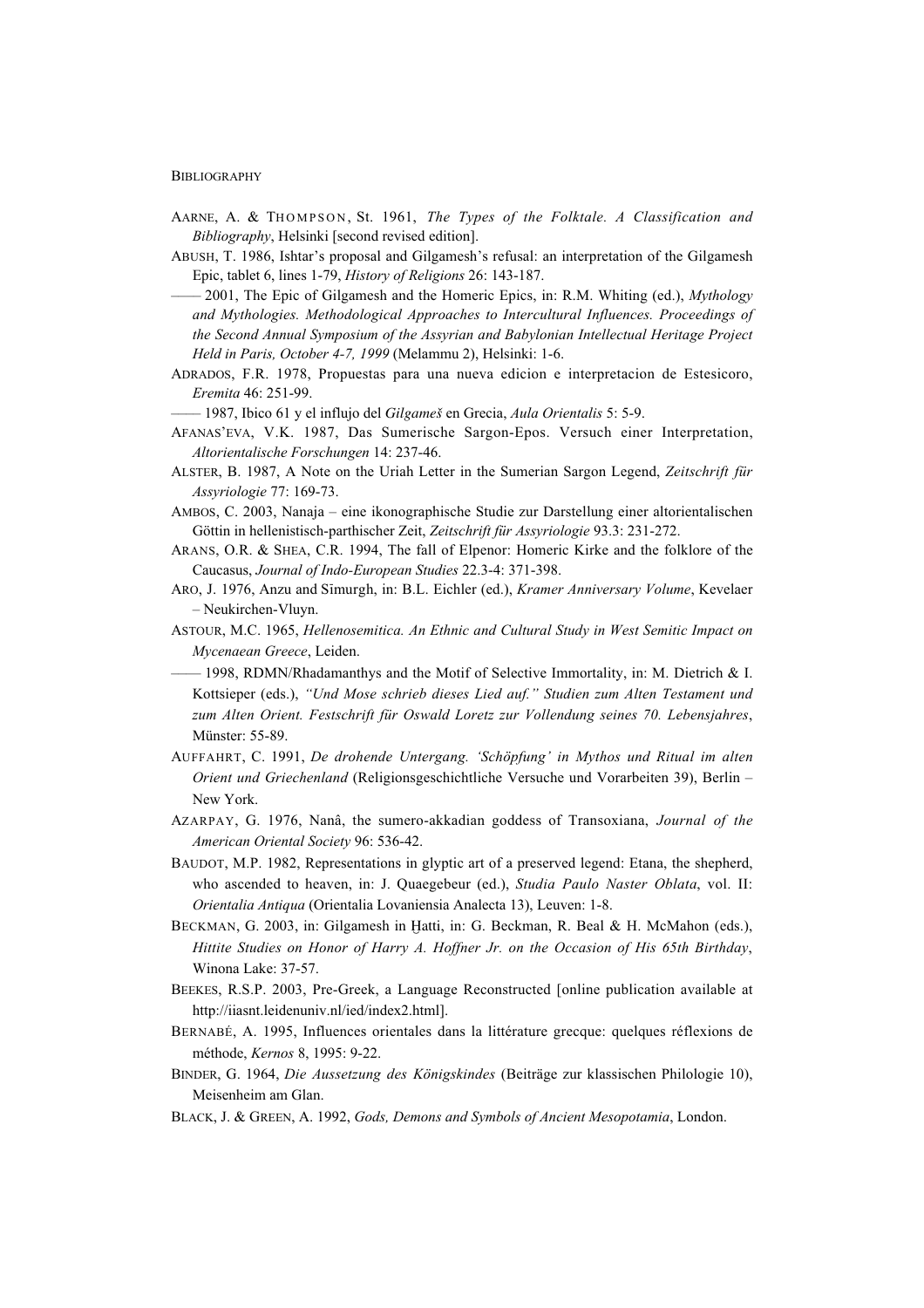- BORD, L.-J. & SKUBISZEWSKI, P. 2000, *L'image de Babylone aux Serpents dans les Beatus. Contribution à l'étude des influences du Proche-Orient antique dans l'art du haut Moyen Age*, Paris.
- BOYCE, M. & GRENET, F. 1991, *A History of Zoroastrianism*, vol. 3: *Zoroastrianism under Macedonian and Roman Rule* (Handbuch der Orientalistik 1.8.1.2.2), Leiden – New York – København – Köln.
- BREMMER, J.N. 1987, Romulus, Remus and the Foundation of Rome, in: J.N. Bremmer & N.M. Horsfall, *Roman Myth and Mythography* (Bulletin Supplement 52), London: 25-48.
- BRIANT, P. 1996, *Histoire de l'Empire Perse. De Cyrus à Alexandre*, Paris.
- $-2003$ , À propos du roi-jardinier: remarques sur l'histoire d'un dossier documentaire, in: W. Henkelman & A. Kuhrt (eds.), *A Persian Perspective. Essays in Memory of Heleen Sancisi-Weerdenburg* (Achaemenid History 13), Leiden: 33-49.
- BRUIJN, TH. DE 1993, "Daar waar geen dag en geen nacht is..." De papegaai in de *Padmāvat* van Malik Muhammad Jāyasī, in: W.L. Idema, M. Schippers & P.H. Schrijvers (eds.), *Mijn naam is haas. Dierenverhalen in verschillende culturen,* Baarn: 178-92 [in Dutch].
- BUBER, S. 1885, *Midrasch Tanchuma. Ein Agadischer Kommentar zum Pentateuch von Rabbi Tanchuma ben Rabbi Abba*, Vilna [in Hebrew].
- BURKERT, W. 1975, Reßep-Figuren, Apollon von Amyklai und die "Erfindung" des Opfers auf Cypern, *Gräzer Beiträge* 4: 51-79.
- –––– 1984, *Die Orientalisierende Periode in der griechischen Religion und Literatur* (Sitzungsberichte der Heidelberger Akademie der Wissenschaften 1984.1), Heidelberg [second revised edition: 1992, *The Orientalizing Revolution. Near Eastern Influences on Greek Culture in the Early Archaic Age*, Cambridge Ma. & London].
- –––– 2003 (M.L. Gemelli Marciano *et al.* eds.), *Kleine Schriften*, vol. II*: Orientalia* (Hypomnemata Suppl. Bd. 2), Göttingen.
- BURSTEIN, S.M. 1978, *The Babyloniaca of Berossus* (Sources from the Ancient Near East 1.5), Malibu.
- COOPER, J.S. 1992, Babbling on Recovering Mesopotamian Orality, in: M.E. Vogelzang & H.L.J. Vanstiphout (eds.) 1992: 103-22.
- COOPER, J.S. & HEIMPEL, W. 1983, The Sumerian Sargon Legend, *Journal of the American Oriental Society* 103: 67-82.
- CRANE, G. 1988, *Calypso: Background and Conventions of the Odyssey*, Frankfurt a.M.
- CHRISTENSEN, A. 1936, *Les gestes des rois dans les traditions de l'Iran antique*, Paris.
- DALLEY, S. 1991, Gilgamesh in the Arabian Nights, *Journal of the Royal Asiatic Society* ns. 1: 1-17.
- DOUGLAS VAN BUREN, E. 1950, Akkadian Sidelights on a fragmentary Epic, *Orientalia* 19: 159-174.
- DREWS, R. 1974, Sargon, Cyrus and Mesopotamian Folk History, *Journal of Near Eastern Studies* 33: 387-393.
- EDZARD, D.O. 1965, Mesopotamien. Die Mythologie der Sumerer und Akkader, in: H.W. Haussig (ed.), *Wörterbuch der Mythologie*, vol. I.1: *Götter und Mythen im Vorderen Orient*, Stuttgart: 19-139.
- FALKENSTEIN, A. s.v. Gilgameß [1-6], *Reallexikon der Assyriologie* III, Berlin New York: 357-63.
- FARAONE, C.A. 1987, Hephaestus the Magician and Near Eastern Parallels for Alcinous' Watchdogs, *Greek, Roman and Byzantine Studies* 28: 257-80.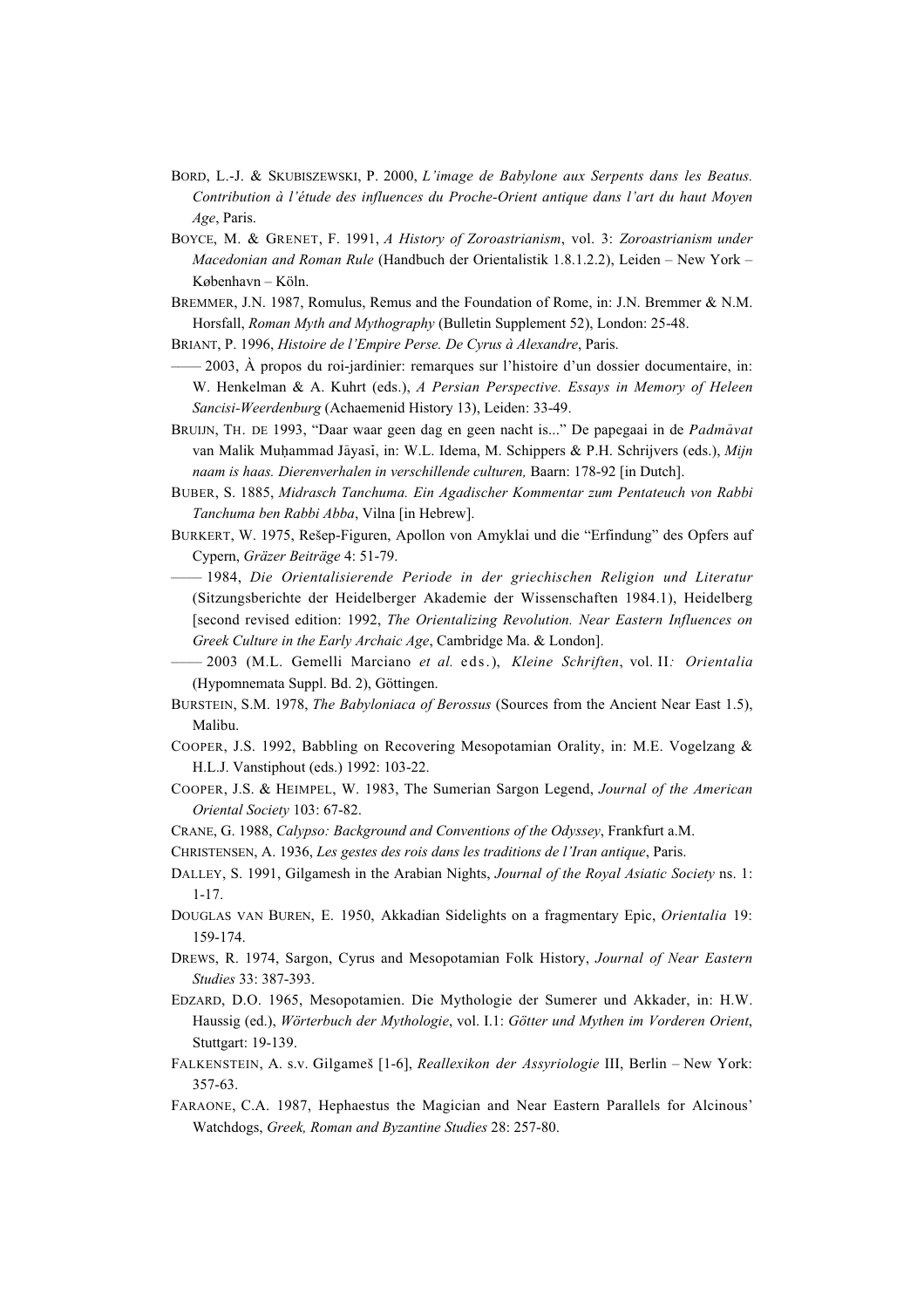- FARBER, W. 1987-90, s.v. Lilû, Lil¤itu, Ardat-lilî. A. Philologisch, *Reallexikon der Assyriologie* VII, Berlin – New York: 23-4.
- FAUTH, W. 1979, Der königliche Gärtner und Jäger im Paradeisos. Beobachtungen zur Rolle des Herrschers in der Vorderasiatischen Hortikultur, *Persica* 8: 1-53.
- FOSTER, B.R. 1982, A postscript to the 'Letter of Gilgameß,' *Anatolian Studies* 32: 43-4.
- –––– 2001, *The Epic of Gilgamesh*, London New York.
- FRAHM, E. 1999, Nabû-zuqup-k£enu, das Gilgameß-Epos und der Tod Sargons II., *Journal of Cuneiform Studies* 51: 73-90.
- FRANKFORT, H 1939, *Cylinder Seals. A Documentary Essay on the Art and Religion of the Ancient Near East*, London.
- FRAYNE, D.R., 1999, The Birth of Gilgameß in Ancient Mesopotamian Art, *Bulletin of the Canadian Society for Mesopotamian Studies* 34: 39-49.
- FRAZER, J.G. 1921, *Apollodoros: The Library*, 2 vols. (Loeb Classical Library), Cambridge (Ma) – London.
- FUCHS, A. & SCHMITT, R. 1998, s.v. Arbaku, in: H.D. Baker (ed.), *The Prosopography of the Neo-Assyrian Empire*, vol. 1/I, Helsinki: 128.
- FURNÉE, E.J. 1972, *Die wichtigsten konsonantischen Erscheinungen des Vorgriechischen: mit einem Appendix über den Vokalismus*, The Hague – Paris.
- GADD, C.J. 1971, The Cities of Babylonia, in: E.S. Edwards, C.J. Gadd & N.G.L Hammond (eds.), *Early History of the Middle East* (Cambridge Ancient History 1.2), Cambridge: 93- 144.
- GANTZ, Th. 1993, *Early Greek Myth. A Guide to Literary and Artistic Sources*, 2 vols., Baltimore – London.
- GEORGE, A. 1999, *The Epic of Gilgamesh. The Babylonian Epic Poem and Other Texts in Akkadian and Sumerian*, London.
- –––– 2003, *The Babylonian Gilgamesh Epic. Introduction, Critical Editions and Cuneiform Texts*, 2 vols., Oxford.
- GLASSNER, J.J. 1985, Sargon "Roi du Combat," *Revue d'Assyriologie* 79.2: 115-126.
- GRAYSON, A.K. 1975*, Assyrian and Babylonian Chronicles* (Texts from Cuneiform Sources 5), Locust Valley.
- GREENSPAHN, Fr.E. 1994, A Mesopotamian Proverb and its Biblical Reverberations, *Journal of the American Oriental Society* 114: 33-8.
- GRESSETH, G.K. 1975, The Gilgamesh Epic and Homer, *Classical Journal* 70.4: 1-18.
- GRESSMANN, H. 1913, *Mose und seine Zeit*. *Ein Kommentar zu den Mose-Sagen*, Göttingen.
- GUFLER, B. 2002, Orientalische Wurzeln griechischer Gorgo-Darstellungen, in: Schuol, Hartmann & Luther (eds.) 2002: 61-81, pls. 5.1-10.2.
- HAAVIO, M. 1955, *Der Etanamythos in Finnland* (Folklore Fellows Communications 154), Helsinki.
- HALLO, W.W. 1963, Beginning and end of the Sumerian King List in the Nippur Recension, *Journal of Cuneiform Studies* 17: 52-7.
- –––– 1996, *Origins. The Ancient Near Eastern Background of Some Modern Western Institutions*, Leiden – New York.
- HALLO, W.W. & VAN DIJK, J.J. 1968, *The Exaltation of Inanna*, New Haven.
- HANSMAN, J. 1985, The Great Gods of Elymais, in: H.W. Bailey *et al.* (eds.), *Papers in Honour of Professor Mary Boyce*, vol. 1 (Acta Iranica 24), Leiden: 229-46.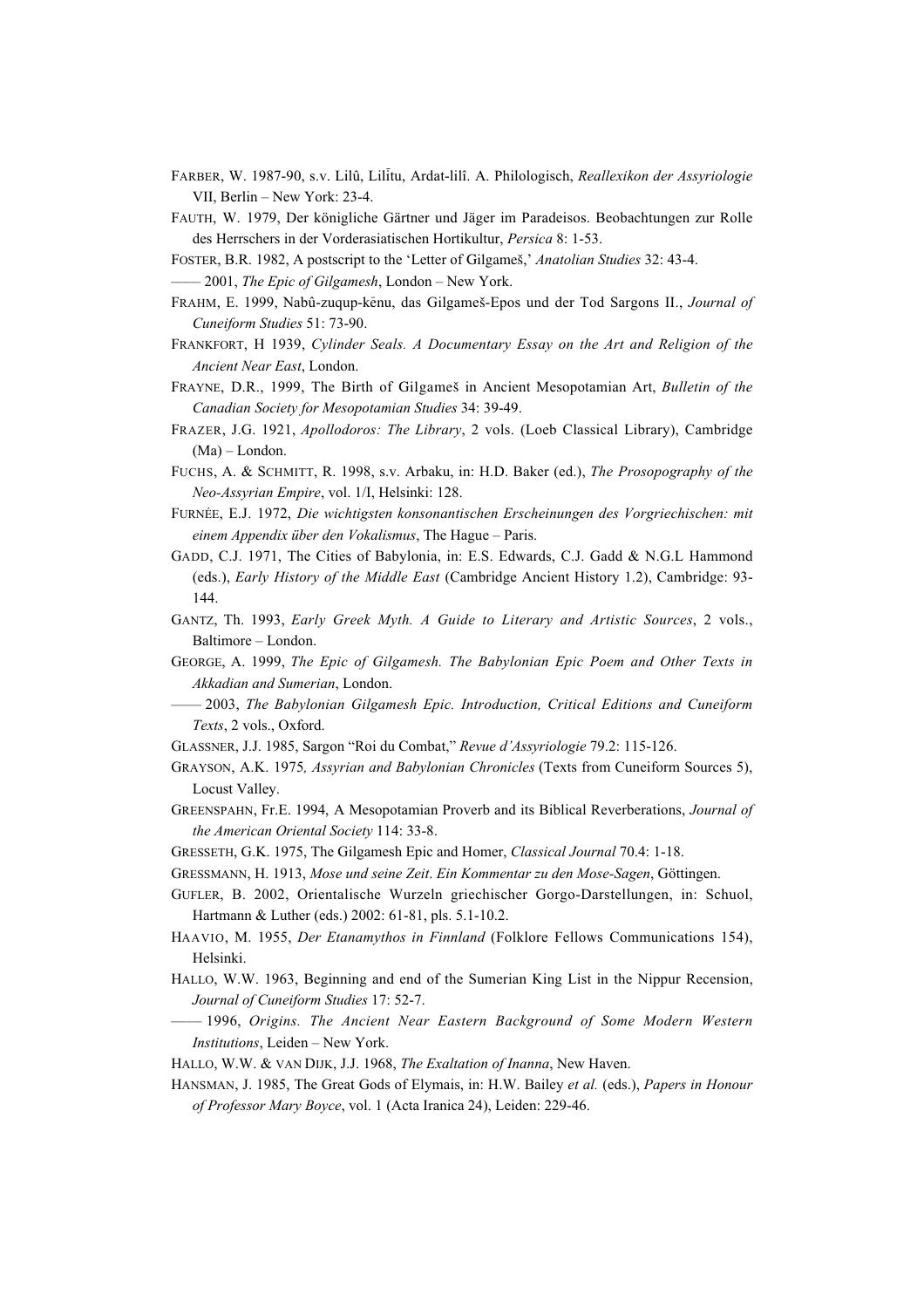- HARMATTA, J. 1979, Royal power and immortality. The myth of two eagles in Iranian royal ideology, *Acta Antiqua Academiae Scientiarum Hungariae* 27: 305-19.
- HARPER, E.T. 1891, The Babylonian Legend of Etana, *The Academy* 976: 67-8.
- HAUL, M. 2000, *Das Etana-Epos. Ein Mythos von der Himmelfahrt des Königs von Kiß* (Göttinger Arbeitshefte zur altorientalischen Literatur 1), Göttingen.
- HENKELMAN, W.F.M. 1999, Zopyros en Sokrates, een fysiognomische ontmoeting, *Lampas* 32.2: 128-48 [in Dutch].
- –––– 2004, Alexander en Gilgameß, *Tijdschrift voor Geschiedenis* 117.1: 5-25 [in Dutch].
- –––– [forthcoming], Claudius Aelianus, in: D. Lenfant (ed.) ///
- HERCHER, R. 1858, *Aeliani De Natura animalium, Varia Historia, Epistolae et fragmenta, Porphyrii philosophi De abstinentia et De antro nympharum, Philonis Byzantii De septem orbis spectaculis recognovit adnotatione critica et indicibus instruxit Rud. Hercher*, Parisiis.
- –––– 1864, *Claudii Aeliani De natura animalium libri XVII ex recognitione Rudolphi Hercheri*, Lipsiae.
- HOLZBERG, N. (ed.) 1992, *Der Äsop-Roman. Motivgeschichte und Erzählstruktur*, Tübingen.
- HOROWITZ, W. 1997, The Great Wall of Sargon of Akkad, *NABU* 1997.3: 98 (note 104).
- –––– 1998, *Mesopotamian Cosmic Geography*, Winona Lake.
- HUBAUX, J. & LEROY, M. 1939, *Le mythe du phénix*, Luik/Liège.
- HUTTER, M., 1999, s.v. Lilith, in: K. van der Toorn, B. Becking & P.W. van der Horst (eds.), *Dictionary of Deities and Demons in the Bible*, Leiden – Boston – Köln: 520-1.
- JACOBS, C.F.W. 1832, *Aelianii De natura animalium libri septemdecim, verba ad fidem librorum manuscriptorum constituit et annotationibus illustravit Fridericus Jacobs*, 2 vols., Jenae.
- JACOBSEN, Th. 1939, *The Sumerian King List* (Assyriological Studies 11), Chicago.
- –––– 1989a, Lugalbanda and Ninsuna, *Journal of Cuneiform Studies* 41.1: 69-85.
- —— 1989b, The lil<sub>2</sub> of <sup>d</sup>En-lil<sub>2</sub>, in: H. Behrens, D. Loding & M.T. Roth (eds.), *DUMU-E<sub>2</sub>*-*DUB-BA-A. Studies in Honor of Åke W. Sjöberg*, Philadelphia: 267-76.
- JACOBY, F. 1922, s.v. Ktesias, in: *Realencyclopädie der classischen Altertumswissenschaft*, vol. 11.2: 2032-73.
- JASTROW, M. & CLAY, A.T. 1920, *An Old Babylonian Version of the Gilgamesh Epic*, New Haven.
- JENSEN, P. 1902, Das Gilgameß-Epos und Homer, *Zeitschrift für Assyriologie* 16: 125-134.
- –––– 1906, *Das Gilgamesch-Epos in der Weltliteratur*, vol. I: *Die Ursprünge der alttestamentlichen Patriarchen-, Propheten- und Befreier-Sage und der neutestamentlichen Jesus-Sage*, Straßburg.
- –––– 1928, *Das Gilgamesch-Epos in der Weltliteratur*, vol. II*: Die Israelitischen Gilgamesch-Sagen in den Sagen der Weltliteratur*, Marburg a.L.
- JEREMIAS, A. 1890-4, s.v. Izdubar, in W.H. Roscher (ed.), *Ausführliches Lexikon der griechischen und römischen Mythologie*, vol. II.1, Leipzig: 773-823.
- –––– 1891, *Izdubar-Nimrod. Eine Altbabylonische Heldensage*, Leipzig.
- JOANNÈS, F. 1990, Textes babyloniens de Suse d'époque achéménide, in: F. Vallat (ed.), *Contribution à l'Histoire de l'Iran. Mélanges offerts à Jean Perrot*, Paris: 173-180.
- KINDSTRANDT, J.F. 1998, Claudius Aelianus und sein Werk, in: *Aufstieg und Niedergang der Römischen Welt* II.34.4, Berlin – New York: 2954-96.
- KINNIER WILSON, J.V. 1985, *The Legend of Etana. A New Edition*, Warminster.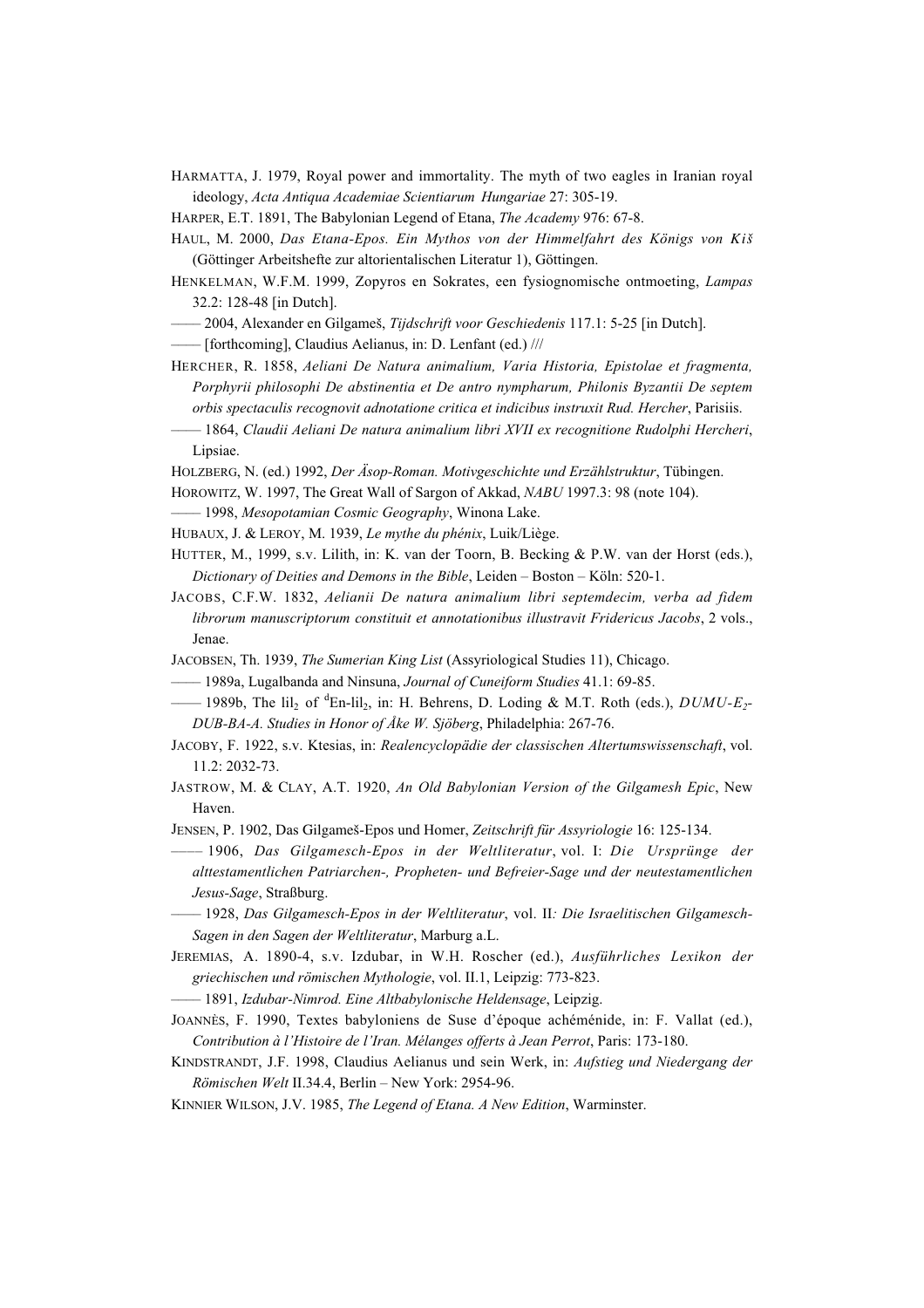- KIRK, G.S. 1970, *Myth, its Meaning and Functions in Ancient and Other Cultures*, Berkeley Los Angeles.
- KLEIN, J. 1991, A New Nippur Duplicate of the Sumerian Kinglist in the Brockmon Collection, University of Haifa, *Aula Orientalis* 9: 123-29.
- KLÍMOVÁ, D. 1975, Beitrag zur Problematik der Entwicklung der folkloristischen Motive Schlafkraut und Lebenskraut der Schlange, in: F. Scholten *et al.* (eds.), *Symbolae Bibliae et Mesopotamicae Francisco Mario Theodoro de Liagre Böhl dedicatae* (Studia F. Scholten Memoriae Dedicata 4), Leiden: 243-52.
- KOHLER, K. 1891, The Eagle of Etan-Gilgamos and his Kindred in Folklore, *The Academy* 985: 284.
- KOMORÓCZY, G. 1964, Zur Deutung der altbabylonischen Epen Adapa und Etana, in: E.Ch. Welskopf, *Neue Beiträge zur Geschichte der alten Welt*, vol. I: *Alter Orient und Griechenland*, Berlin: 31-50.
- –––– 1973, Berossos and the Mesopotamian Literature, *Acta Antiqua Academiae Scientiarum Hungariae* 21: 125-52.
- KRAMER, S.N. 1944, The Epic Of Gilgameß and Its Sumerian Sources. A Study in Literary Evolution, *Journal of the American Oriental Society* 64: 7-23.
- KUHRT, A. 1982, Assyrian and Babylonian traditions in classical authors: a critical synthesis, in: H.-J. Nissen & J. Renger (eds.), *Mesopotamien und seine Nachbarn: politische und kulturelle Wechselbeziehungen im alten Vorderasien vom 4. bis 1. Jahrtausend v.Chr.*, Berlin: 539-553.
- $-$  1987, Berossus' Babyloniaka and Seleucid Rule in Babylonia, in: A. Kuhrt & S. Sherwin-White (eds.), *Hellenism in the East: The interaction of Greek and non-Greek civilizations from Syria to Central Asia after Alexander*, Berkeley – Los Angeles: 32-56.
- –––– 1995, *The Ancient Near East c. 3000-330 BC*, 2 vols, London New York.
- –––– 2003, Making History: Sargon of Agade and Cyrus the Great of Persia, in: W. Henkelman & A. Kuhrt (eds.), *A Persian Perspective. Essays in Memory of Heleen Sancisi-Weerdenburg* (Achaemenid History 13), Leiden: 347-61.
- LAMBERT, W.G. 1960, Gilgameß in Religious, Historical and Omen Texts and the Historicity of Gilgameš, in: P. Garelli (ed.), *Gilgameš et sa Légende* (Comptes-rendus de la VII<sup>e</sup> Recontre Assyriologique Internationale), Paris: 39-56.
- –––– 1987, Gilgamesh in Literature and Art: The Second and First Millennia, in: A.E. Farkas, P.O. Harper & E.B. Harrison (eds.), *Monsters and Demons in the Ancient and Medieval Worlds. Papers presented in honor of Edith Porada*, Mainz a.M.: 37-52, pls. 7.1-11.28.
- LANFRANCHI, G.B. 2003, The Assyrian expansion in the Zagros and local ruling elites, in: G.B. Lanfranchi, M. Roaf & R. Rollinger (eds.), *Continuity of Empire (?): Assyria, Media, Persia,* Padova: 79-118.
- LENFANT, D. 2004, *Ctésias de Cnide. La Perse, l'Inde, autres fragments*, Paris.
- LEVIN, I. 1966, Etana: Die keilschriftlichen Belege einer Erzählung. Zur Frühgeschichte von AaTh 537 (= AaTh 222 B\* + 313 B). Eine textkritische Erörterung, *Fabula* 8: 1-63.
- LEWIS, B. 1980, *The Sargon Legend: A Study of the Akkadian text and the Tale of the Hero who was Exposed at Birth*, Cambridge (Ma).
- LEWIS, D.M. 1985, Persians in Herodotus, in: M.H. Jameson (ed.), *The Greek Historians. Literature and History. Papers presented to A.E. Raubitschek,* Stanford: 101-117.
- LIDZBARSKI, M. 1893, Zu den arabischen Alexandergeschichten, *Zeitschrift für Assyriologie* 8: 263-312.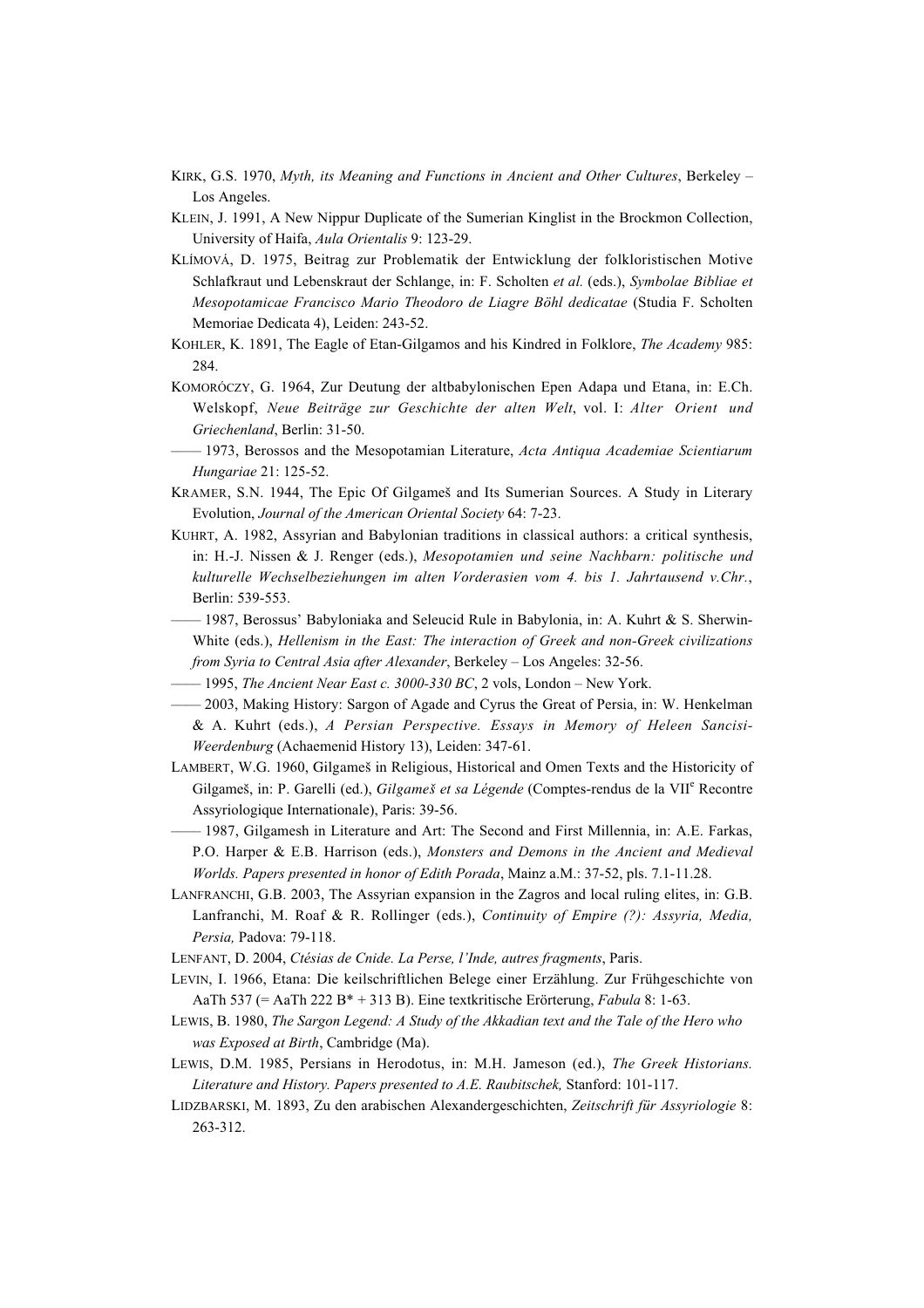LUCKENBILL, D.D. 1927, *Ancient Records of Assyria and Babylonia*, vol. 2, Chicago.

- MATSUSHIMA, E. 1988, Les Rituels du Mariage Divin dans les Documents Accadiens, *Acta Sumerologica Japonica* 10: 95-128.
- MAWET, F. 1983, The Motif of the Bird in Armenian Epic Literature and its Relations with Iranian Tradition, in: T. Samuelian & M. Stone (eds.), *Medieval Armenian Culture*, Chicago: 179-93.
- MEISSNER, B. 1984, *Alexander und Gilgamos*, Leipzig.
- MILIK, J.T. 1976, *The Books of Enoch. Aramaic Fragments of Qumrân Cave 4*, Oxford.
- MILLER, M.C. 1997, *Athens and Persia in the fifth century BC. A study in cultural receptivity*, Cambridge.
- MOOREY, P.R.S., 1979, Aspects of worship and ritual on Achaemenid seals, in: *Akten des VII. Internationalen Kongresses für Iranische Kunst und Archäologie, München, 7.-10. September 1976* (Archäologische Mitteilungen aus Iran, Ergänzungsband 6), Berlin: 218-26.
- MORAN, W.L. 1980, Rilke and the Gilgamesh Epic, *Journal of Cuneiform Studies* 32: 208-10.
- MORGERNSTERN, J. 1914-5, On Gilgameß-Epic XI.274-320. A Contribution to the Study of the Role of the Serpent in Semitic Mythology, *Zeitschrift für Assyriologie* 29: 284-300.
- PANITSCHEK, P. 1986, Mesopotamische Religion bei Herodot: Die Frau auf dem Turm in Herodot I.181.5-182.2, in: H.D. Galter (ed.), *Kulturkontakte und ihre Bedeutung in Geschichte und Gegenwart des Orients*. *Beiträge zum 1. Gräzer Morgenländischen Symposion (19.3.1986)*, Graz: 43-50.
- PFISTER, F. 1923, Aesosproman und Alexanderroman, *Philologische Wochenschrift* 1923.34: 812-4.
- PORADA, E. 1962, *Alt-Iran. Die Kunst im Vorislamische Zeit*, Baden-Baden.
- POSTGATE, J.N. 1994, *Early Mesopotamia. Society and Economy at the Dawn of History*, London [revised edition].
- REEVES, J.C. 1993, Utnapishtim in the Book of Giants?, *Journal of Biblical Literature* 112: 110-5.
- RÖLLEKE, H. 1985, *Kinder- und Hausmärchen gesammelt durch die Brüder Grimm*, München.
- SAPORETTI, C. 1990, *Etana*, Palermo.
- SAYCE, A.H. 1890, The Hero of the Chaldean Epic, *The Academy* 966: 421.
- SCHEIL, V. 1927, Mythe d'Étana, première tablette d'une version susienne, *Revue d'Assyriologie* 24: 103-107.
- SCHMITT, R. 1979, Die Wiedergabe iranischer Namen bei Ktesias von Knidos in Vergleich zur sonstigen griechischen Überlieferung, in: J. Harmatta (ed.), *Prolegomena to the Sources on the History of Pre-Islamic Central Asia*, Budapest: 119-133.
- SCHNABEL, P. 1923, *Berossus und die babylonisch-hellenistische Literatur*, Leipzig.
- SCHOLFIELD, A.F. 1958/59, *Aelian: On the Characteristcs of Animals*, 3 vols., Cambridge (MA) – London.
- SCHUOL, M. 2002, Zur Überlieferung homerischer Epen vor dem Hintergrund altanatolischer Traditionen, in: Schuol, Hartmann, & Luther (eds.) 2002: 331-362.
- SCHUOL, M., HARTMANN, U. & LUTHER, A. (eds.) 2002, *Grenzüberschreitungen: Formen des Kontakts zwischen Orient und Okzident im Altertum* (Oriens et Occidens 3), Stuttgart.
- SEGERT, S. 1963, Zu den Altorientalische Motiven in "Tausend und einer Nacht," *Archiv Orientální* 31: 630-4.
- STOL, M. 1995, s.v. Nanea, in: K. van der Toorn, B. Becking & P.W. van der Horst (eds.), *Dictionary of Deities and Demons in the Bible*, Leiden – New York – Köln: 1151-5.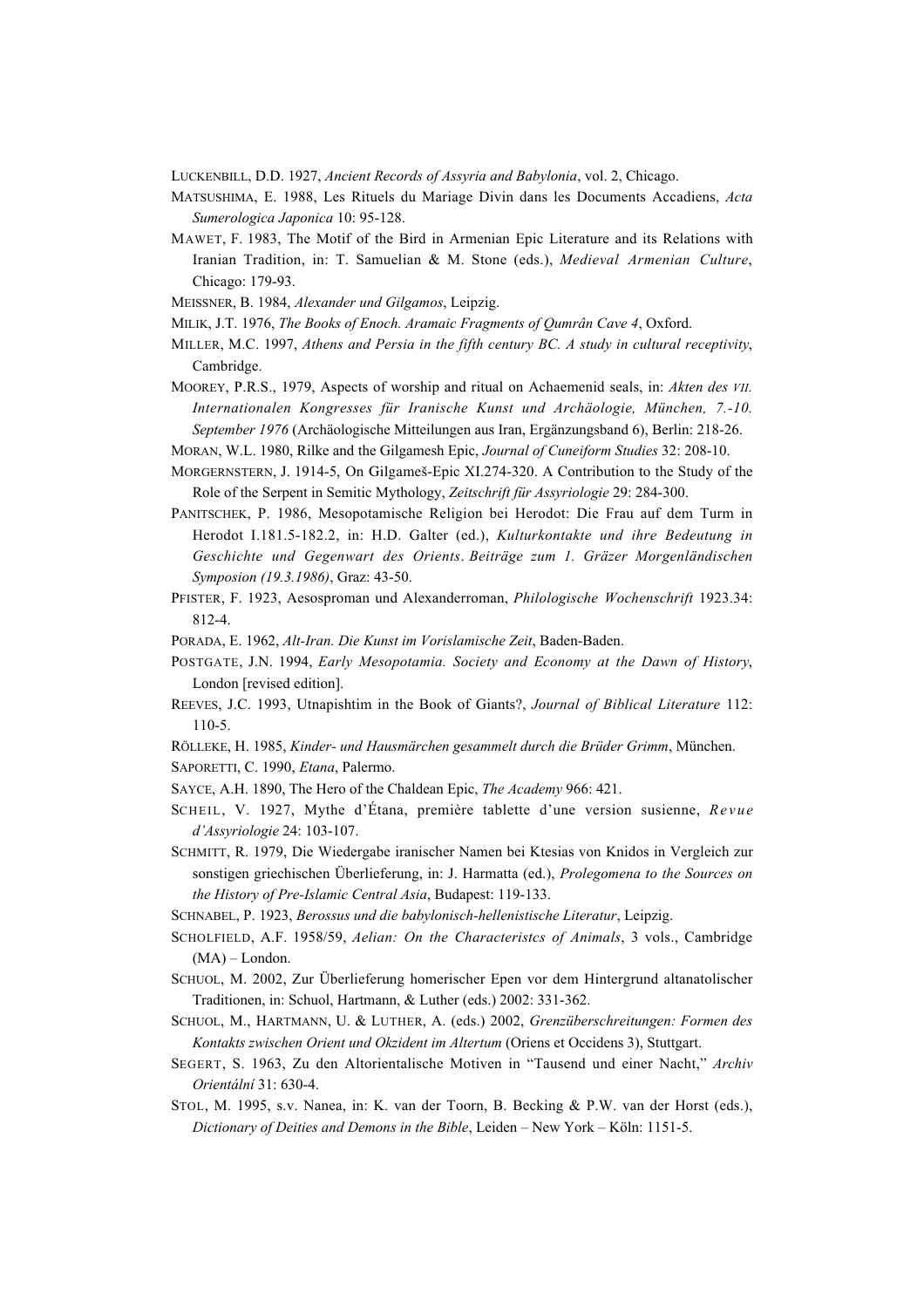- STRECK, M. 1900, Das Gebiet der heutigen Landschaften Armenien, Kurdistân und Westpersien nach den babylonisch-assyrischen Keilschriften (Schluß), *Zeitschrift für Assyriologie* 15: 257-382.
- STRECK, M.P. 1999, *Die Bildersprache der akkadischen Epik* (Alter Orient und Altes Testament 264), Münster.
- TIGAY, J.H. 1982, *The Evolution of the Gilgamesh Epic*, Philadelphia.
- –––– 1993, On evaluating claims of literary borrowing, in: M.E. Cohen, D.C. Snell & D.B. Weisberg (eds.), *The Tablet and the Scroll. Near Eastern Studies in Honor of William W. Hallo*, Bethesda: 250-5.
- THOMPSON, R.C. 1930, *The Epic of Gilgamesh: Text, Transliteration, and Notes*, Oxford.
- THOMPSON, St. 1956-8, *Motif-Index of Folk-Literature. A Classification of Narrative Elements in Folktales, Ballads, Myths, Fables, Mediaeval Romances, Exempla, Fabliaux, Jest-Books and Local Legends*, Kopenhagen [second revised edition].
- VALLAT, F. 2002, La Dame faite prisonnière à Babylone, *Akkadica* 123.2: 137-144.
- VANSTIPHOUT, H.L.J. 1986, Some Remarks on Cuneiform *écritures*, in: H.J.L. Vanstiphout *et al.* (eds.), *Scripta Signa Vocis. Studies about Scripts, Scriptures and Languages in the Near East presented to J.H. Hospers*, Groningen: 217-34.
- –––– 1988, The Importance of the Tale of the Fox, *Acta Sumerologica Japonica* 10: 191-227.
- $-2001a$ , Shamshum aj-Jabbar: on the Persistence of Mesopotamian Literary Motifs, in: W.H. van Soldt, J.G. Dercksen, N.J.C. Kouwenberg & Th.J.H. Krispijn (eds.), *Veenhof Anniversary Volume. Studies Presented to Klaas R. Veenhof on the Occasion of His Sixty-Fifth Birthday* (Publications de l'Institut historique et archéologique néerlandais de Stamboul 89), Leiden: 515-27.
- –––– 2001b, *Het epos van Gilgameß*, Nijmegen.
- VERBRUGGHE, G.P. & WICKERSHAM, J.M. 1996, *Berossos and Manetho, Introduced and Translated. Native Traditions in Ancient Mesopotamia and Egypt*, Ann Arbor.
- VIROLLEAUD, Ch. 1951, De quelques survivances de la légende babylonienne conçernant la plante de vie, *Journal Asiatique* 239: 127-32.
- VOGELZANG, M.E. & VANSTIPHOUT, H.L.J. (eds.) 1992, *Mesopotamian Epic Literature: Oral or Aural?*, Lampeter.
- WEISSBACH, F.H. 1912, s.v. Gilgamos, in: *Realencyclopädie der classischen Altertumswissenschaft*, vol. 7, Stuttgart: 1363-4.
- WEST, M. 1966, *Hesiod, Theogony*, Oxford.
- –––– 1997, *The East Face of Helicon*. *West Asiatic Elements in Greek Poetry and Myth*, Oxford.
- WESTENHOLZ, J.G. 1984, review B. Lewis, *The Sargon Legend*, Cambridge 1980, *Journal of Near Eastern Studies* 43: 73-9.
- $-$  1992, Oral Traditions and Written Texts in the Cycle of Akkade, in: Vogelzang & Vanstiphout (eds.) 1992: 123-54.
- –––– 1997, *Legends of the Kings of Akkade*, Winona Lake.
- WILCKE, C. 1972-5, s.v. Huwawa/Humbaba, *Reallexikon der Assyriologie* IV, Berlin New York: 530-5.
- 1989, Genealogical and Geographical Thought in the Sumerian King List, in: H. Behrens, D. Loding & M.T. Roth (eds.), *DUMU-E<sub>2</sub>-DUB-BA-A. Studies in Honor of Åke W. Sjöberg*, Philadelphia: 557-71.
- WILLIAMS, R.J. 1956, The Literary History of a Mesopotamian Fable, *The Phoenix* 10: 70-7.